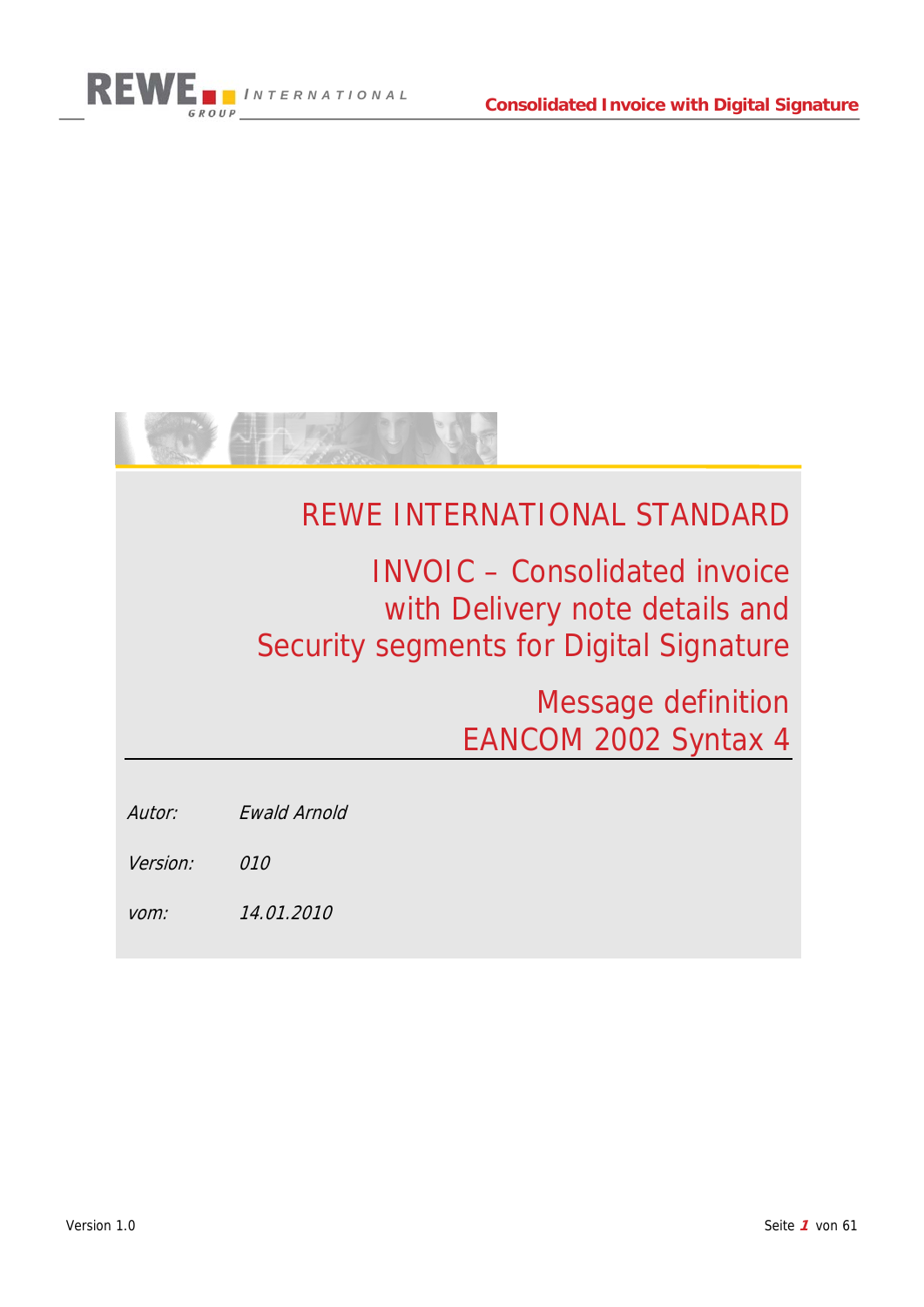



# **Table of Contents**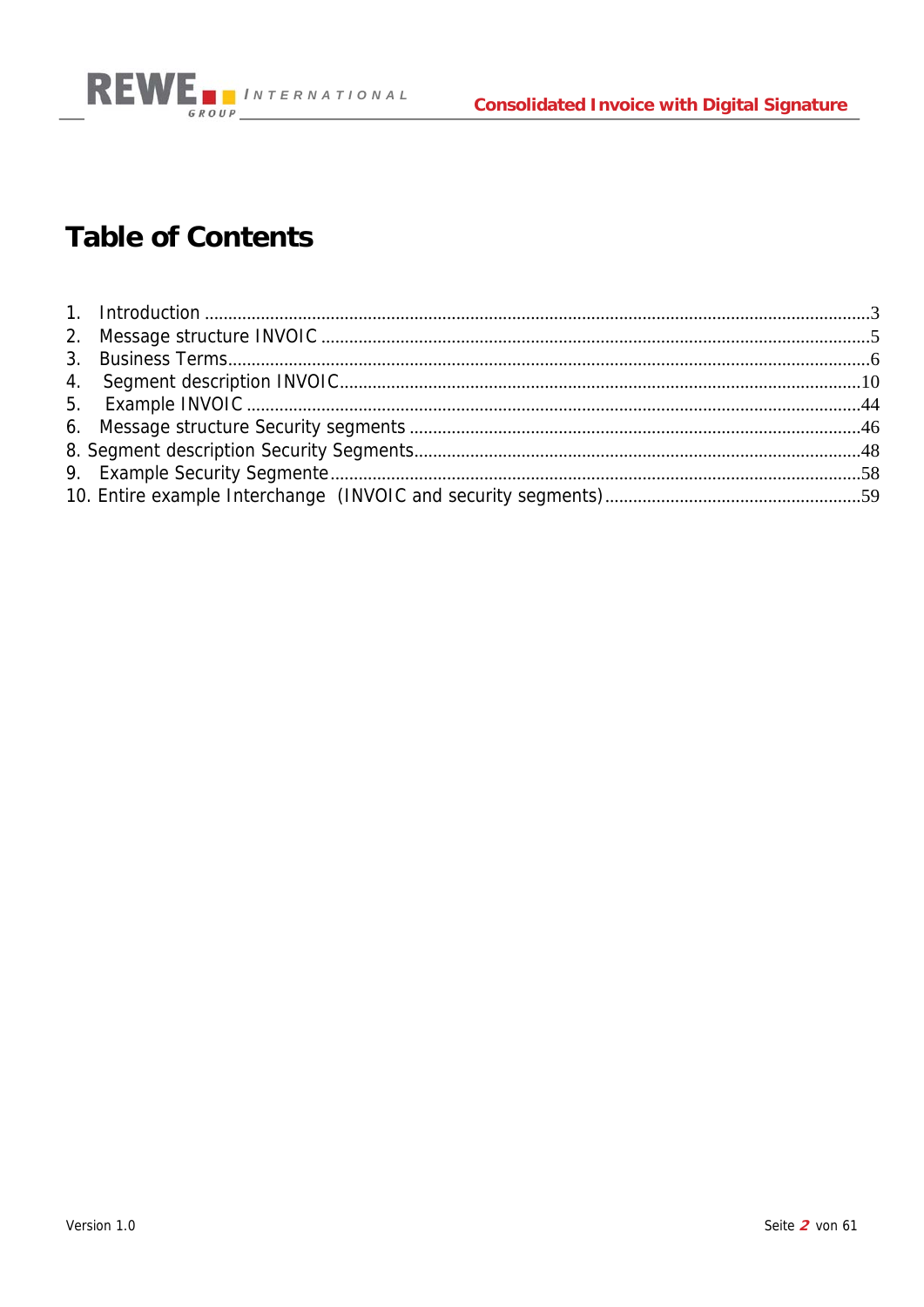

### **1. Introduction**

This document describes the electronic exchange of invoices with digital signature based on the Header/Trailer approach in EANCOM format for REWE International.

The intention is to transmit the invoice data and the digital signature in one Interchange using Syntax Version 4.

For this purpose first the invoice itself is generated in EANCOM format. After that the first 4 security segments are added and then through these segments the digital signature is generated.

This document begins with description of INVOIC message, followed by a detailed description of the security segments. The document ends with an example of a whole interchange.

Before legislative regulations regarding electronic invoicing were created for pre-tax allowance purposes only invoices in paper form and handed over personally, per fax or by mail were allowed.

It was already possible to exchange invoices electronically but only for the purposes of the automatic data processing. By this reason the electronic exchange of invoices was practised mostly only by long term business partners.

By this approach it was necessary at the end of each invoicing period to create one additional collective invoice in paper form. According to the EU regulations it is also allowed to provide invoices in electronic form on condition that the receiver accepts this. However authenticity and integrity of the data must be ensured.

The digital signature serves in this legal context as a seal for digital data generated by using a private key. Through a related public signature key marked with a signature key certificate of the security party it lets recognize the authenticity of the signature key holder and the integrity of the data.

The purpose of the digital signature is therefore to protect the electronic data against manipulations or to make eventual changes recognizable.

### **Document structure**

- 1. Message structure
- 2. Business Terms
- 3. Segment description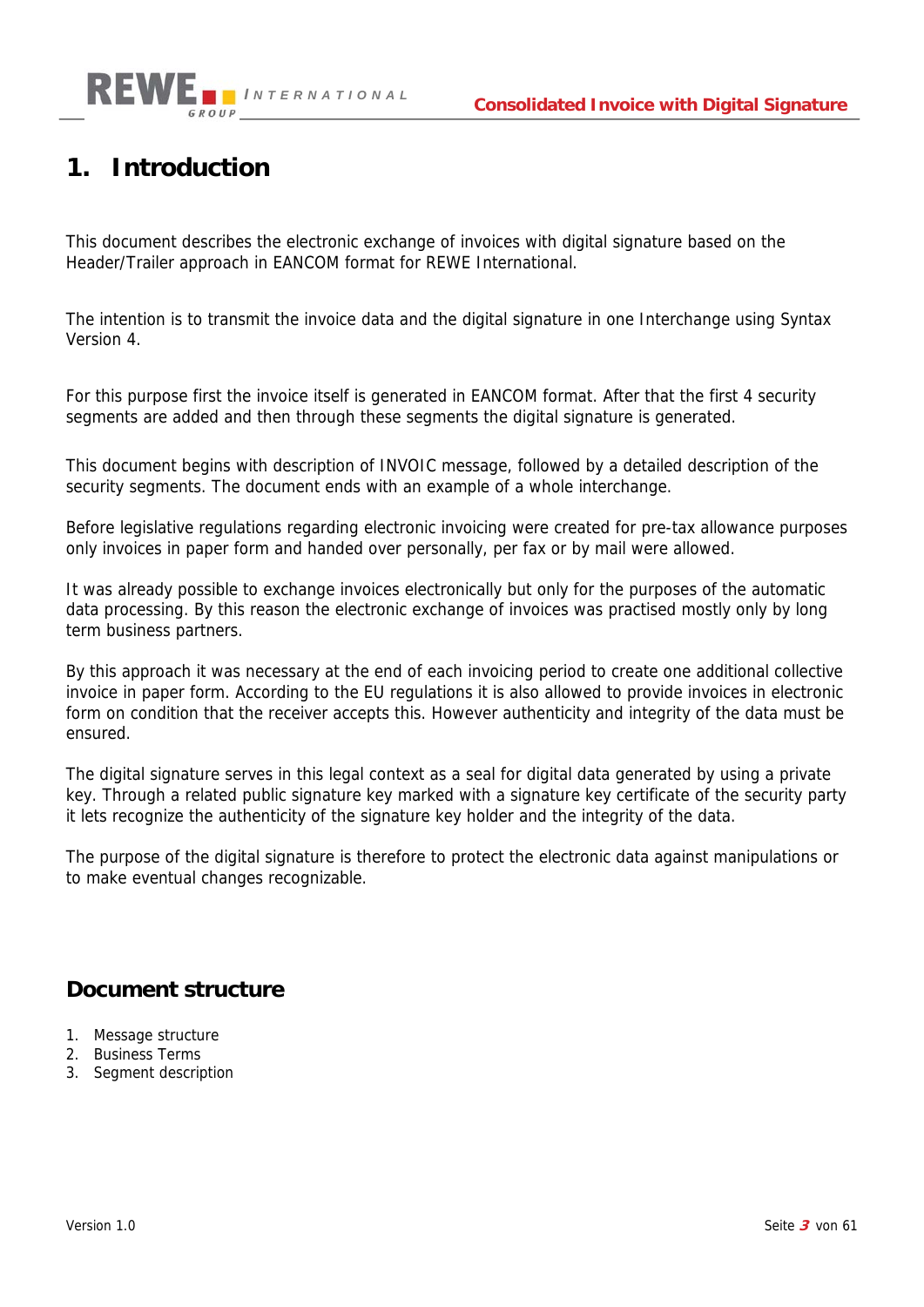

### **Message Structure Chart**

Within every EANCOM® message a diagram is presented which explains the structure of the message.

The message structure chart is a sequential chart which presents the message in the sequence in which it must be formatted for transmission. Every message is structured and consists of three sections; a header, detail, and summary section.

Example of a message structure chart:

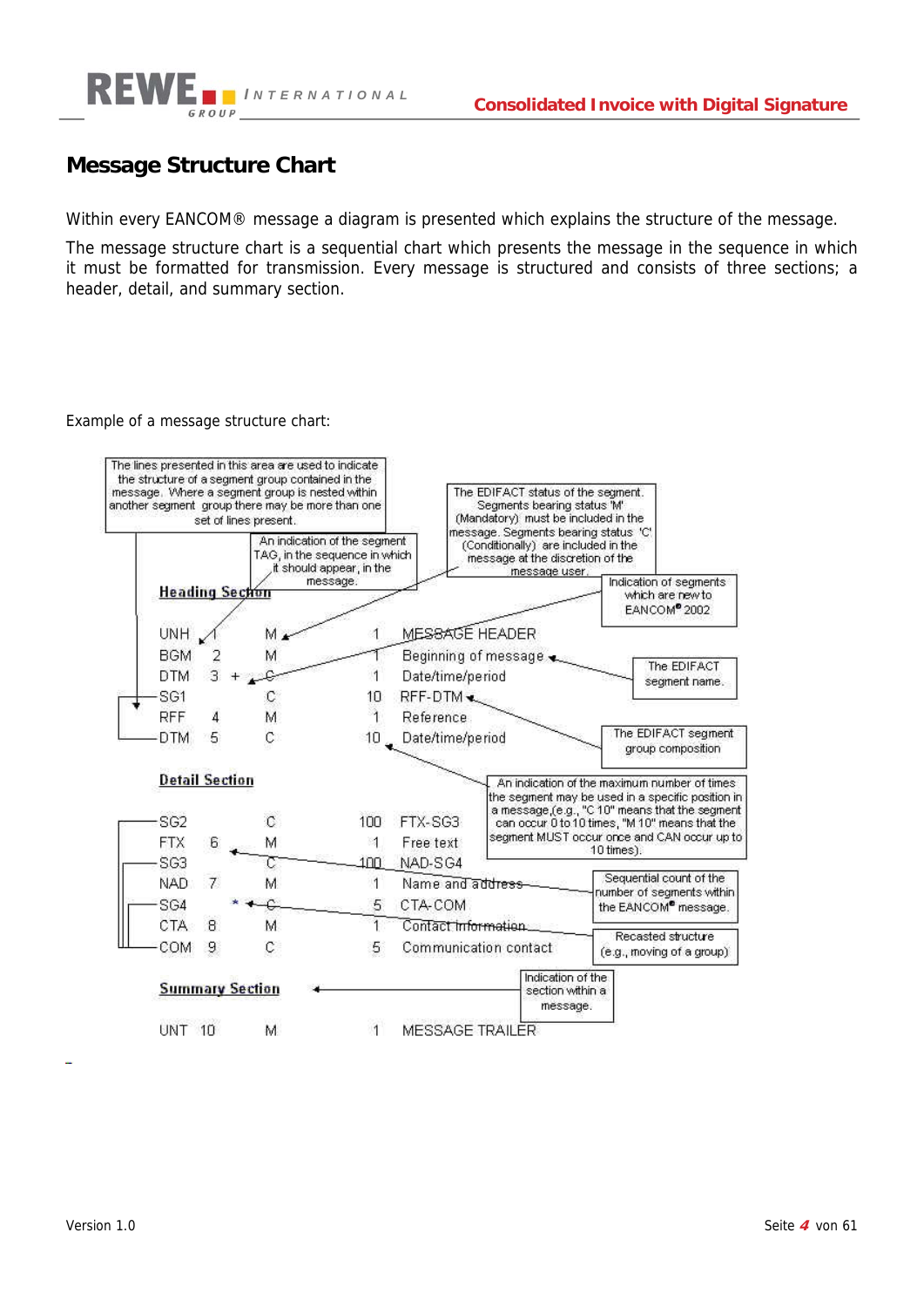# **2. Message structure INVOIC**

### **Invoice message**

| oloo moooago    |                |              |                |                                          |
|-----------------|----------------|--------------|----------------|------------------------------------------|
| <b>UNA</b>      | 1              | C            | 1              | Service string advice                    |
| <b>UNB</b>      | $\overline{2}$ | M            | 1              | Interchange header                       |
| <b>UNH</b>      | 3              | M            | 1              | Message header                           |
| <b>BGM</b>      | 4              | M            | 1              | Beginning of message                     |
| <b>DTM</b>      | 5              | M            | 2              | Date/time/period                         |
| <b>FTX</b>      | 6              | $\mathbf c$  | 6              | Free text                                |
| SG1             |                | $\mathbf c$  | 1              | <b>RFF</b>                               |
| <b>RFF</b>      | 7              | M            | 1              | Reference                                |
| SG <sub>2</sub> |                | M            | 4              | NAD-SG3                                  |
| <b>NAD</b>      | 8              | M            | 1              | Name and address                         |
| SG <sub>3</sub> |                | $\mathbf{C}$ | 1              | <b>RFF</b>                               |
| <b>RFF</b>      | 9              | М            | 1              | Reference                                |
| SG7             |                | M            | 1              | <b>CUX</b>                               |
| <b>CUX</b>      | 10             | M            | 1              | Currencies                               |
| <b>SG26</b>     |                | M            | 999999         | LIN-IMD-QTY-DTM-SG27-SG29-SG30-SG34-SG35 |
| <b>LIN</b>      | 11             | М            | 1              | Line item                                |
| <b>IMD</b>      | 12             | M            | 4              | Item description                         |
| <b>QTY</b>      | 13             | M            | $\overline{2}$ | Quantity                                 |
| <b>DTM</b>      | 14             | М            | $\mathbf{1}$   | Date/time/period                         |
| <b>SG27</b>     |                | М            | 1              | <b>MOA</b>                               |
| <b>MOA</b>      | 15             | M            | 1              | Monetary amount                          |
| <b>SG29</b>     |                | M            | 1              | PRI                                      |
| <b>PRI</b>      | 16             | M            | 1              | Price details                            |
| <b>SG30</b>     |                | M            | 5              | RFF-DTM                                  |
| <b>RFF</b>      | 17             | M            | 1              | Reference                                |
| <b>DTM</b>      | 18             | $\mathbf c$  | 1              | Date/time/period                         |
| <b>SG34</b>     |                | M            | 3              | TAX-MOA                                  |
| <b>TAX</b>      | 19             | M            | 1              | Duty/tax/fee details                     |
| <b>MOA</b>      | 20             | $\mathbf c$  | 1              | Monetary amount                          |
| <b>SG35</b>     |                | M            | 3              | <b>NAD</b>                               |
| <b>NAD</b>      | 21             | M            | 1              | Name and address                         |
| <b>UNS</b>      | 22             | M            | 1              | Section control                          |
| <b>SG50</b>     |                | M            | 5              | <b>MOA</b>                               |
| <b>MOA</b>      | 23             | M            | 1              | Monetary amount                          |
| <b>SG52</b>     |                | M            | 10             | <b>TAX-MOA</b>                           |
| <b>TAX</b>      | 24             | M            | 1              | Duty/tax/fee details                     |
| <b>MOA</b>      | 25             | M            | 9              | Monetary amount                          |
| <b>UNT</b>      | 26             | M            | 1              | Message trailer                          |
| <b>UNZ</b>      | 27             | M            | 1              | Interchange trailer                      |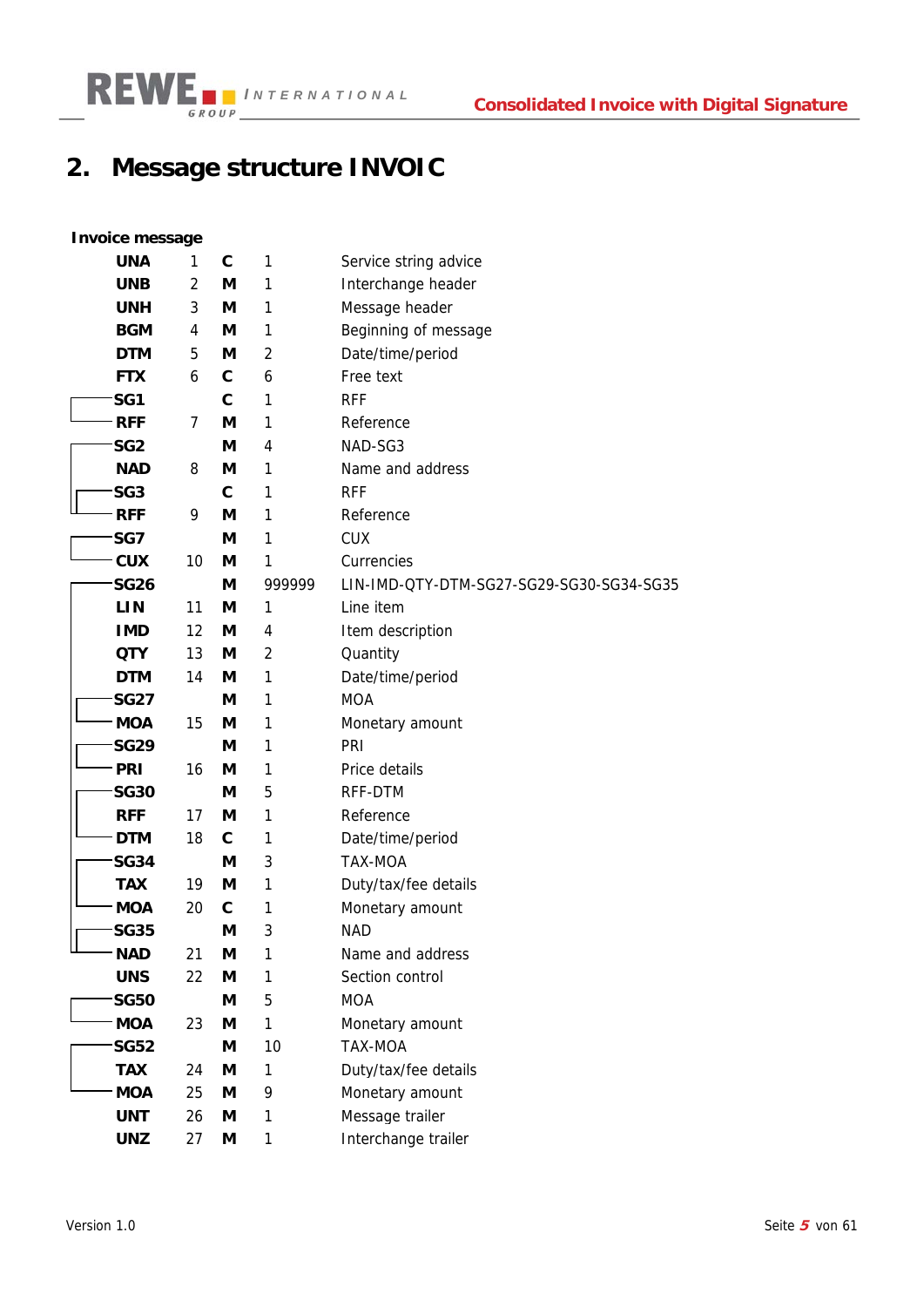## **3. Business Terms**

GROUP

**REWE INTERNATIONAL** 

| <b>Business term</b>                               | Description                                                                                    | Status      | Format           | Segment         |            | Data element     |      |                              |
|----------------------------------------------------|------------------------------------------------------------------------------------------------|-------------|------------------|-----------------|------------|------------------|------|------------------------------|
| Consolidated invoice /<br>consolidated credit note |                                                                                                | M           | A/N <sub>3</sub> |                 | BGM        | C002             | 1001 | Document name code           |
| Invoice/credit note<br>number                      |                                                                                                | M           | A/N 16           |                 | <b>BGM</b> | C106             | 1004 | Document identifier          |
| Message date                                       |                                                                                                | M           | D 8              |                 | <b>DTM</b> | C507             | 2380 | Date or time or period value |
| Invoicing period                                   | By Invoice                                                                                     | M           | D 17             |                 | <b>DTM</b> | C507             | 2380 | Date or time or period value |
| Invoicing period                                   | By Credit note                                                                                 | O           | D 17             |                 | <b>DTM</b> | C507             | 2380 | Date or time or period value |
| Coded text reference                               | average tax rate, intra-community delivery, $\overline{)$ O<br>tax exempt export delivery etc. |             | A/N <sub>3</sub> |                 | <b>FTX</b> | C <sub>107</sub> | 4441 | Free text value code         |
| Organic control number                             | Organic control number of the supplier                                                         | O           | A/N 35           | SG1             | <b>RFF</b> | C506             | 1154 | Reference identifier         |
| <b>Buyer</b>                                       | <b>GLN</b>                                                                                     | M           | N 13             | SG <sub>2</sub> | <b>NAD</b> | C082             | 3039 | Party identifier             |
| Supplier                                           | <b>GLN</b>                                                                                     | M           | N 13             | SG <sub>2</sub> | <b>NAD</b> | C082             | 3039 | Party identifier             |
| Invoicee                                           | GLN, only if not identical with the buyer                                                      | $\mathsf O$ | N 13             | SG <sub>2</sub> | <b>NAD</b> | C082             | 3039 | Party identifier             |
| Issuer of invoice                                  | Only if not identical with the supplier                                                        | O           | N 13             | SG <sub>2</sub> | <b>NAD</b> | C082             | 3039 | Party identifier             |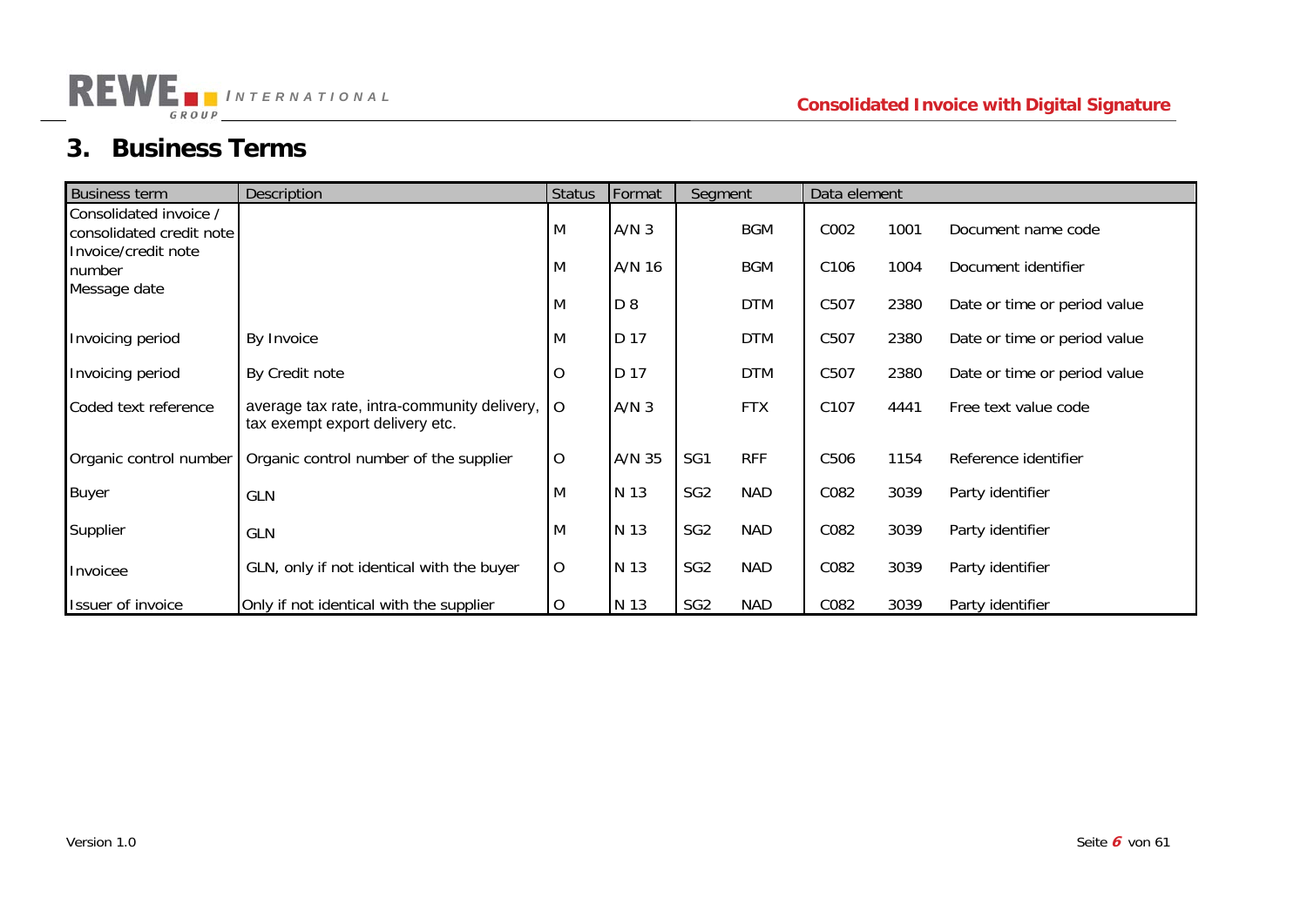

| <b>Business term</b>                         | Description                                                      | <b>Status</b> | Format           | Segment         |            | Data element |      |                                    |
|----------------------------------------------|------------------------------------------------------------------|---------------|------------------|-----------------|------------|--------------|------|------------------------------------|
| Company name                                 | By SU, BY, IV and II                                             | Μ             | $A/N$ $3x$<br>35 | SG <sub>2</sub> | <b>NAD</b> | C080         | 3036 | Party name                         |
| <b>Street</b>                                | By SU, BY, IV and II                                             | Μ             | A/N 2x35         | SG <sub>2</sub> | <b>NAD</b> | C059         | 3042 | Street and number or post office b |
| Location                                     | By SU, BY, IV and II                                             | M             | A/N 35           | SG <sub>2</sub> | <b>NAD</b> |              | 3164 | City name                          |
| Postal code                                  | By SU, BY, IV and II                                             | Μ             | A/N 17           | SG <sub>2</sub> | <b>NAD</b> |              | 3251 | Postal identification code         |
| Country name coded                           |                                                                  | O             | A/N <sub>3</sub> | SG <sub>2</sub> | <b>NAD</b> |              | 3207 | Country name code                  |
| VAT registration number By SU, BY, IV and II |                                                                  | M             | A/N 20           | SG <sub>3</sub> | <b>RFF</b> | C506         | 1154 | Reference identifier               |
| Currency                                     |                                                                  | M             | A/N <sub>3</sub> | SG7             | <b>CUX</b> | C504         | 6345 | Currency identification code       |
| Article                                      | EAN                                                              | M             | N 14             | <b>SG26</b>     | LIN        | C212         | 7140 | Item identifier                    |
| Identification of mixed<br>assortment        |                                                                  | O             | A/N <sub>3</sub> | <b>SG26</b>     | <b>IMD</b> | C273         | 7009 | Item description code              |
| Identification of<br>returnable containers   |                                                                  | O             | A/N <sub>3</sub> | <b>SG26</b>     | <b>IMD</b> | C273         | 7009 | Item description code              |
| Identification of<br>consumer units          |                                                                  | O             | A/N <sub>3</sub> | <b>SG26</b>     | <b>IMD</b> | C273         | 7009 | Item description code              |
| Article description                          |                                                                  | Μ             | A/N70            | <b>SG26</b>     | <b>IMD</b> | C273         | 7008 | Item description                   |
| Invoiced quantity                            | Delivered quantity, that is being invoiced,<br>related to EAN    | M             | $N$ 7+3          | <b>SG26</b>     | <b>QTY</b> | C186         | 6060 | Quantity                           |
| Free goods quantity                          | Delivered quantity that is not being<br>invoiced, related to EAN | M             | $N$ 7+3          | <b>SG26</b>     | <b>QTY</b> | C186         | 6060 | Quantity                           |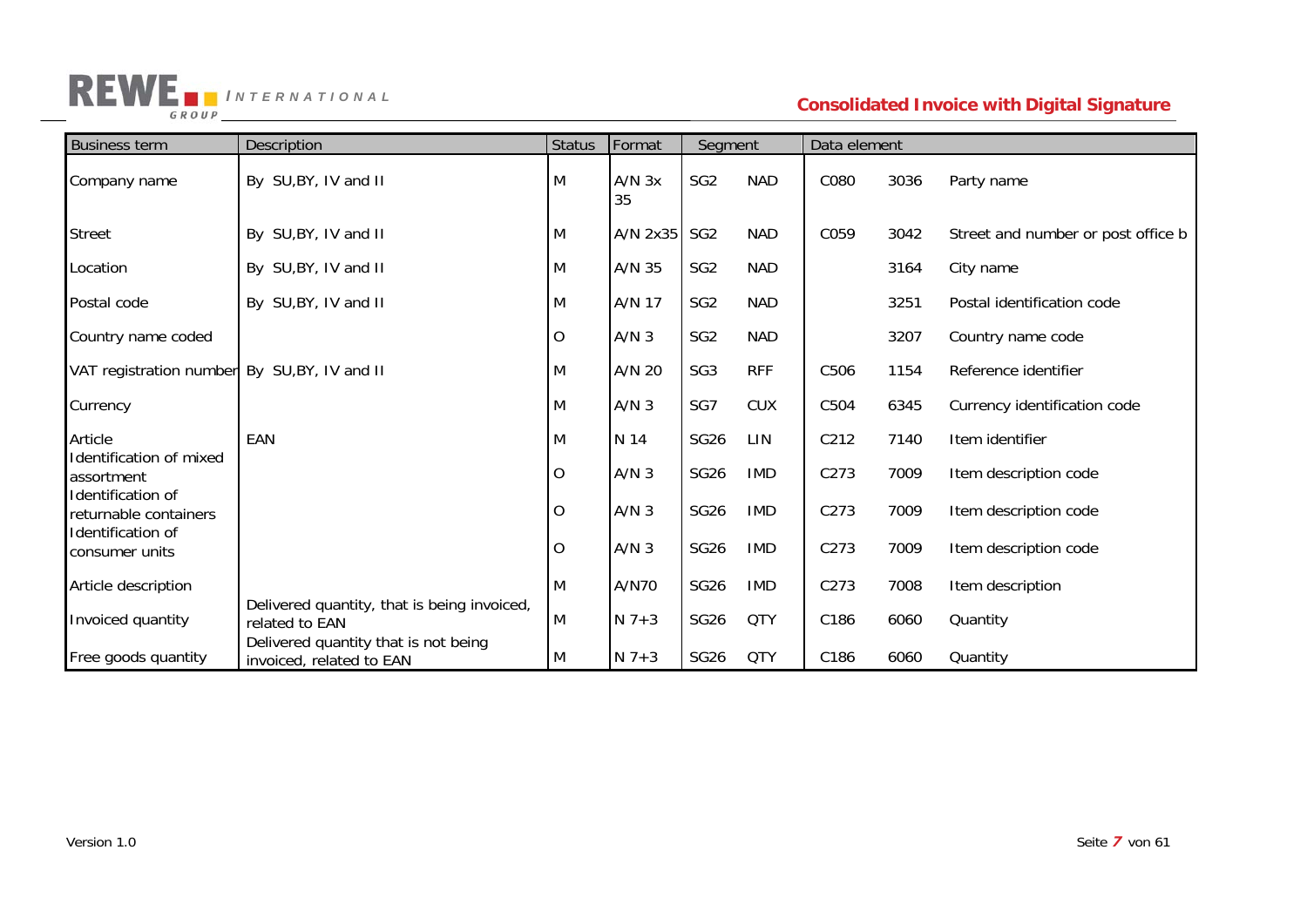

### *NTERNATIONAL* **Consolidated Invoice with Digital Signature**

| <b>Business term</b>                                             | Description                                                           | <b>Status</b> | Format           | Segment     |            | Data element     |      |                              |
|------------------------------------------------------------------|-----------------------------------------------------------------------|---------------|------------------|-------------|------------|------------------|------|------------------------------|
| Number of units in hifher<br>packaging or<br>configuration level |                                                                       | 0             | $N$ 7+3          | <b>SG26</b> | <b>QTY</b> | C186             | 6060 | Quantity                     |
| Measurement unit                                                 | Only used for variable quantity products<br>(unit is not equal piece) | 0             | A/N <sub>3</sub> | <b>SG26</b> | <b>QTY</b> | C186             | 6411 | Measurement unit code        |
| Delivery date                                                    |                                                                       | M             | D <sub>8</sub>   | <b>SG26</b> | <b>DTM</b> | C507             | 2380 | Date or time or period value |
| Line item amount                                                 | =delivered quantity x net - net price<br>Einkaufspreis                | M             | $N$ 10+3         | <b>SG27</b> | <b>MOA</b> | C <sub>516</sub> | 5004 | Monetary amount              |
| Net price                                                        | Net - net price                                                       | M             | $N$ 7+3          | <b>SG29</b> | PRI        | C509             | 5118 | Price amount                 |
| Order number (buyer)                                             | Optional by credit note                                               |               | A/N 16           | <b>SG30</b> | <b>RFF</b> | C506             | 1154 | Reference identifier         |
| Delivery note number                                             |                                                                       |               | A/N 16           | <b>SG30</b> | <b>RFF</b> | C506             | 1154 | Reference identifier         |
| Reference invoice<br>number<br>Receiving advice number           | Reference invoice number by credit notes                              | 0             | A/N 16           | <b>SG30</b> | <b>RFF</b> | C506             | 1154 | Reference identifier         |
|                                                                  |                                                                       | O             | A/N 16           | <b>SG30</b> | <b>RFF</b> | C506             | 1154 | Reference identifier         |
| Reference number                                                 | Number of instruction for returns                                     | O             | A/N 16           | <b>SG30</b> | <b>RFF</b> | C506             | 1154 | Reference identifier         |
| Order date                                                       | Date of order                                                         | O             | D <sub>8</sub>   | <b>SG30</b> | <b>DTM</b> | C507             | 2380 | Date or time or period value |
| VAT rate<br>Producer fee as                                      | As percentage                                                         | M             | $N$ 2+2          | <b>SG34</b> | <b>TAX</b> | C243             | 5278 | Duty or tax or fee rate      |
| percentage                                                       | Beer, sparkling wine, etc.                                            | 0             | $N$ 2+2          | <b>SG34</b> | <b>TAX</b> | C243             | 5278 | Duty or tax or fee rate      |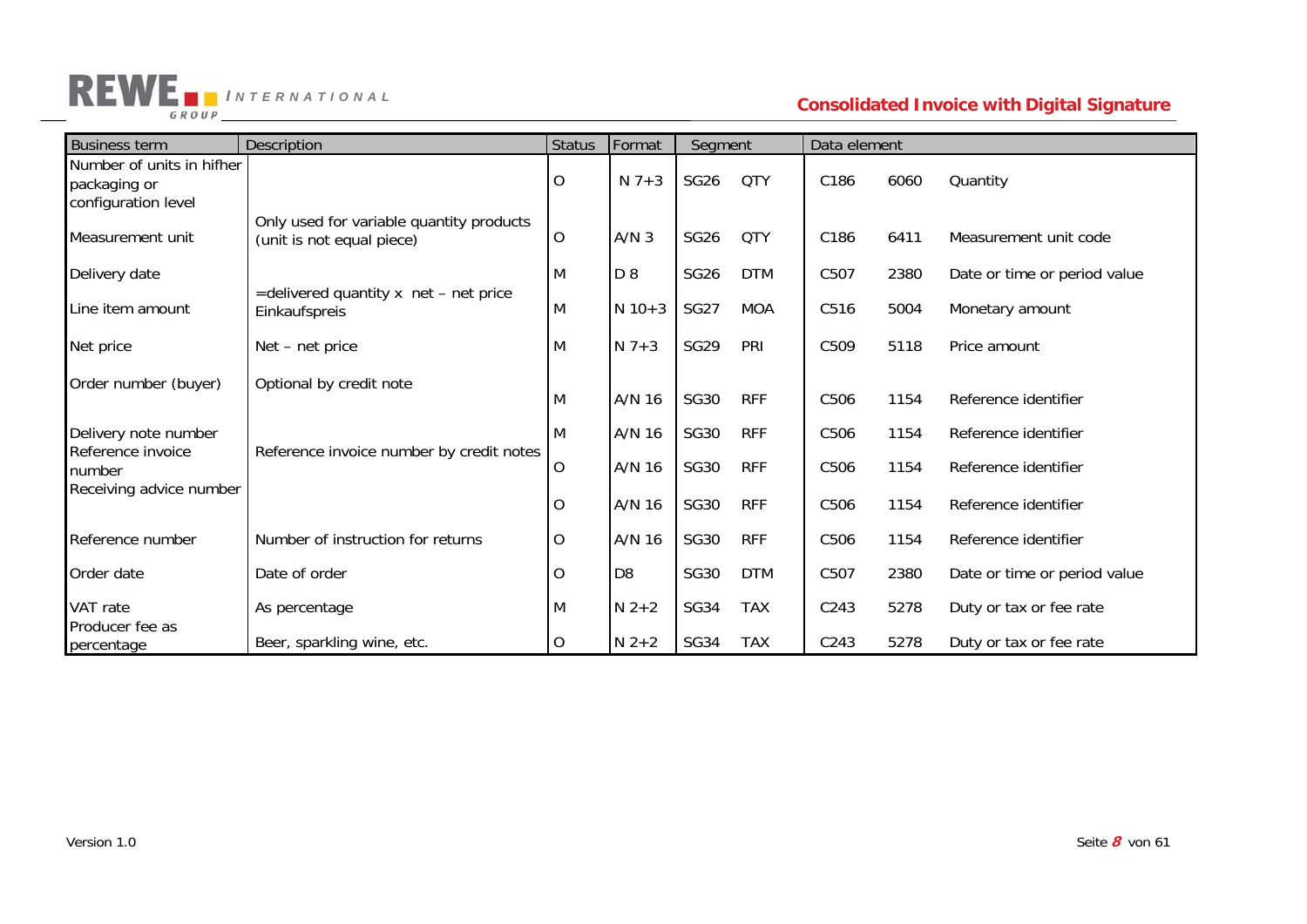

### *I NTERNATIONAL* **Consolidated Invoice with Digital Signature**

| <b>Business term</b>                     | <b>Description</b>                                                | <b>Status</b> | Format   | Segment     |            | Data element |      |                         |
|------------------------------------------|-------------------------------------------------------------------|---------------|----------|-------------|------------|--------------|------|-------------------------|
| Tax amount                               | Producer fees as monetary amount                                  | O             | $N$ 7+3  | <b>SG34</b> | <b>MOA</b> | C516         | 5004 | Monetary amount         |
| Delivery party                           | GLN and optional address                                          | M             | N 13     | <b>SG35</b> | <b>NAD</b> | C082         | 3039 | Party identifier        |
| Ultimate consignee                       | GLN, only if not identical with delivery party<br>(Cross-docking) | O             | N 13     | <b>SG35</b> | <b>NAD</b> | C082         | 3039 | Party identifier        |
| Ordered by                               | GLN, only if not identical with the buyer                         | K             | N 13     | <b>SG35</b> | <b>NAD</b> | C082         | 3039 | Party identifier        |
| Total line item amount                   | Sum of all line item amounts                                      | M             | $N$ 11+2 | <b>SG50</b> | <b>MOA</b> | C516         | 5004 | Monetary amount         |
| Goods and service total<br>amount        |                                                                   | M             | $N$ 11+2 | <b>SG50</b> | <b>MOA</b> | C516         | 5004 | Monetary amount         |
| Total returnable items<br>deposit amount |                                                                   | M             | $N$ 11+2 | <b>SG50</b> | <b>MOA</b> | C516         | 5004 | Monetary amount         |
| Message total<br>duty/tax/fee amount     |                                                                   | $\circ$       | $N$ 11+2 | <b>SG50</b> | <b>MOA</b> | C516         | 5004 | Monetary amount         |
| Invoice amount                           |                                                                   | M             | $N$ 11+2 | <b>SG50</b> | <b>MOA</b> | C516         | 5004 | Monetary amount         |
| VAT                                      |                                                                   | M             | $N$ 2+2  | <b>SG52</b> | <b>TAX</b> | C243         | 5278 | Duty or tax or fee rate |
| Producer fees                            | As percentage                                                     | M             | $N$ 2+2  | <b>SG52</b> | <b>TAX</b> | C243         | 5278 | Duty or tax or fee rate |
| Taxable amount                           |                                                                   | M             | $N$ 11+2 | <b>SG52</b> | <b>MOA</b> | C516         | 5004 | Monetary amount         |
| Tax amount                               |                                                                   | M             | $N 11+2$ | SG52        | <b>MOA</b> | C516         | 5004 | Monetary amount         |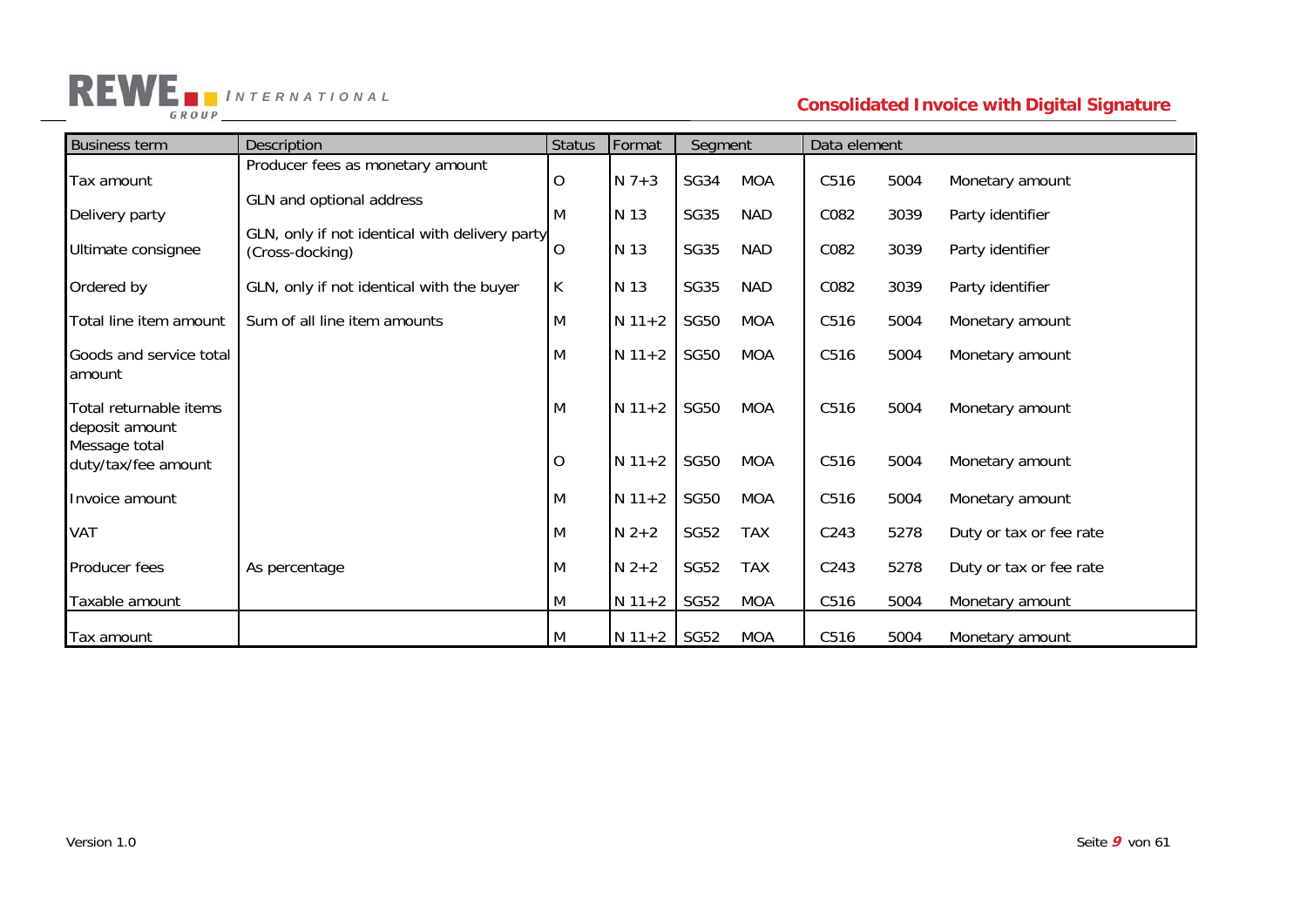

### **4. Segment description INVOIC**

| UNA                                                                                                                                                                                                                                                                                                                                                                   | $-C$                                |  | 1 - Service string advice |             |          |                                                                                                                          |  |  |
|-----------------------------------------------------------------------------------------------------------------------------------------------------------------------------------------------------------------------------------------------------------------------------------------------------------------------------------------------------------------------|-------------------------------------|--|---------------------------|-------------|----------|--------------------------------------------------------------------------------------------------------------------------|--|--|
| <b>Function</b><br>The service string advice shall begin with the upper case characters UNA immediately<br>$\ddot{\cdot}$<br>followed by six characters in the order shown below. The space character shall not be<br>used in positions 010, 020, 040, 050 or 060. The same character shall not be used in<br>more than one position of the UNA.<br>Segment number: 1 |                                     |  |                           |             |          |                                                                                                                          |  |  |
|                                                                                                                                                                                                                                                                                                                                                                       | Data element group/Data element     |  | <b>EDIFACT</b>            | <b>JANW</b> | $\star$  | Description                                                                                                              |  |  |
| UNA1                                                                                                                                                                                                                                                                                                                                                                  | Component data<br>element separator |  | M an1                     | М           | $\star$  | Used as a separator between component data<br>elements contained within a composite data element<br>(default value: ":") |  |  |
| UNA <sub>2</sub>                                                                                                                                                                                                                                                                                                                                                      | Data elemen separator               |  | M an1                     | М           | $\star$  | Used as a separator between two simple or<br>composite data elements (default value: "+")                                |  |  |
| UNA3                                                                                                                                                                                                                                                                                                                                                                  | Decimal mark                        |  | M an1                     | М           |          | Used to indicate the character used for decimal<br>notation (default value:".")                                          |  |  |
| UNA4                                                                                                                                                                                                                                                                                                                                                                  | Release character                   |  | M an1                     | М           |          | Used to restore separator and terminator signs to<br>their normal meaning (value: "?").                                  |  |  |
| UNA5                                                                                                                                                                                                                                                                                                                                                                  | <b>Repetition separator</b>         |  | M an1                     | М           | $^\star$ | Separator sign ("*")                                                                                                     |  |  |

#### Segment Notes

This segment is used to inform the receiver of the interchange that a set of service string characters which are different to the

value: " ' ")

**UNA6 Segment terminator**  $\parallel$  M an1  $\parallel$  M  $\parallel$  \* Used to indicate the end of a segment (default

default characters are being used.

When using the default set of service characters, the UNA segment need not be sent. If it is sent, it must immediately precede

the UNB segment and contain the four service string characters (positions UNA1, UNA2, UNA4 and UNA6) selected by the

interchange sender.

Regardless of whether or not all of the service string characters are being changed every data element within this segment

must be filled, (i.e. if some default values are being used together with user-defined values then both the default and the

user-defined values must be specified).

When expressing the service string characters in the UNA segment, it is not necessary to include any element separators.

The use of the UNA segment is required when a character set other than level A is being used.

Example:  $UNA: + .?$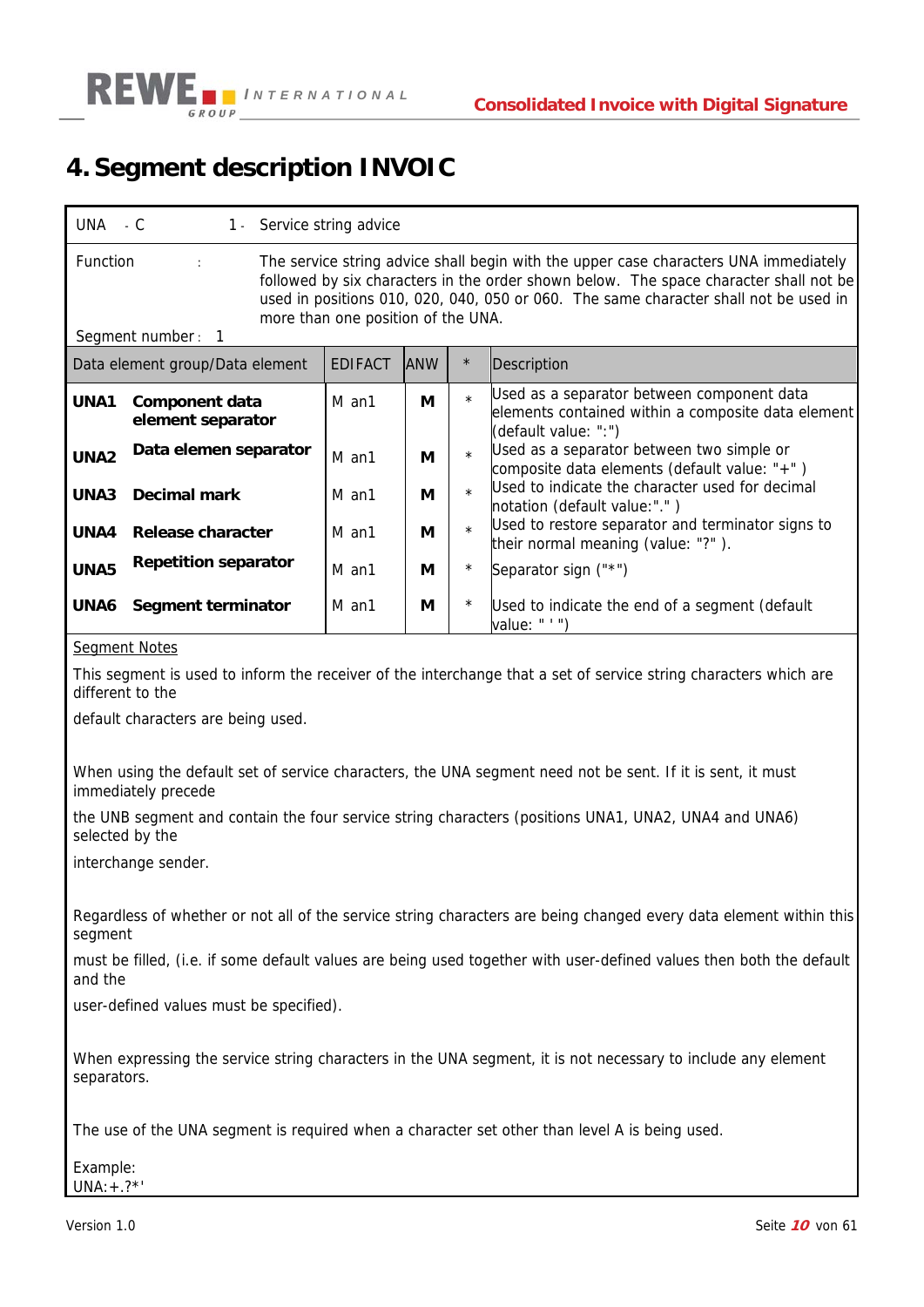# *I NTERNATIONAL*

| <b>UNB</b>  | $-M$<br>Interchange header<br>$1 -$                      |                             |            |         |                                                        |  |  |  |  |
|-------------|----------------------------------------------------------|-----------------------------|------------|---------|--------------------------------------------------------|--|--|--|--|
| Function    |                                                          | To identify an interchange. |            |         |                                                        |  |  |  |  |
|             | Segment number: 2                                        |                             |            |         |                                                        |  |  |  |  |
|             | Data element group / Data element                        | <b>EDIFACT</b>              | <b>ANW</b> | $\star$ | Description                                            |  |  |  |  |
| <b>SO01</b> | Syntax identifier                                        | M                           | M          |         |                                                        |  |  |  |  |
| 0001        | Syntax identifier                                        | M a4                        | М          | $\star$ | See code list                                          |  |  |  |  |
| 0002        | Syntax version number                                    | M an1                       | М          | $\star$ | $4 = Version 4$                                        |  |  |  |  |
| 0080        | Service Code list directory<br>version number            | $C$ an $6$                  | N          |         |                                                        |  |  |  |  |
| 0133        | Character encoding, coded                                | $C$ an3                     | N          |         |                                                        |  |  |  |  |
| <b>SO02</b> | Interchange sender                                       | M                           | M          |         |                                                        |  |  |  |  |
| 0004        | Interchange sender<br>identification                     | M an35                      | M          |         | GLN (n13)                                              |  |  |  |  |
| 0007        | Identification code qualifier                            | $C$ an $4$                  | R          | $\star$ | $14 = EAN International$ .                             |  |  |  |  |
| 0008        | Interchange sender internal<br>identification            | C an35                      | N          |         |                                                        |  |  |  |  |
| 0042        | Interchange sender internal C an35<br>sub-identification |                             | N          |         |                                                        |  |  |  |  |
| <b>SO03</b> | Interchange recipient                                    | M                           | M          |         |                                                        |  |  |  |  |
| 0010        | Interchange recipient<br>identification                  | M an35                      | M          |         | GLN (n13)                                              |  |  |  |  |
| 0007        | Identification code qualifier                            | $C$ an $4$                  | R          | $\star$ | $14 = EAN International$ .                             |  |  |  |  |
| 0014        | Interchange recipient<br>internal identification         | $C$ an35                    | N          |         |                                                        |  |  |  |  |
| 0046        | Interchange recipient<br>internal sub-identification     | $C$ an. $35$                | Ν          |         |                                                        |  |  |  |  |
| <b>S004</b> | Date and time of<br>preparation                          | M                           | M          |         |                                                        |  |  |  |  |
| 0017        | Date                                                     | M n8                        | М          |         | <b>CCYYMMDD</b>                                        |  |  |  |  |
| 0019 Time   |                                                          | M <sub>n4</sub>             | М          |         | <b>HHMM</b>                                            |  |  |  |  |
| 0020        | Interchange control<br>reference                         | M an14                      | M          |         | Unique Interchange reference assigned by the<br>sender |  |  |  |  |
| <b>SO05</b> | <b>Recipient reference</b><br>password details           | C                           | N          |         |                                                        |  |  |  |  |
| 0022        | Recipient<br>reference/password                          | $M$ an. 14                  |            |         |                                                        |  |  |  |  |
| 0025        | Recipient<br>reference/password<br>qualifier             | $C$ an $2$                  |            |         |                                                        |  |  |  |  |
| 0026        | <b>Application reference</b>                             | $C$ an. 14                  | O          |         |                                                        |  |  |  |  |
| 0029        | Processing priority code                                 | $C$ a1                      | N          |         |                                                        |  |  |  |  |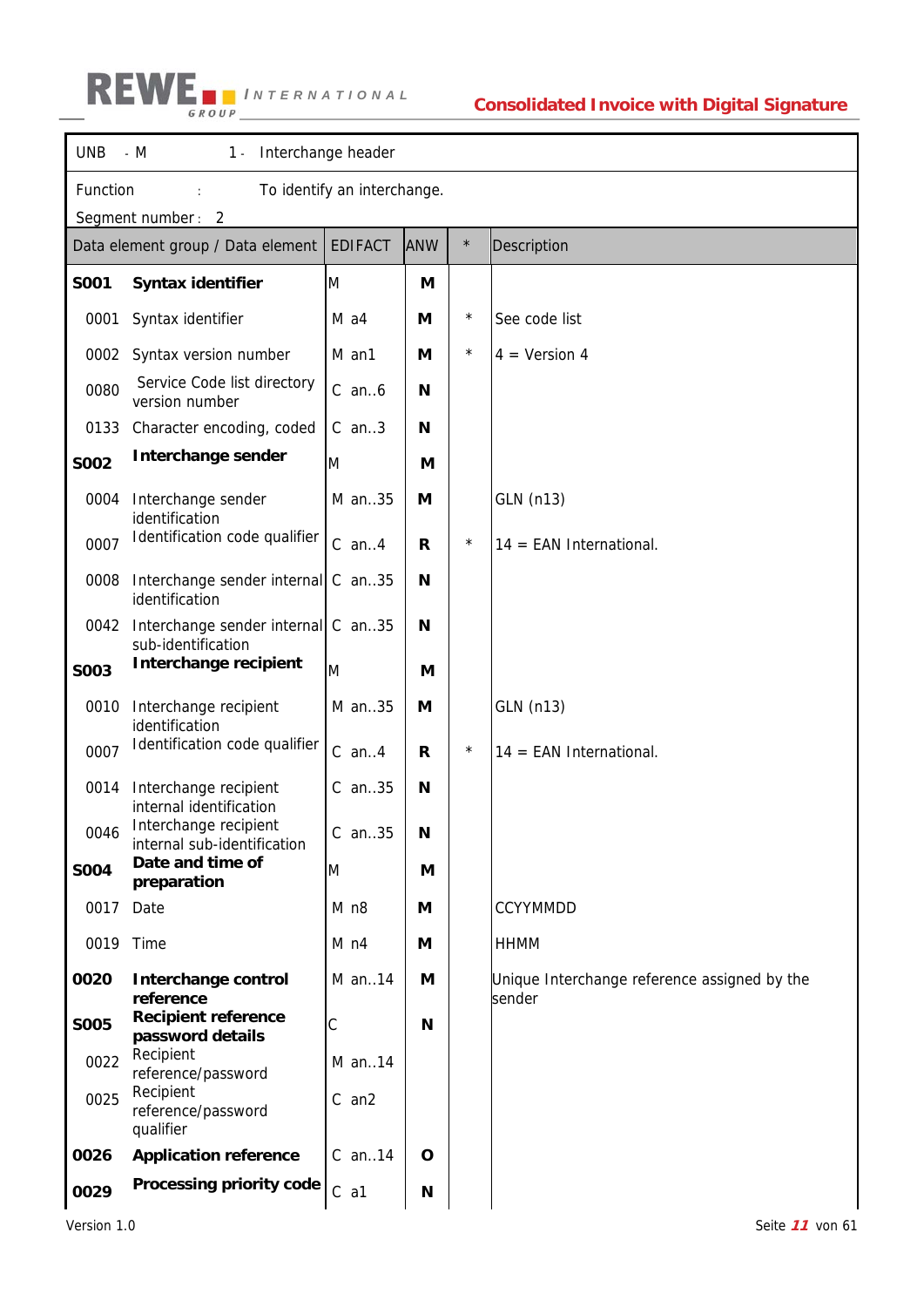

| 0031 | Acknowledgement<br>request          | $C_{\rm n1}$   | N |                                                  |
|------|-------------------------------------|----------------|---|--------------------------------------------------|
| 0032 | Interchange agreement<br>identifier | $C$ an35       | M | $EANCOM-DISI = Indication for Digital Signature$ |
| 0035 | Test indicator                      | $C_{\rm n}$ n1 | O | $=$ Interchange is a test                        |

#### Seament Notes

The UNB segment is used to envelope the interchange and also to identify the party for whom the interchange is intended and the party who has sent the interchange. The principle of the UNB segment is the same as a physical envelope which covers one or more letters or documents and which details the address where delivery is to take place and the address from where the envelope has come.

DE 0001: The recommended (default) character set for use in EANCOM® for international exchanges is character set A (UNOA). Should users wish to use character sets other than A, an agreement on which set to use should be reached on a bilateral basis before communications begin.

DE 0004 and 0010: Within EANCOM® the Global Location Number (GLN) is recommended for the identification of the interchange sender and recipient.

DE 0008: The address for reverse routing is provided by the interchange sender to inform the interchange recipient of the address within the sender's system to which responding interchanges must be sent. It is recommended that the GLN be used for this purpose.

DE 0014: The address for routing, formerly provided by the interchange recipient, is used by the interchange sender to inform the recipient of the internal address within the recipient's system, to which the interchange should be routed. It is recommended that the GLN be used for this purpose.

DE S004: The date and time at which the sender prepared the interchange. This date and time may not necessarily be the same as the date and time of contained messages.

DE 0020: The interchange control reference number is generated by the interchange sender and is used to identify uniquely each interchange. Should the sender wish to re-use interchange control reference numbers, it is recommended that each number is held for a period of at least three months before being re-used. In order to guarantee uniqueness, the interchange control reference number should always be linked to the sender's identification (DE 0004).

DE S005: Any use of passwords must first be agreed bilaterally by the parties to the exchange.

DE 0026: This data element is used to identify the application on the recipient's system to which the interchange is directed. This data element may be used if, and only if, the interchange contains only one type of message, e.g. invoices. The reference used in this data element is assigned by the interchange sender.

DE 0031: This data element is used to indicate whether an acknowledgement to the interchange is required or not. The EANCOM® APERAK or CONTRL message should be used to provide acknowledgement of interchange receipt. In addition the EANCOM® CONTRL message may be used to indicate when an interchange has been rejected due to syntactical errors.

DE 0032: This data element contains an indicator for Digital Signature in order to facilitate the automatic processing of the interchange.

Example:

UNB+UNOC:4+9099999300314:14+8798765432106:14+20060102:1000+12345555+++++EANCOM-DISI'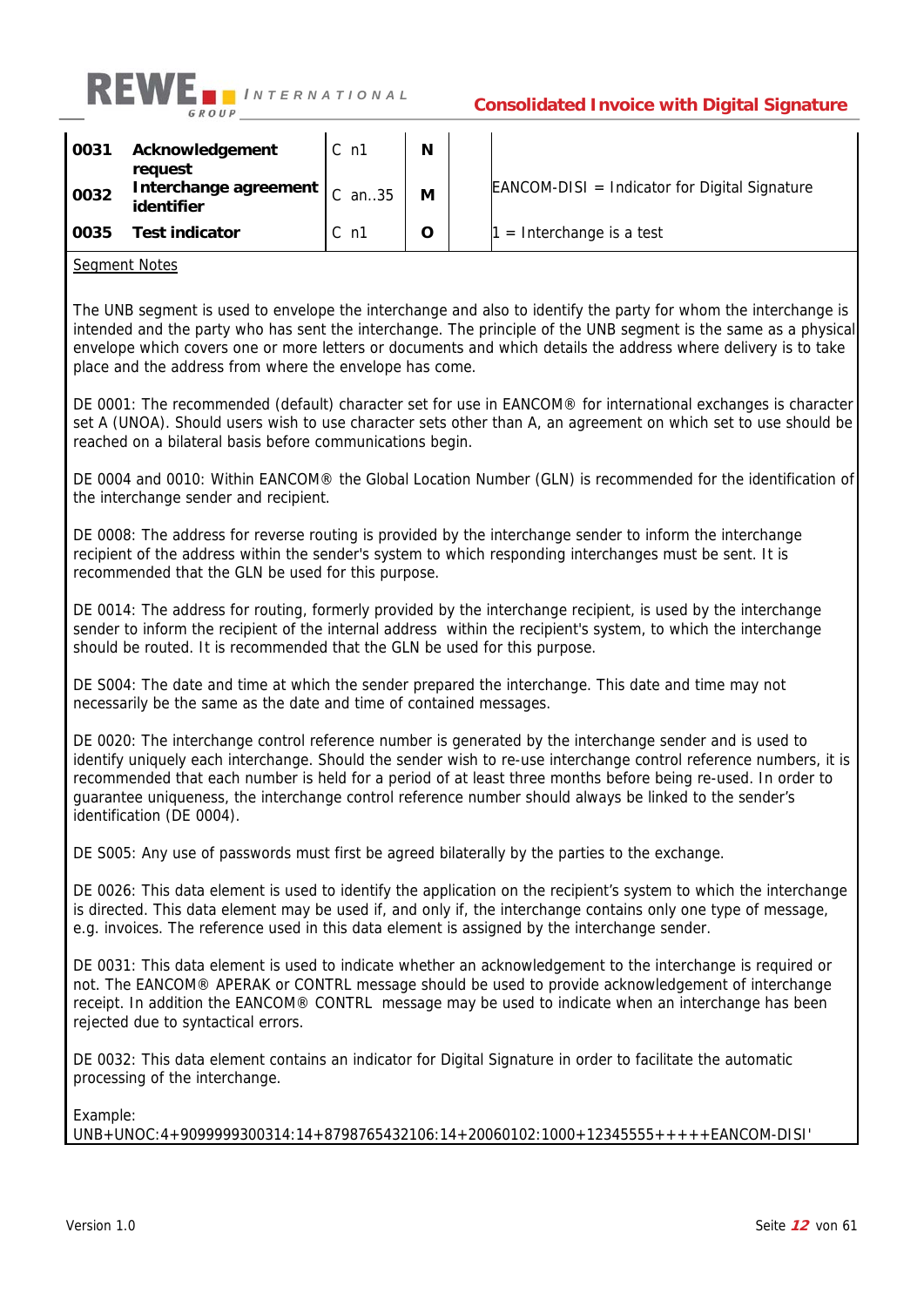

|      | UNH - M<br>1 - Message header                                                  |                |             |            |                                                                                                                                                                |  |  |  |  |
|------|--------------------------------------------------------------------------------|----------------|-------------|------------|----------------------------------------------------------------------------------------------------------------------------------------------------------------|--|--|--|--|
|      | Function<br>To head, identify and specify a message                            |                |             |            |                                                                                                                                                                |  |  |  |  |
|      | Segment number: 3                                                              |                |             |            |                                                                                                                                                                |  |  |  |  |
|      | Data element group/Data element                                                | <b>EDIFACT</b> | <b>ANW</b>  | $\star$    | Description                                                                                                                                                    |  |  |  |  |
| 0062 | Message reference<br>number                                                    | M an14         | М           |            | Sender's unique message reference. Sequence<br>number of the messages in the interchange. DE<br>0062 in the UNT will be exactly the same. Sender<br>generated. |  |  |  |  |
| S009 | <b>Message identifier</b>                                                      | M              | М           |            |                                                                                                                                                                |  |  |  |  |
| 0065 | Message type                                                                   | $M$ an $6$     | M           | $^{\star}$ | INVOIC = Invoice message                                                                                                                                       |  |  |  |  |
| 0052 | Message version number                                                         | $M$ an3        | М           | $\star$    | $D = \text{Draft version/UN/EDIFACT Directory}$                                                                                                                |  |  |  |  |
| 0054 | Message release number                                                         | $M$ an3        | М           | $\star$    | $01B$ = Release 2001 - B                                                                                                                                       |  |  |  |  |
| 0051 | Controlling agency, coded                                                      | $M$ an3        | М           | $\star$    | $UN = UN/CEFACT$                                                                                                                                               |  |  |  |  |
| 0057 | Association assigned code                                                      | $C$ an $6$     | R           | $\star$    | $EANO10 = EAN Version number$                                                                                                                                  |  |  |  |  |
| 0110 | Code list directory version<br>number                                          | $C$ an $6$     | $\mathbf O$ |            | Code list version                                                                                                                                              |  |  |  |  |
| 0113 | Message type sub-function<br>identification                                    | $C$ an $6$     | N           |            |                                                                                                                                                                |  |  |  |  |
| 0068 | <b>Common access</b><br>reference                                              | $C$ an35       | N           |            |                                                                                                                                                                |  |  |  |  |
| S010 | <b>Status of the transfer</b>                                                  | С              | N           |            |                                                                                                                                                                |  |  |  |  |
| 0070 | Sequence of transfers                                                          | $M$ n2         |             |            |                                                                                                                                                                |  |  |  |  |
|      | 0073 First and last transfer                                                   | C<br>a1        |             |            |                                                                                                                                                                |  |  |  |  |
| S016 | Message subset<br>identification                                               | C              | N           |            |                                                                                                                                                                |  |  |  |  |
| 0115 | Message subset<br>identification                                               | M an14         |             |            |                                                                                                                                                                |  |  |  |  |
| 0116 | Message subset version<br>number                                               | $C$ an3        |             |            |                                                                                                                                                                |  |  |  |  |
| 0118 | Message subset release<br>number                                               | $C$ an3        |             |            |                                                                                                                                                                |  |  |  |  |
| 0051 | Controlling agency, coded                                                      | $C$ an3        |             |            |                                                                                                                                                                |  |  |  |  |
| S017 | <b>Message</b><br>implementation                                               | C              |             |            |                                                                                                                                                                |  |  |  |  |
| 0121 | guideline identification<br>Message implementation<br>quideline identification | M an14         | N           |            |                                                                                                                                                                |  |  |  |  |
| 0122 | Message implementation<br>guideline version number                             | $C$ an3        |             |            |                                                                                                                                                                |  |  |  |  |
| 0124 | Message implementation<br>guideline release number                             | $C$ an3        |             |            |                                                                                                                                                                |  |  |  |  |
| 0051 | Controlling agency, coded                                                      | $C$ an3        |             |            |                                                                                                                                                                |  |  |  |  |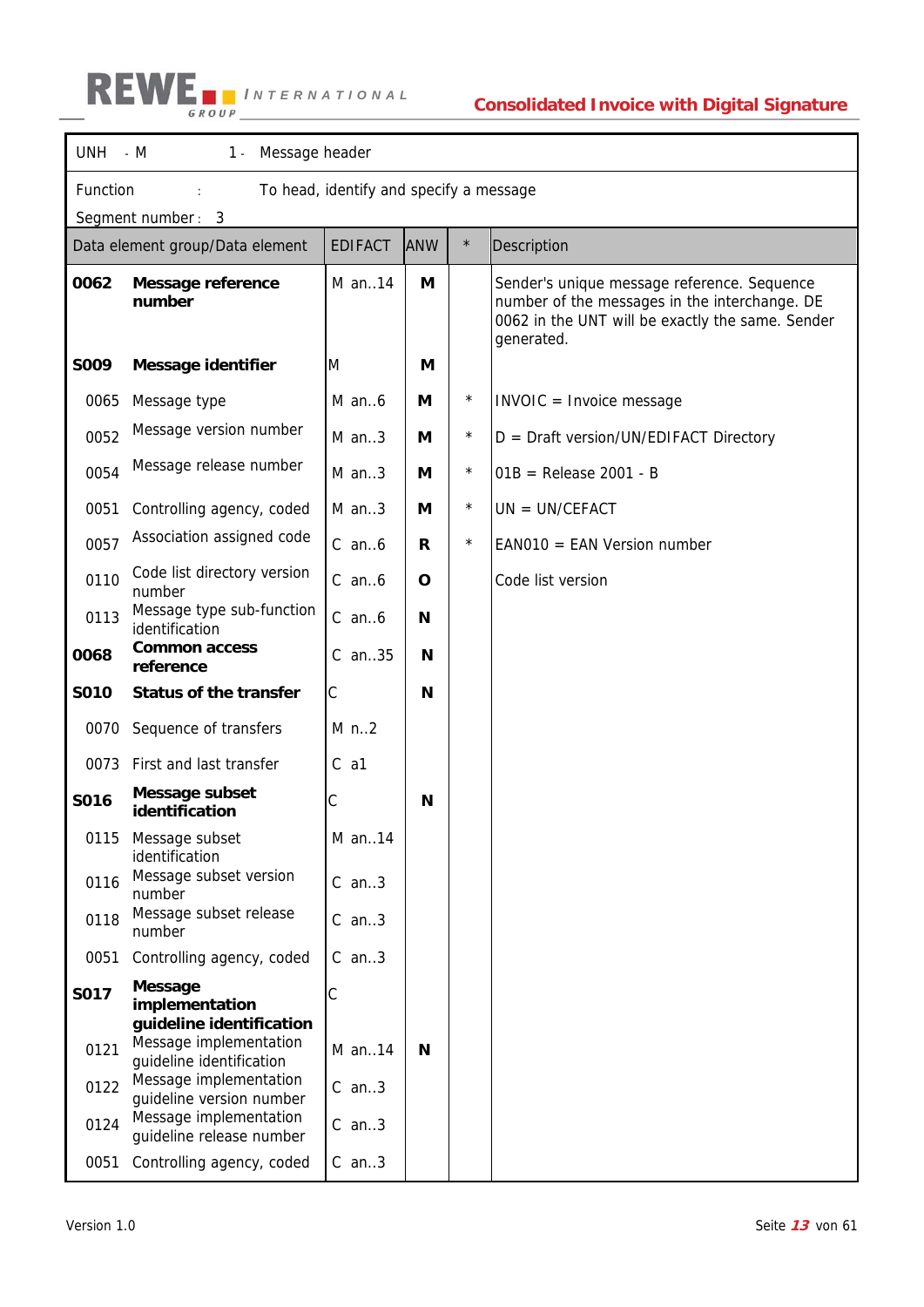

### **Consolidated Invoice with Digital Signature**

|      | Data element group/Data element                 | <b>EDIFACT</b> | <b>ANW</b> | $\star$ | Description |  |  |  |  |
|------|-------------------------------------------------|----------------|------------|---------|-------------|--|--|--|--|
| S018 | Scenario identification                         | IС             | N          |         |             |  |  |  |  |
| 0127 | Scenario identification                         | $M$ an. 14     |            |         |             |  |  |  |  |
| 0128 | Scenario version number                         | $C$ an. $3$    |            |         |             |  |  |  |  |
| 0130 | Scenario release number                         | $C$ an. $3$    |            |         |             |  |  |  |  |
| 0051 | Controlling agency, coded                       | $C$ an3        |            |         |             |  |  |  |  |
|      | <b>Segment Notes</b>                            |                |            |         |             |  |  |  |  |
|      | Example:<br>UNH+ME00001+INVOIC:D:01B:UN:EAN010' |                |            |         |             |  |  |  |  |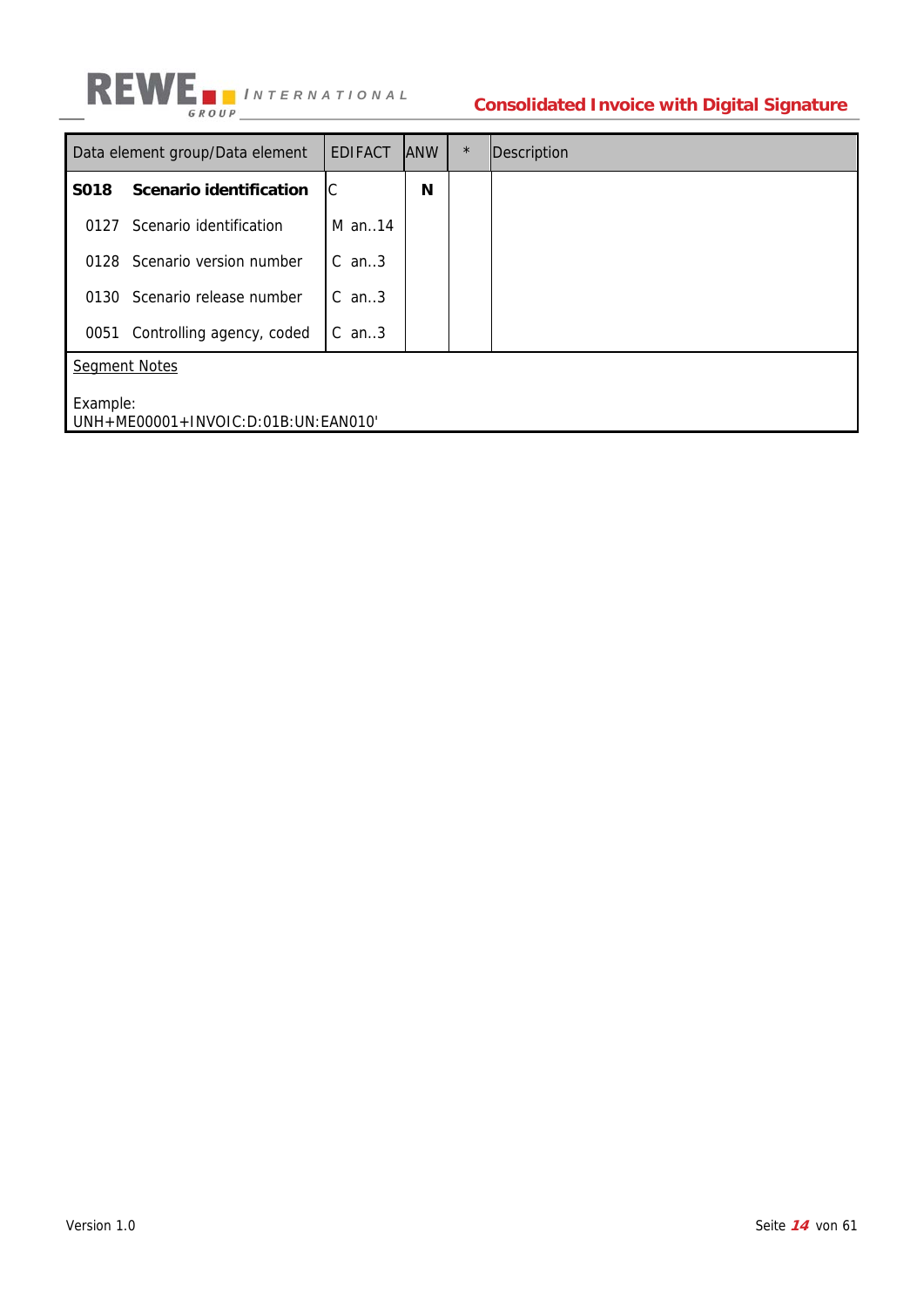|             | BGM - M<br>Beginning of message<br>$1 -$                                                              |                |            |         |                                                                                                          |  |  |  |  |
|-------------|-------------------------------------------------------------------------------------------------------|----------------|------------|---------|----------------------------------------------------------------------------------------------------------|--|--|--|--|
|             | To indicate the type and function of a message and to transmit the identifying<br>Function<br>number. |                |            |         |                                                                                                          |  |  |  |  |
|             | Segment number: 4                                                                                     |                |            |         |                                                                                                          |  |  |  |  |
|             | Data element group / Data element                                                                     | <b>EDIFACT</b> | <b>ANW</b> | $\star$ | Description                                                                                              |  |  |  |  |
| <b>COO2</b> | Document/message<br>name                                                                              | C              | R          |         |                                                                                                          |  |  |  |  |
| 1001        | Document name code                                                                                    | $C$ an3        | R          | $\star$ | $385$ = Consolidated invoice<br>$262$ = Consolidated credit note – goods and<br>services                 |  |  |  |  |
| 1131        | Code list identification code                                                                         | $C$ an. 17     | N          |         |                                                                                                          |  |  |  |  |
| 3055        | Code list responsible<br>agency code                                                                  | $C$ an3        | N          |         |                                                                                                          |  |  |  |  |
| 1000        | Document name                                                                                         | C an35         | N          |         |                                                                                                          |  |  |  |  |
| C106        | Document/message<br>identification                                                                    | C              | R          |         |                                                                                                          |  |  |  |  |
| 1004        | Document identifier                                                                                   | $C$ an35       | R.         |         | Invoice/credit note number, assigned by the<br>document sender.                                          |  |  |  |  |
|             | 1056 Version identifier                                                                               | $C$ an9        | N          |         |                                                                                                          |  |  |  |  |
| 1060        | Revision identifier                                                                                   | $C$ an $6$     | N          |         |                                                                                                          |  |  |  |  |
| 1225        | <b>Message function code</b>                                                                          | $C$ an3        | R          | $\star$ | $9 = Original$                                                                                           |  |  |  |  |
| 4343        | Response type code                                                                                    | $C$ an3        | N          |         |                                                                                                          |  |  |  |  |
|             | <b>Segment Notes</b>                                                                                  |                |            |         |                                                                                                          |  |  |  |  |
|             | - Message type - Consolidated invoice (DE1001 = 385), Mandatory *); A/N 3                             |                |            |         |                                                                                                          |  |  |  |  |
|             | - Invoice number (DE1004); Mandatory; A/N 16                                                          |                |            |         |                                                                                                          |  |  |  |  |
|             | $BGM + 385 + 200099 + 9'$                                                                             |                |            |         |                                                                                                          |  |  |  |  |
|             |                                                                                                       |                |            |         |                                                                                                          |  |  |  |  |
|             | - Message type - Consolidated credit note (DE1001 = 262); Mandatory $\star$ ); A/N 3                  |                |            |         |                                                                                                          |  |  |  |  |
|             | - Credit note number (DE1004); Mandatory; A/N 16                                                      |                |            |         |                                                                                                          |  |  |  |  |
|             | $BGM + 262 + 300200 + 9'$                                                                             |                |            |         |                                                                                                          |  |  |  |  |
|             | Consolidated invoice and Consolidated credit note.                                                    |                |            |         | *) One of these message types (together with the message number) must be set. The INVOIC serves as both: |  |  |  |  |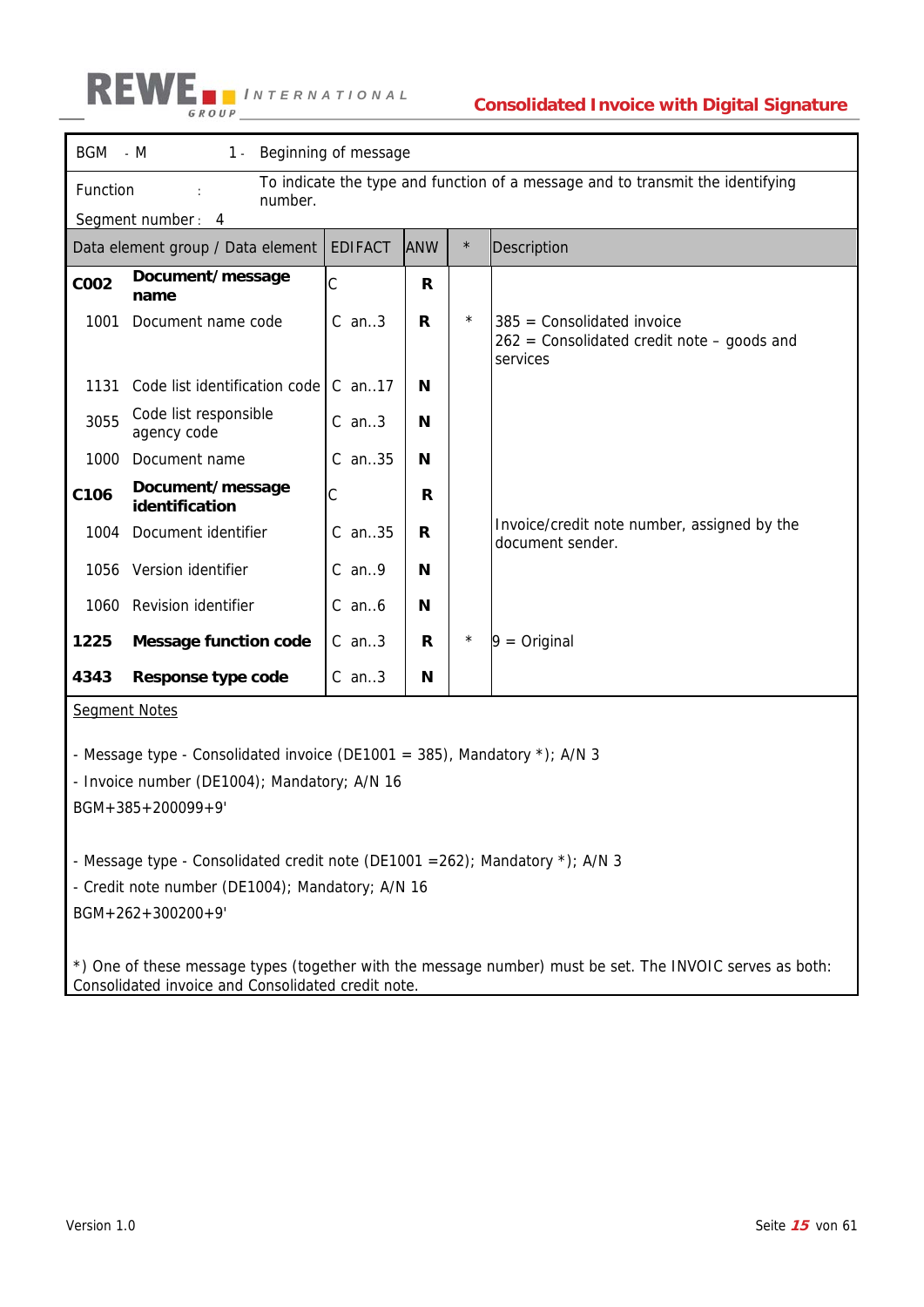

| DTM - M<br>2 - Date/time/period                                                                                                   |                |            |         |                                                                |  |  |  |
|-----------------------------------------------------------------------------------------------------------------------------------|----------------|------------|---------|----------------------------------------------------------------|--|--|--|
| Function<br>To specify date and/or time or period<br>$1 - 1$<br>Segment number: 5                                                 |                |            |         |                                                                |  |  |  |
| Data element group / Data element                                                                                                 | <b>EDIFACT</b> | <b>ANW</b> | $\star$ | Description                                                    |  |  |  |
| C507<br>Date/time/period                                                                                                          | M              | М          |         |                                                                |  |  |  |
| Date or time or period<br>2005<br>function code qualifier                                                                         | $M$ an3        | М          | $\star$ | $137$ = Document/message date/time<br>$263 =$ Invoicing period |  |  |  |
| Date or time or period<br>2380<br>value                                                                                           | $C$ an35       | R          |         |                                                                |  |  |  |
| Date or time or period<br>2379<br>format code                                                                                     | $C$ an3        | R          | $\star$ | $102 = CCYYMMDD$<br>718 = CCYYMMDD-CCYYMMDD                    |  |  |  |
| <b>Segment Notes</b>                                                                                                              |                |            |         |                                                                |  |  |  |
| - Message date (DE2005 = 137); Mandatory; D 8<br>DTM+137:20060522:102'                                                            |                |            |         |                                                                |  |  |  |
| - Invoicing period (DE2005 = 263); Mandatory by invoice (Qualifier=385); Optional by credit note<br>$(Qualifier = 262)$ ;<br>D 17 |                |            |         |                                                                |  |  |  |
| DTM+263:2006061520060630:718'                                                                                                     |                |            |         |                                                                |  |  |  |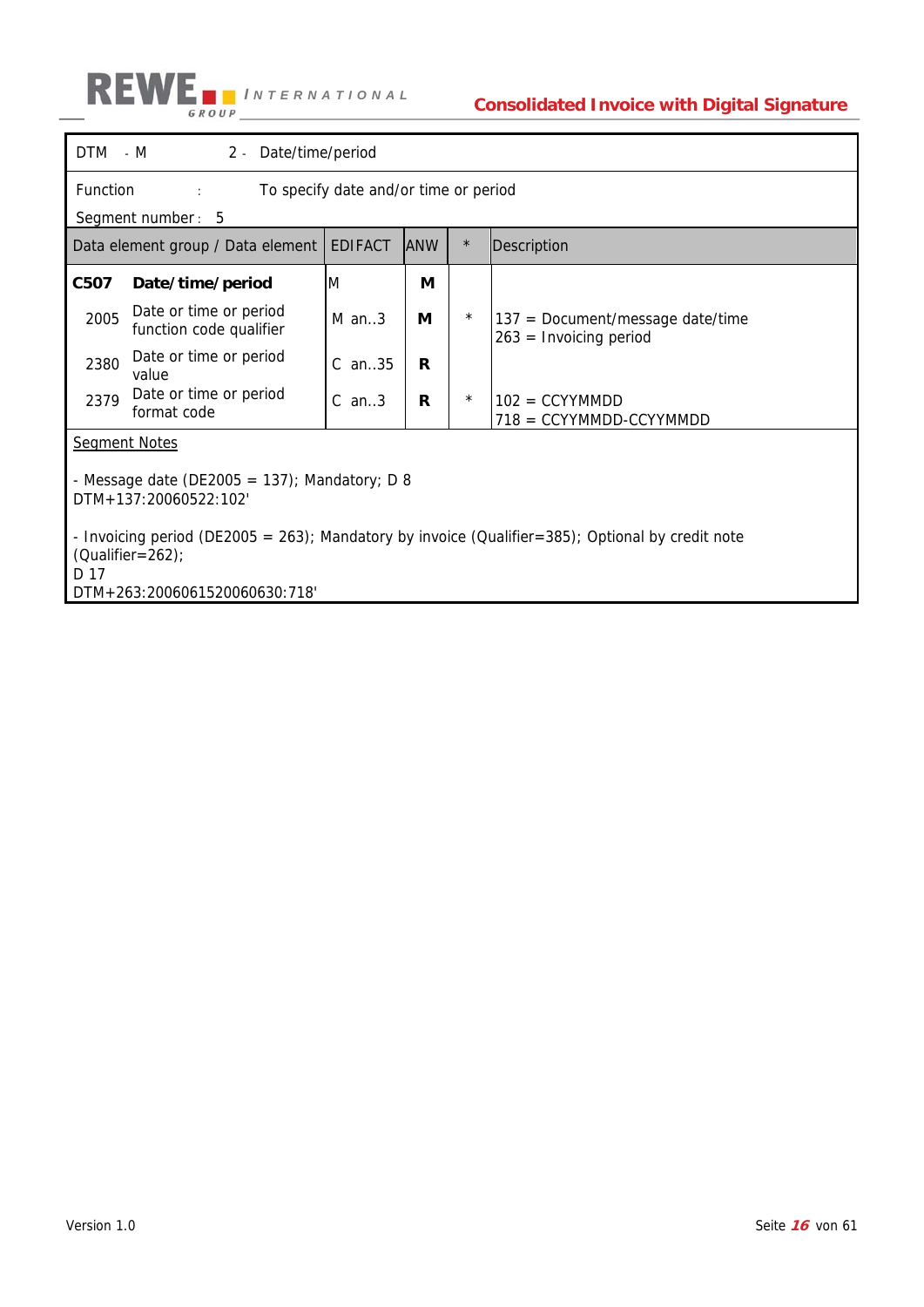$\mathbf{r}$ 

### **Consolidated Invoice with Digital Signature**

| <b>FTX</b>       | $-C$<br>6 - Free text                                      |                |            |          |                                                                                                                                                                                                                                                                                                                                                                                                                                                                                                                  |  |  |  |
|------------------|------------------------------------------------------------|----------------|------------|----------|------------------------------------------------------------------------------------------------------------------------------------------------------------------------------------------------------------------------------------------------------------------------------------------------------------------------------------------------------------------------------------------------------------------------------------------------------------------------------------------------------------------|--|--|--|
|                  | Function<br>To provide free form or coded text information |                |            |          |                                                                                                                                                                                                                                                                                                                                                                                                                                                                                                                  |  |  |  |
|                  | Segment number: 6                                          |                |            |          |                                                                                                                                                                                                                                                                                                                                                                                                                                                                                                                  |  |  |  |
|                  | Data element group/Data element                            | <b>EDIFACT</b> | <b>ANW</b> | $\star$  | Description                                                                                                                                                                                                                                                                                                                                                                                                                                                                                                      |  |  |  |
| 4451             | Text subject code<br>qualifier                             | $M$ an3        | М          | $^\star$ | $REG = Regularory information$                                                                                                                                                                                                                                                                                                                                                                                                                                                                                   |  |  |  |
| 4453             | Free text function code                                    | $C$ an3        | М          | $\star$  | $1 =$ Text for subsequent use                                                                                                                                                                                                                                                                                                                                                                                                                                                                                    |  |  |  |
| C <sub>107</sub> | <b>Text reference</b>                                      | С              | M          |          |                                                                                                                                                                                                                                                                                                                                                                                                                                                                                                                  |  |  |  |
| 4441             | Free text value code                                       | M an17         | М          | $\star$  | $DSS = Average tax rate according to § 22$<br>paragraph 1 / Value Added Tax Act<br>S67 = Tax exempt according to § 6 paragraph 1 Z<br>27 / Value Added Tax Act<br>$S69$ = Tax exempt according to § 6 paragraph 1 Z 9<br>/ Value Added Tax Act<br>IGL = Intra-community deliveries according to<br>article 6 paragraph 1 / Value Added Tax Act<br>$RCH =$ Reverse Charge according to § 19 paragraph<br>1 / Value Added Tax Act<br>SA7 = Tax-exempt export delivery according to $\S$ 7<br>/ Value Added Tax Act |  |  |  |
| 1131             | Code list identification code                              | $C$ an17       | N          |          |                                                                                                                                                                                                                                                                                                                                                                                                                                                                                                                  |  |  |  |
| 3055             | Code list responsible<br>agency code                       | $C$ an3        | M          | $\star$  | $294 =$ GS1 Austria                                                                                                                                                                                                                                                                                                                                                                                                                                                                                              |  |  |  |
| C108             | <b>Text literal</b>                                        | С              | N          |          |                                                                                                                                                                                                                                                                                                                                                                                                                                                                                                                  |  |  |  |
| 4440             | Free text value                                            | M an512        |            |          |                                                                                                                                                                                                                                                                                                                                                                                                                                                                                                                  |  |  |  |
|                  | 4440 Free text value                                       | C an512        |            |          |                                                                                                                                                                                                                                                                                                                                                                                                                                                                                                                  |  |  |  |
|                  | 4440 Free text value                                       | C an512        |            |          |                                                                                                                                                                                                                                                                                                                                                                                                                                                                                                                  |  |  |  |
|                  | 4440 Free text value                                       | C an512        |            |          |                                                                                                                                                                                                                                                                                                                                                                                                                                                                                                                  |  |  |  |
|                  | 4440 Free text value                                       | $C$ an. $512$  |            |          |                                                                                                                                                                                                                                                                                                                                                                                                                                                                                                                  |  |  |  |
| 3453             | Language name code                                         | $C$ an3        | N          |          |                                                                                                                                                                                                                                                                                                                                                                                                                                                                                                                  |  |  |  |
| 4447             | Free text format code                                      | $C$ an3        | N          |          |                                                                                                                                                                                                                                                                                                                                                                                                                                                                                                                  |  |  |  |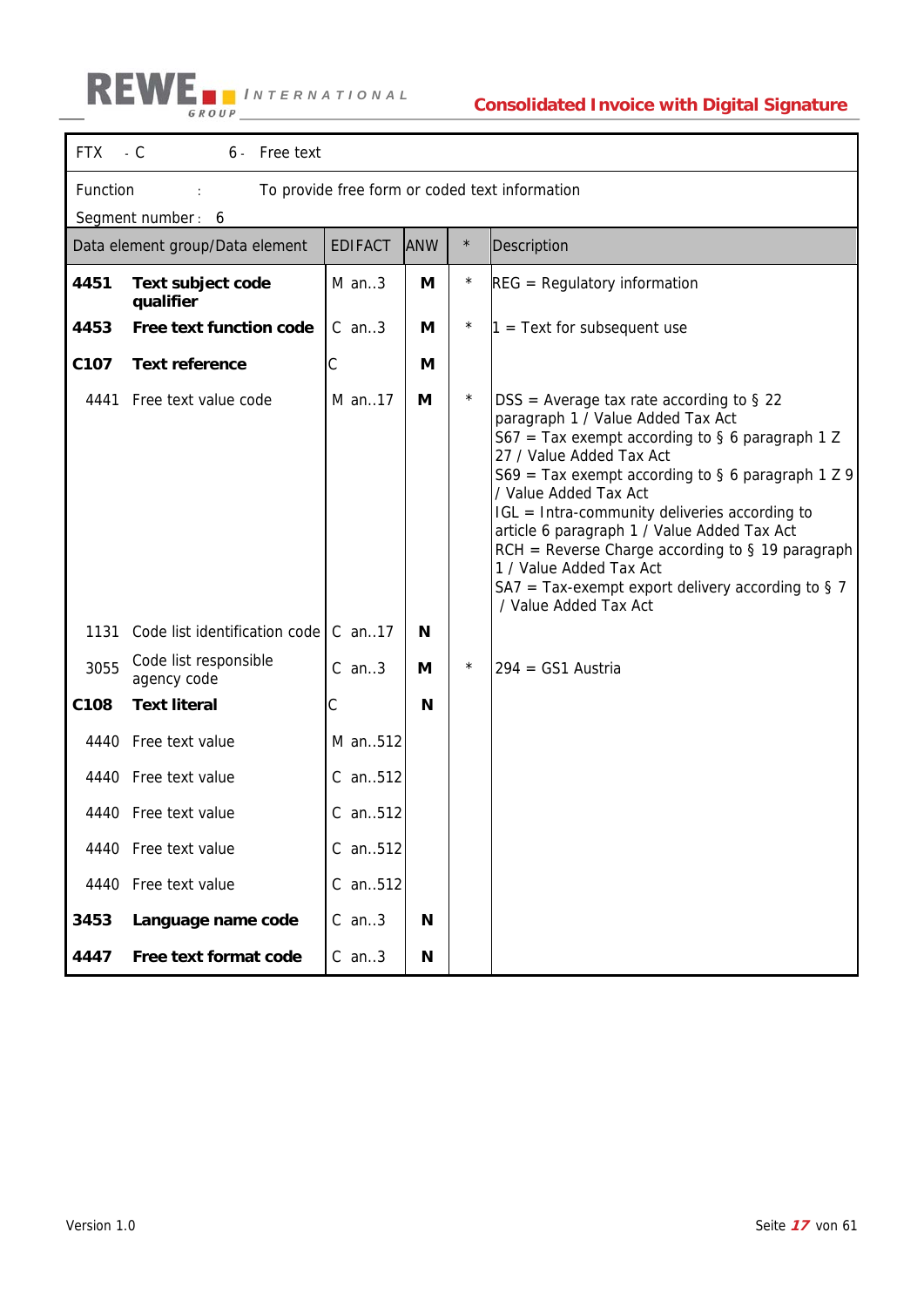#### Segment Notes

GROUP

Use of this segment in free form is not recommended since in most cases it inhibits automatic processing of the Invoice.

Coded references to standard texts is an available functionality which enables automatic processing and reduces transmission

and processing overheads. Standard texts should be mutually defined among trading partners and can be used to cover legal

and other requirements.

The codes in DE 4451 are maintained by GS1 Austria (DE3055 = 294) and are defined as following:

DSS = Average tax rate according to § 22 paragraph 1 / Value Added Tax Act Average tax rate (12%) applied by flat rate farmers FTX+REG+1+DSS::294'

*I NTERNATIONAL*

S67 = Tax exempt according to § 6 paragraph 1 Z 27 / Value Added Tax Act Tax exempt (below the VAT threshold): According to § 6 paragraph 1 Z 27 the delivery/service is tax exempt FTX+REG+1+S67::294'

 $S69$  = Tax exempt according to § 6 paragraph 1 Z 9 / Value Added Tax Act Tax exempt (gambling turnovers, brake-open tickets): According to § 6 paragraph 1 Z 9 the delivery/service is tax exempt FTX+REG+1+S69::294'

IGL = Intra-community deliveries according to article 6 paragraph 1 / Value Added Tax Act Intra-community delivery: Tax exempt intra-community delivery according to article 6 paragraph 1 Value Added Tax Act  $FTX+RFG+1+IGI:294'$ 

 $RCH =$  Reverse Charge according to § 19 paragraph 1 / Value Added Tax Act FTX+REG+1+RCH::294'

SA7 = Tax-exempt export delivery according to  $\S$  7 / Value Added Tax Act By export in third country (outside the EU) FTX+REG+1+SA7::294':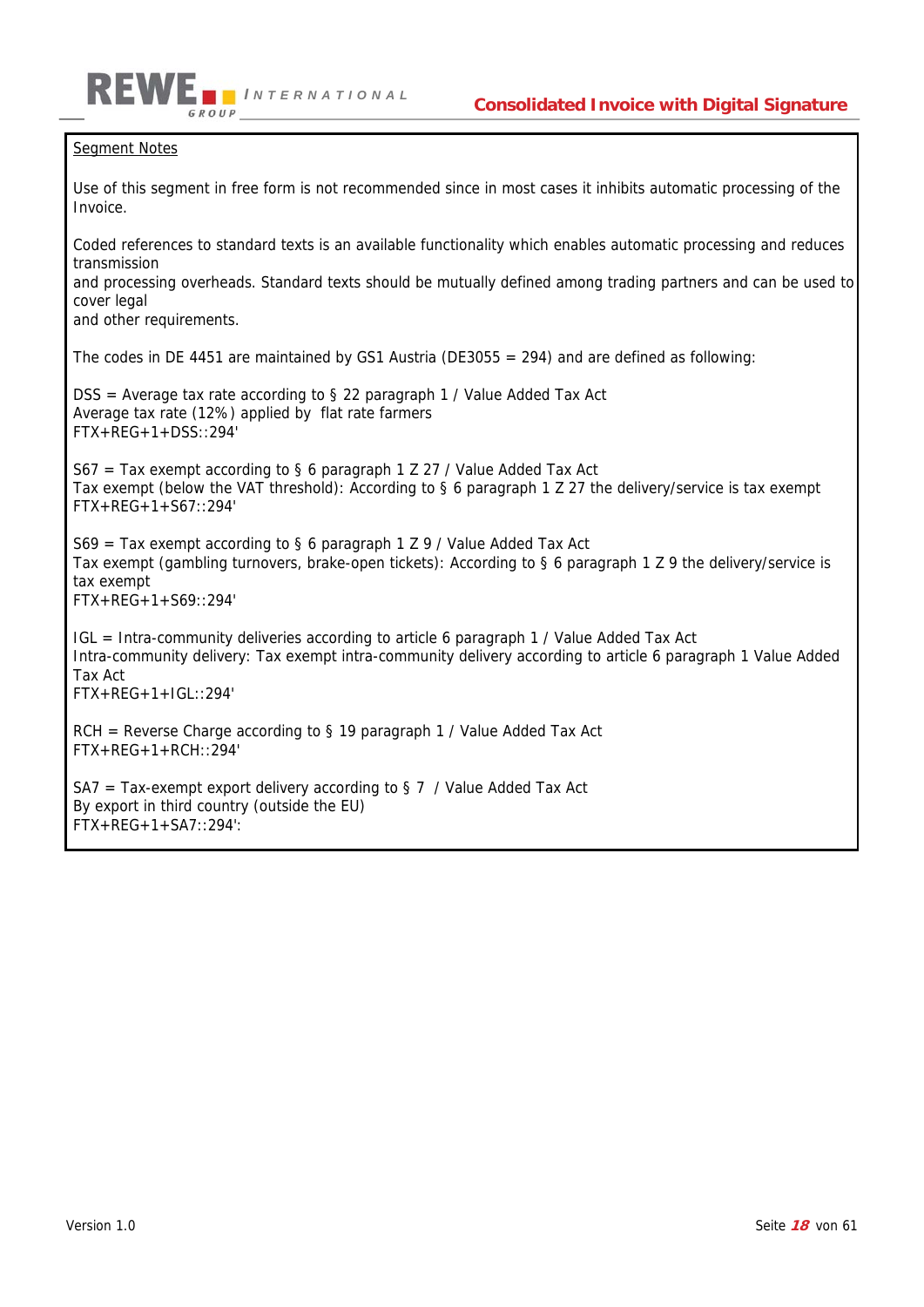

| SG1                                                                                                   | $-C$<br>$1 - RFF$                                           |                |            |         |                                                 |  |  |
|-------------------------------------------------------------------------------------------------------|-------------------------------------------------------------|----------------|------------|---------|-------------------------------------------------|--|--|
| <b>RFF</b>                                                                                            | - M<br>1 - Reference                                        |                |            |         |                                                 |  |  |
|                                                                                                       | Function<br>To specify a reference.<br>$\ddot{\phantom{a}}$ |                |            |         |                                                 |  |  |
|                                                                                                       | Segment number: 7<br>Data element group/Data element        | <b>EDIFACT</b> | <b>ANW</b> | $\star$ | Description                                     |  |  |
| C506                                                                                                  | Reference                                                   | M              |            |         |                                                 |  |  |
| 1153                                                                                                  | Reference code qualifier                                    | $M$ an. 3      | М          | $\star$ | $XC1$ = Product certification number (EAN-Code) |  |  |
| 1154                                                                                                  | Reference identifier                                        | $C$ an. $70$   | R          |         |                                                 |  |  |
| 1156                                                                                                  | Document line identifier                                    | $C$ an $6$     | N          |         |                                                 |  |  |
| 4000                                                                                                  | Reference version identifier                                | C an35         | N          |         |                                                 |  |  |
| 1060                                                                                                  | Revision identifier                                         | C an $6$       | N          |         |                                                 |  |  |
|                                                                                                       | <b>Segment Notes</b>                                        |                |            |         |                                                 |  |  |
| - Organic control number of the supplier (DE1153 = $XC1$ ); Optional; A/N 35<br>RFF+XC1: AT-N-01-BIO' |                                                             |                |            |         |                                                 |  |  |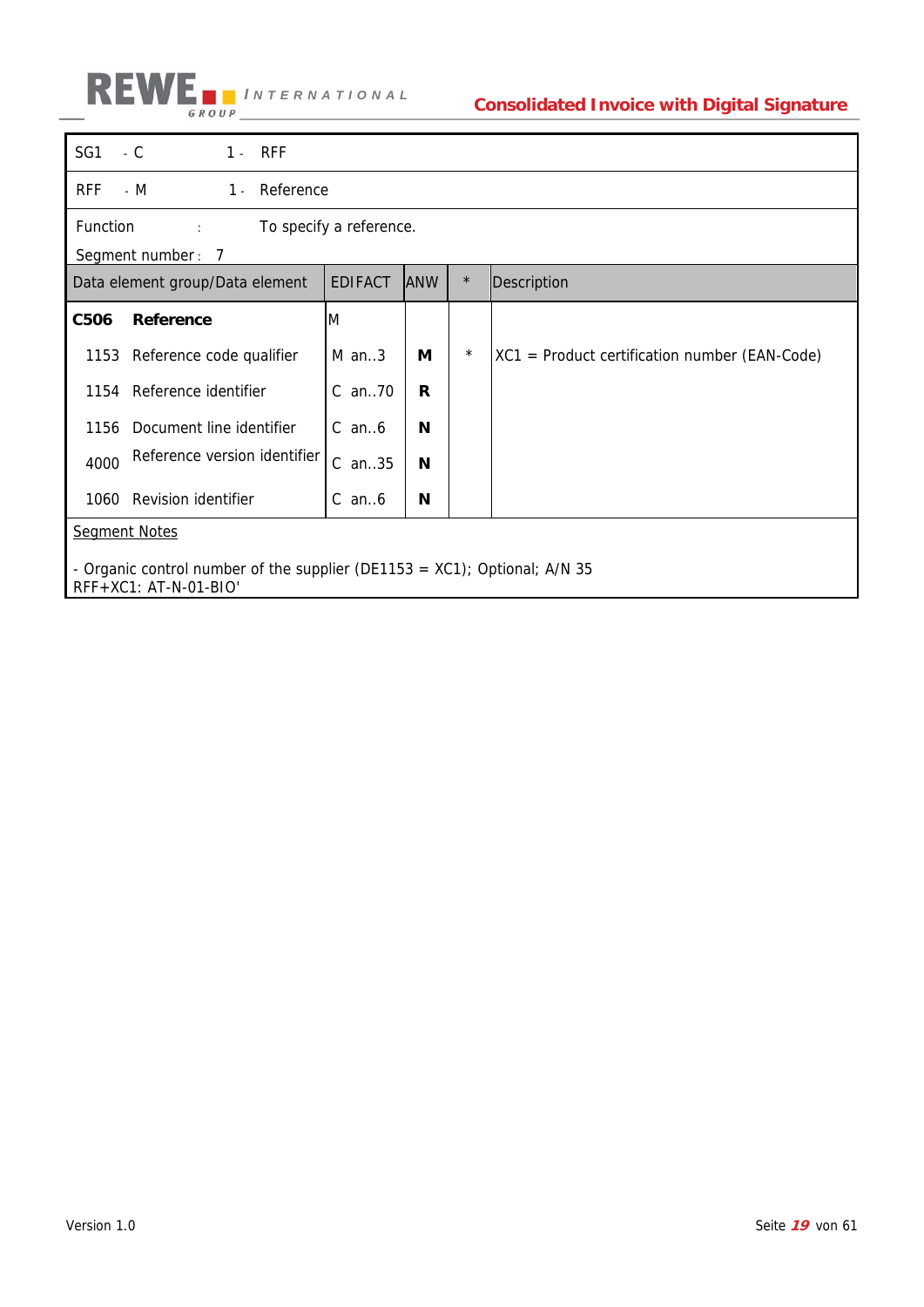| SG <sub>2</sub> | - M<br>NAD-SG3<br>4.                                                                                                                                                           |                |              |         |                                                                                 |  |  |
|-----------------|--------------------------------------------------------------------------------------------------------------------------------------------------------------------------------|----------------|--------------|---------|---------------------------------------------------------------------------------|--|--|
| <b>NAD</b>      | - M<br>Name and address<br>1 -                                                                                                                                                 |                |              |         |                                                                                 |  |  |
|                 | To specify the name/address and their related function, eithery by C082 only and/ory<br>Function<br>unstructured by C058 or structured by C080 thru 3207.<br>Segment number: 8 |                |              |         |                                                                                 |  |  |
|                 | Data element group/Data element                                                                                                                                                | <b>EDIFACT</b> | <b>ANW</b>   | $\star$ | Description                                                                     |  |  |
| 3035            | <b>Party function code</b><br>qualifier                                                                                                                                        | $M$ an3        | M            | $\star$ | $BY = Buyer$<br>$SU =$ Supplier<br>$IV = Invoicee$<br>$II = I$ ssuer of invoice |  |  |
| C082            | Party identification<br>details                                                                                                                                                | С              | R            |         |                                                                                 |  |  |
| 3039            | Party identifier                                                                                                                                                               | M an35         | М            |         | GLN - Format n13                                                                |  |  |
| 1131            | Code list identification code                                                                                                                                                  | $C$ an. 17     | N            |         |                                                                                 |  |  |
| 3055            | Code list responsible<br>agency code                                                                                                                                           | $C$ an3        | R            | $\star$ | $9$ = EAN (International Article Numbering<br>Association)                      |  |  |
| <b>CO58</b>     | <b>Name and address</b>                                                                                                                                                        | С              | N            |         |                                                                                 |  |  |
| 3124            | Name and address<br>description                                                                                                                                                | M an35         |              |         |                                                                                 |  |  |
| 3124            | Name and address<br>description                                                                                                                                                | C an35         |              |         |                                                                                 |  |  |
| 3124            | Name and address<br>description                                                                                                                                                | C an35         |              |         |                                                                                 |  |  |
| 3124            | Name and address<br>description                                                                                                                                                | C an35         |              |         |                                                                                 |  |  |
| 3124            | Name and address<br>description                                                                                                                                                | C an35         |              |         |                                                                                 |  |  |
| <b>CO80</b>     | Party name                                                                                                                                                                     |                | D            |         |                                                                                 |  |  |
| 3036            | Party name                                                                                                                                                                     | M an35         | M            |         |                                                                                 |  |  |
|                 | 3036 Party name                                                                                                                                                                | C an35         | $\mathbf{o}$ |         |                                                                                 |  |  |
| 3036            | Party name                                                                                                                                                                     | C an35         | O            |         |                                                                                 |  |  |
| 3036            | Party name                                                                                                                                                                     | C an35         | Ν            |         |                                                                                 |  |  |
| 3036            | Party name                                                                                                                                                                     | C an35         | N            |         |                                                                                 |  |  |
| 3045            | Party name format code                                                                                                                                                         | $C$ an3        | N            |         |                                                                                 |  |  |
| C059            | <b>Street</b>                                                                                                                                                                  | С              | D            |         |                                                                                 |  |  |
| 3042            | Street and number or post<br>office box identifier                                                                                                                             | M an35         | М            |         |                                                                                 |  |  |
| 3042            | Street and number or post<br>office box identifier                                                                                                                             | C an35         | $\mathbf{o}$ |         |                                                                                 |  |  |
| 3042            | Street and number or post<br>office box identifier                                                                                                                             | C an35         | Ν            |         |                                                                                 |  |  |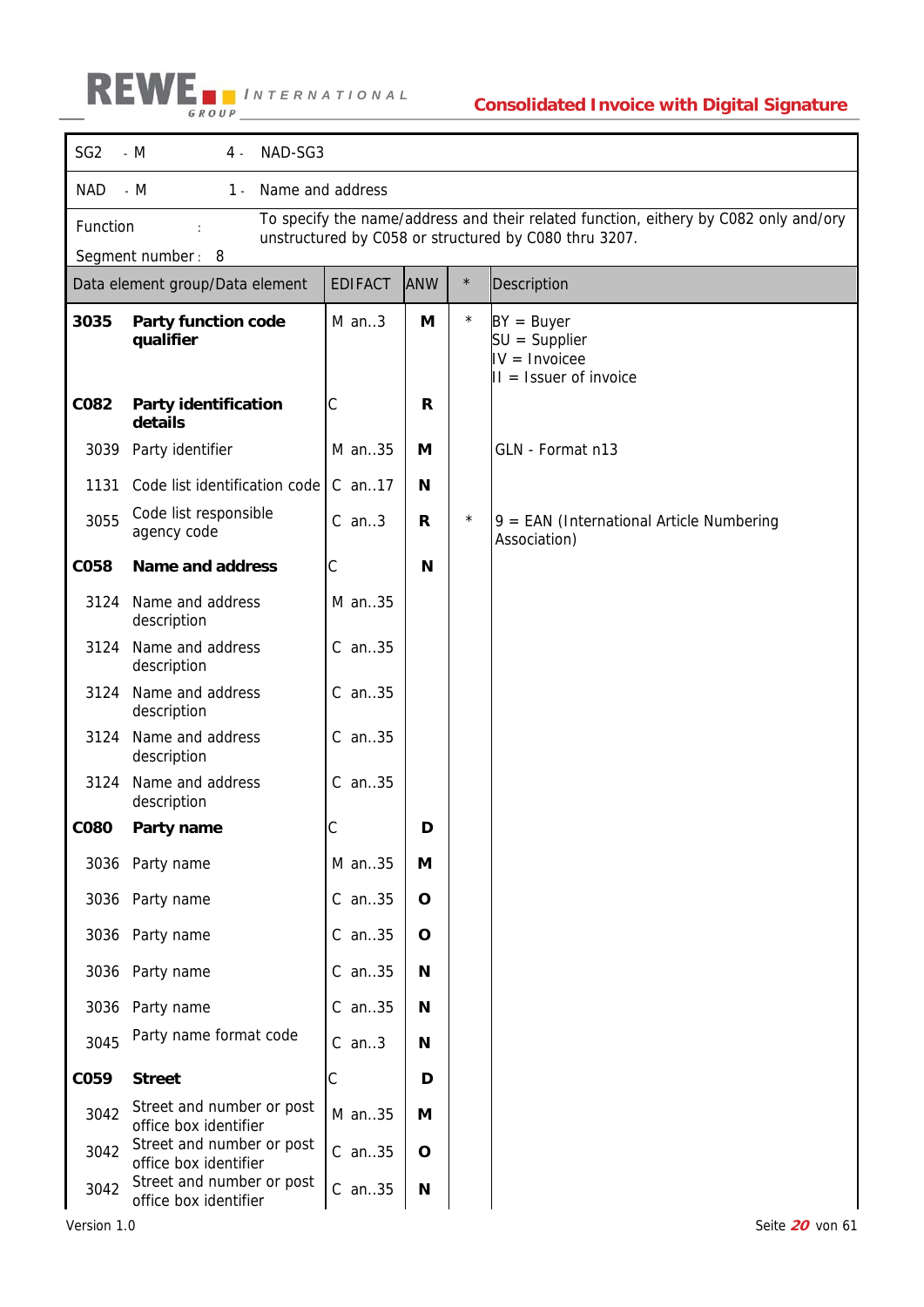

| 3042 | Street and number or post<br>office box identifier | $C$ an $.35$ | N |
|------|----------------------------------------------------|--------------|---|
| 3164 | City name                                          | $C$ an35     | D |
| C819 | Country sub-entity<br>details                      | С            | N |
| 3229 | Country sub-entity name<br>code                    | $C$ an9      |   |
| 1131 | Code list identification code                      | $C$ an. 17   |   |
| 3055 | Code list responsible<br>agency                    | $C$ an3      |   |
|      | 3228 Country sub-entity name                       | $C$ an. 70   |   |
| 3251 | <b>Postal identification</b><br>code               | $C$ an. 17   | D |
| 3207 | Country name code                                  | $C$ an3      | D |

Segment Notes

- Buyer (DE3035 = BY); Mandatory  $*$ ); N 13

NAD+BY+9012345000004::9++Buyer-Name: Buyer -Name: Buyer -Name+MUSTERPLATZ 5+WIEN++1190+AT'

**\*) For invoices with digital signature the indication of buyer GLN and invoice address in structured form is mandatory.** 

- Supplier (DE3035 = SU); Mandatory \*\*); N 13 NAD+SU+9012345000011::9++Supplier-Name: Supplier -Name: Supplier -Name+MUSTERPLATZ 12+WIEN++1160+AT'

### **\*\*) For invoices with digital signature the indication of supplier GLN and invoice address in structured form is mandatory.**

 $-$  Invoicee (DE3035 = IV); Optional; N 13 NAD+IV+9012345000059::9++Invoicee-Name: Invoicee -Name: Invoicee - Name+MUSTERPLATZ 5+WIEN++1190+AT' This qualifier is only used, when the invoicee is different from the buyer (BY).

- Issuer of invoice (DE3035 =  $II$ ); Kannfeld; N 13 NAD+II+9099999300414::9++Issuer of invoice-Name: Issuer of invoice -Name: Issuer of invoice - Name+MUSTERPLATZ 5+WIEN++1190+AT' This qualifier is only used, when the issuer of invoice is different from the supplier (SU).

DE3039: For partner identification use exclusively the GLN.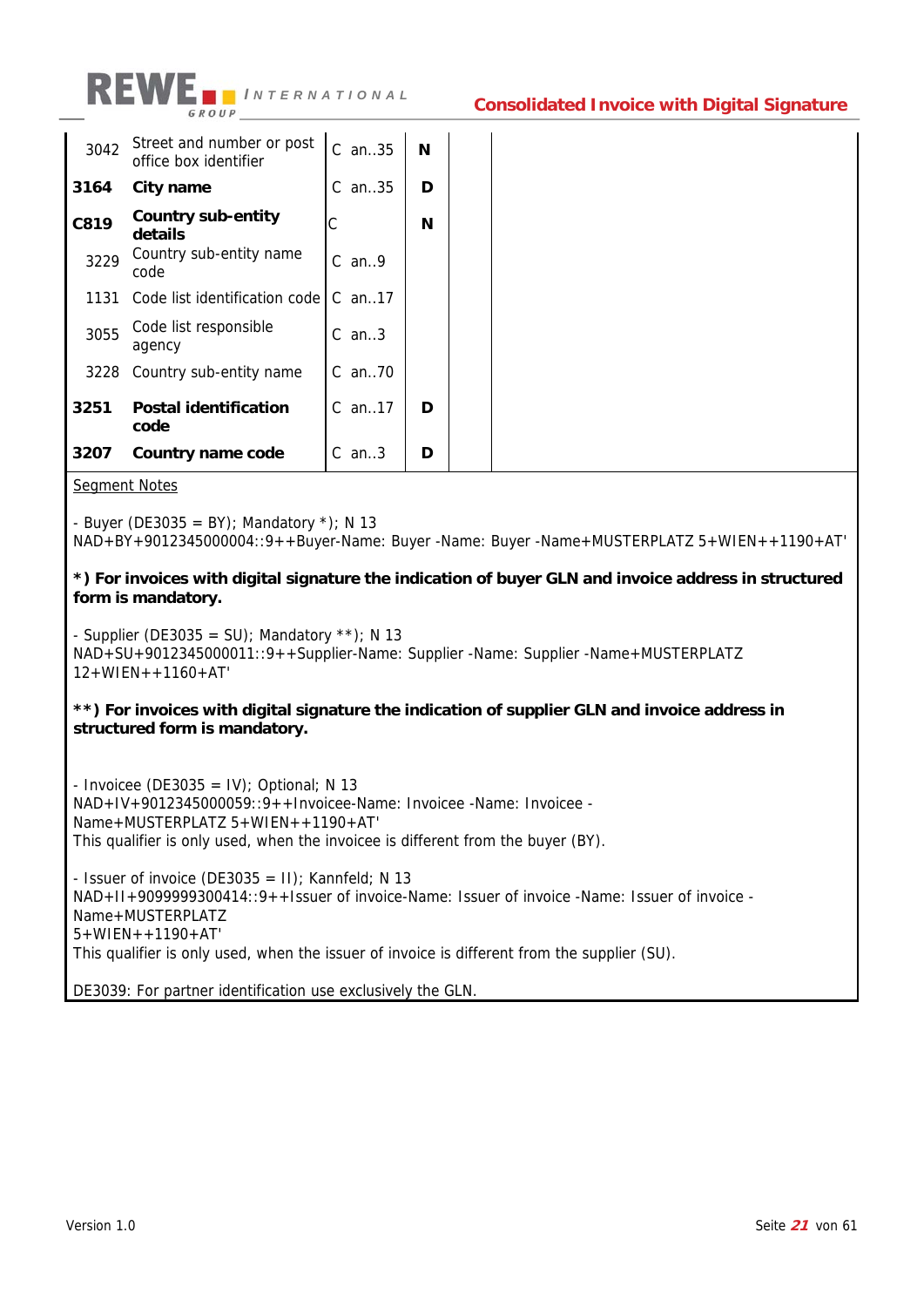

| SG <sub>2</sub>                                                                             | $- M$<br>4.                                         | NAD-SG3 |                |            |         |                                |
|---------------------------------------------------------------------------------------------|-----------------------------------------------------|---------|----------------|------------|---------|--------------------------------|
| SG <sub>3</sub>                                                                             | $1 - RFF$<br>$-C$                                   |         |                |            |         |                                |
| <b>RFF</b>                                                                                  | 1 - Reference<br>- M                                |         |                |            |         |                                |
|                                                                                             | Function<br>To specify a reference<br>$\mathcal{L}$ |         |                |            |         |                                |
|                                                                                             | Segment number: 9                                   |         |                |            |         |                                |
|                                                                                             | Data element group/Data element                     |         | <b>EDIFACT</b> | <b>ANW</b> | $\star$ | Description                    |
| C506                                                                                        | Reference                                           |         | M              | M          |         |                                |
|                                                                                             | 1153 Reference code qualifier                       |         | $M$ an3        | М          | $\star$ | $VA = VAT$ registration number |
|                                                                                             | 1154 Reference identifier                           |         | C an70         | R          |         |                                |
| 1156                                                                                        | Document line identifier                            |         | $C$ an $6$     | N          |         |                                |
| 4000                                                                                        | Reference version identifier                        |         | C an35         | N          |         |                                |
|                                                                                             | 1060 Revision identifier                            |         | $C$ an $6$     | N          |         |                                |
|                                                                                             | <b>Segment Notes</b>                                |         |                |            |         |                                |
|                                                                                             |                                                     |         |                |            |         |                                |
| - VAT registration number, in connection with BY, SU, IV and II (DE1154); Mandatory; A/N 20 |                                                     |         |                |            |         |                                |
|                                                                                             | RFF+VA:AT3929292'                                   |         |                |            |         |                                |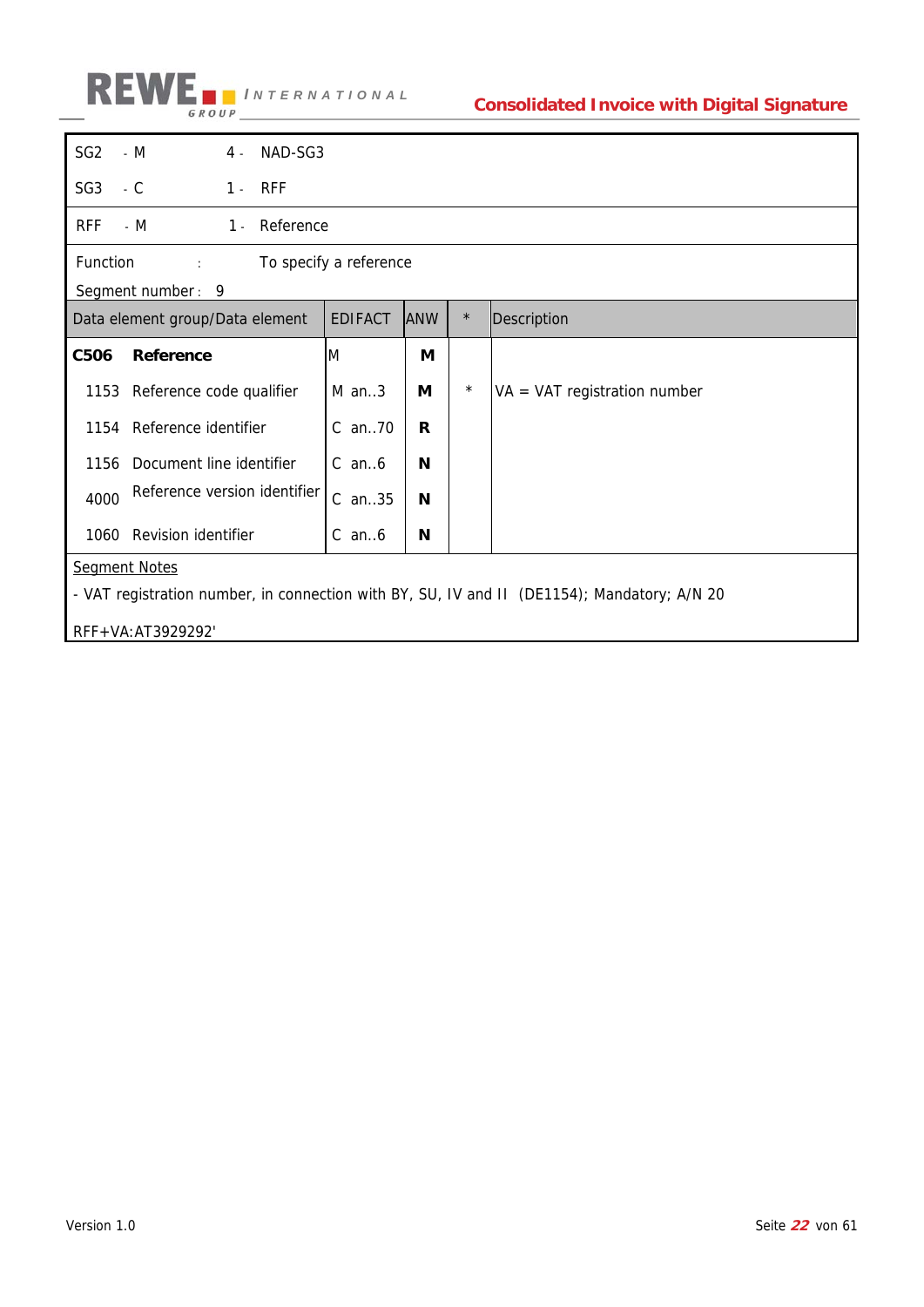

| SG7                                            | $-M$<br>1 - CUX                                                         |                |            |         |                                                                                    |  |  |
|------------------------------------------------|-------------------------------------------------------------------------|----------------|------------|---------|------------------------------------------------------------------------------------|--|--|
| <b>CUX</b>                                     | $- M$<br>Currencies<br>$1 -$                                            |                |            |         |                                                                                    |  |  |
| Function                                       |                                                                         |                |            |         | To specify currencies used in the transaction and relevant details fort he rate of |  |  |
|                                                | exchange.<br>Segment number: 10                                         |                |            |         |                                                                                    |  |  |
|                                                | Data element group/Data element                                         | <b>EDIFACT</b> | <b>ANW</b> | $\star$ | Description                                                                        |  |  |
| C504                                           | <b>Currency details</b>                                                 | C              | R          |         |                                                                                    |  |  |
| 6347                                           | Currency usage code<br>qualifier                                        | $M$ an3        | M          | $\star$ | $2 =$ Reference currency                                                           |  |  |
| 6345                                           | Currency identification code $\begin{bmatrix} C & a n \end{bmatrix}$ .3 |                | R          |         | $EUR = Euro (EAN-Code)$                                                            |  |  |
|                                                | 6343 Currency type code qualifier C an3                                 |                | R          | $\star$ | $4 =$ Invoicing currency                                                           |  |  |
| 6348                                           | Currency rate value                                                     | $C$ n4         | N          |         |                                                                                    |  |  |
| C504                                           | <b>Currency details</b>                                                 | С              | N          |         |                                                                                    |  |  |
| 6347                                           | Currency usage code<br>qualifier                                        | $M$ an3        |            |         |                                                                                    |  |  |
| 6345                                           | Currency identification code                                            | $C$ an3        |            |         |                                                                                    |  |  |
| 6343                                           | Currency type code qualifier $\mathcal C$ an3                           |                |            |         |                                                                                    |  |  |
| 6348                                           | Currency rate value                                                     | $C_n$ n4       |            |         |                                                                                    |  |  |
| 5402                                           | <b>Currency exchange rate</b>                                           | $C$ n. 12      | N          |         |                                                                                    |  |  |
| 6341                                           | <b>Exchange rate currency</b><br>market identifier                      | $C$ an3        | N          |         |                                                                                    |  |  |
| <b>Segment Notes</b>                           |                                                                         |                |            |         |                                                                                    |  |  |
| - Currency; Mandatory; A/N 3<br>$CUX+2:EUR:4'$ |                                                                         |                |            |         |                                                                                    |  |  |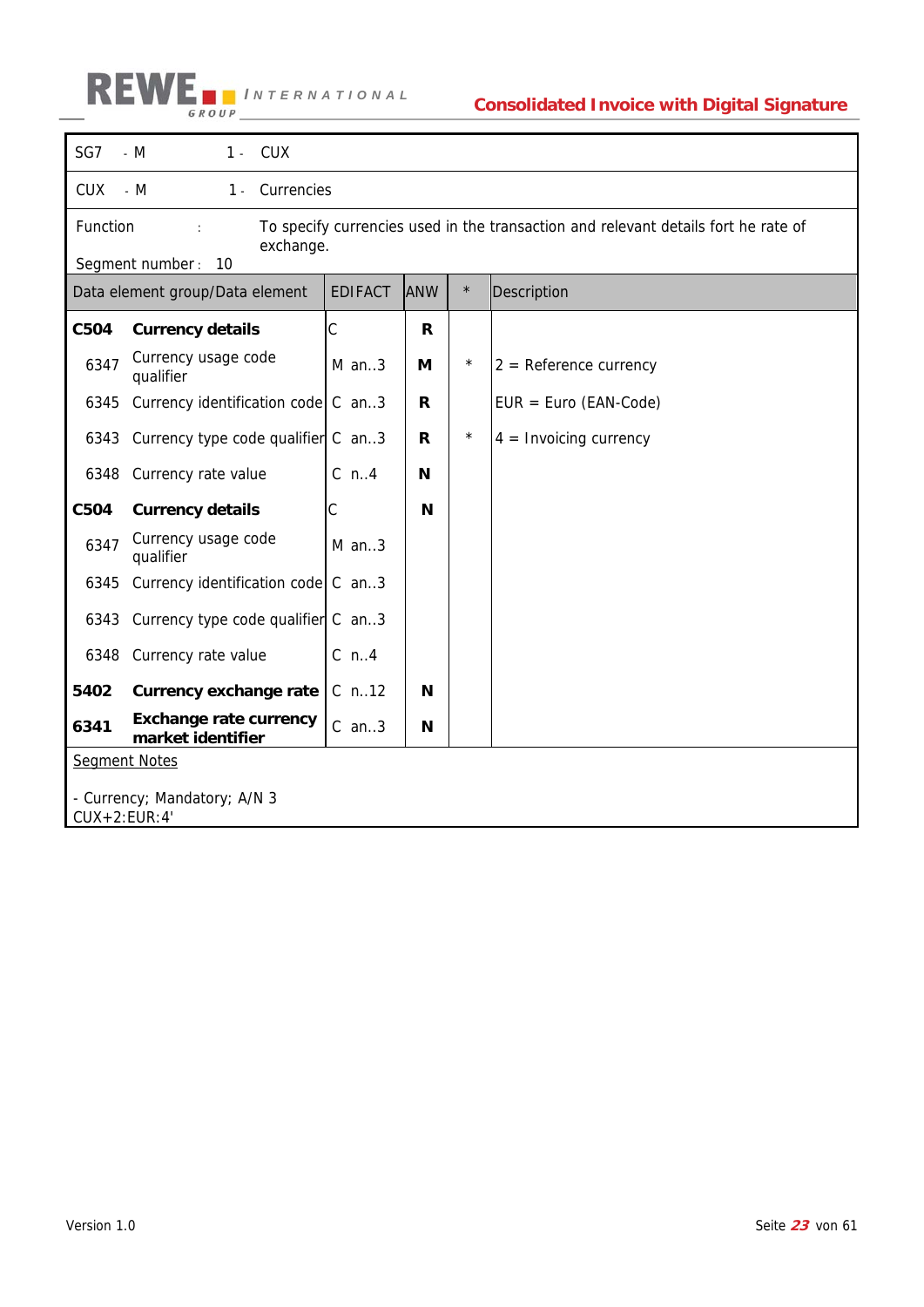|                                                                                                                   | SG26 - M<br>9999999 -<br>LIN-IMD-QTY-DTM-SG27-SG29-SG30-SG34-SG35 |                                           |            |         |                                                                                                                                 |  |  |
|-------------------------------------------------------------------------------------------------------------------|-------------------------------------------------------------------|-------------------------------------------|------------|---------|---------------------------------------------------------------------------------------------------------------------------------|--|--|
| LIN                                                                                                               | - $M$<br>Line item<br>$1 -$                                       |                                           |            |         |                                                                                                                                 |  |  |
| Function                                                                                                          |                                                                   | To identify a line item and configuration |            |         |                                                                                                                                 |  |  |
|                                                                                                                   | Segment number: 11                                                |                                           |            |         |                                                                                                                                 |  |  |
|                                                                                                                   | Data element group/Data element                                   | <b>EDIFACT</b>                            | <b>ANW</b> | $\star$ | Description                                                                                                                     |  |  |
| 1082                                                                                                              | Line item identifier                                              | $C$ an $6$                                | R          |         | Application generated number of the count of the<br>order lines. The number must be unique and<br>ascending within the message. |  |  |
| 1229                                                                                                              | <b>Action</b><br>request/notification<br>description code         | $C$ an3                                   | N          |         |                                                                                                                                 |  |  |
| C212                                                                                                              | I tem number<br>identification                                    | С                                         | R          |         |                                                                                                                                 |  |  |
| 7140                                                                                                              | Item identifier                                                   | C an35                                    | R          |         | Format n14                                                                                                                      |  |  |
| 7143                                                                                                              | Item type identification<br>code                                  | $C$ an3                                   | R          | $\star$ | SRV = GS1 Global Trade Item Number                                                                                              |  |  |
| 1131                                                                                                              | Code list identification code                                     | C an17                                    | N          |         |                                                                                                                                 |  |  |
| 3055                                                                                                              | Code list responsible<br>agency code                              | $C$ an3                                   | N          |         |                                                                                                                                 |  |  |
| C829                                                                                                              | Sub-line information                                              | C                                         | N          |         |                                                                                                                                 |  |  |
| 5495                                                                                                              | Sub-line indicator code                                           | $C$ an. $3$                               |            |         |                                                                                                                                 |  |  |
| 1082                                                                                                              | Line item identifier                                              | $C$ an $6$                                |            |         |                                                                                                                                 |  |  |
| 1222                                                                                                              | <b>Configuration level</b><br>number                              | $C$ n2                                    | N          |         |                                                                                                                                 |  |  |
| 7083                                                                                                              | <b>Configuration operation</b><br>code                            | $C$ an3                                   | N          |         |                                                                                                                                 |  |  |
| <b>Segment Notes</b>                                                                                              |                                                                   |                                           |            |         |                                                                                                                                 |  |  |
| - Article identification EAN (DE7140); Mandatory; N 14<br>$LIN+1++9012345000103:SRV'$                             |                                                                   |                                           |            |         |                                                                                                                                 |  |  |
| The LIN-Segment indicates the beginning of the detail section within the Invoice and is used to identify the item |                                                                   |                                           |            |         |                                                                                                                                 |  |  |

being invoiced.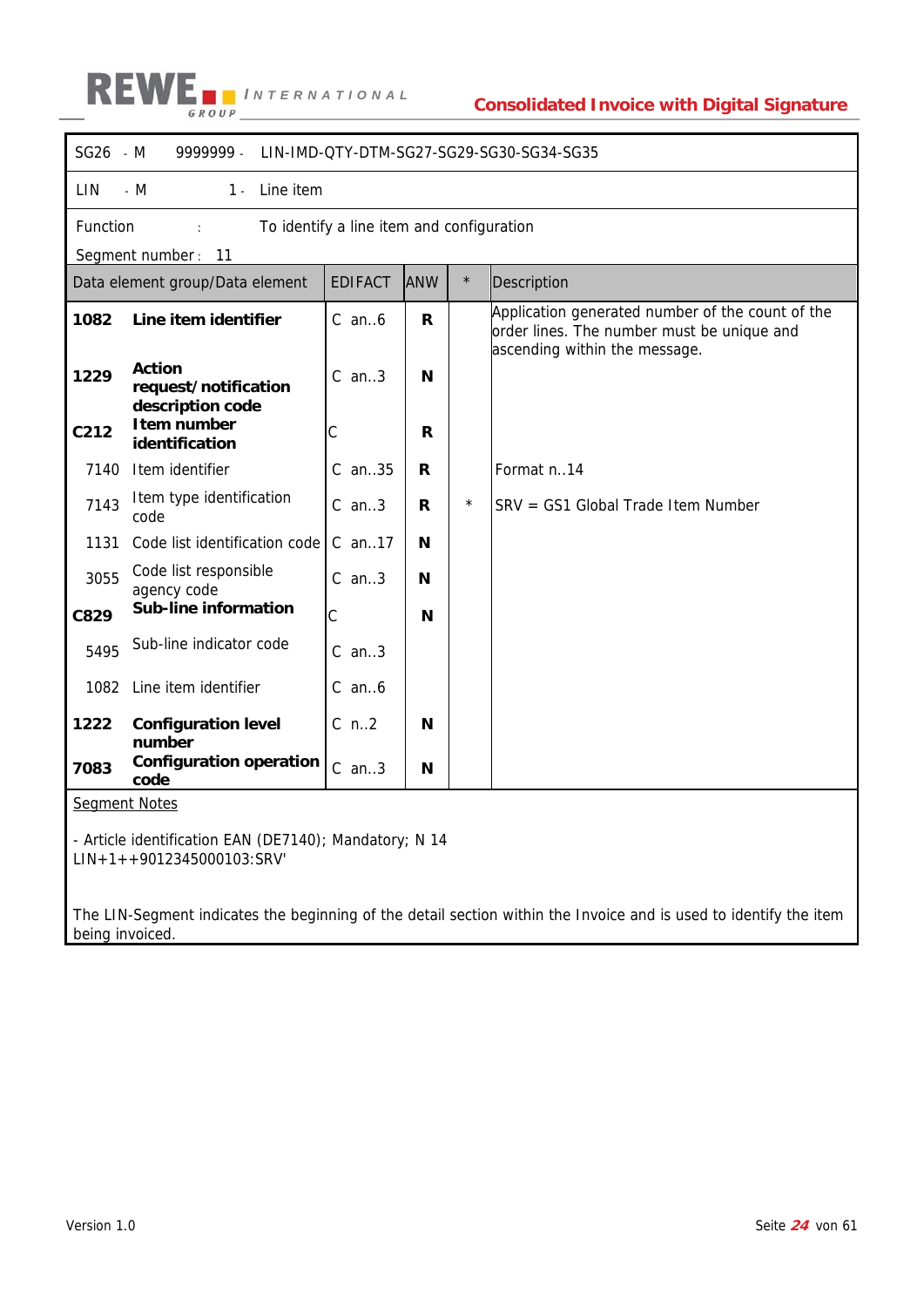|            | SG26 - M<br>9999999 -<br>LIN-IMD-QTY-DTM-SG27-SG29-SG30-SG34-SG35                          |                |     |         |                                                                                                                                           |  |  |  |
|------------|--------------------------------------------------------------------------------------------|----------------|-----|---------|-------------------------------------------------------------------------------------------------------------------------------------------|--|--|--|
| <b>IMD</b> | Item description<br>$- M$<br>4.                                                            |                |     |         |                                                                                                                                           |  |  |  |
|            | Function<br>To describe an item in either an industry or free format<br>Segment number: 12 |                |     |         |                                                                                                                                           |  |  |  |
|            | Data element group/Data element                                                            | <b>EDIFACT</b> | ANW | $\star$ | Description                                                                                                                               |  |  |  |
| 7077       | <b>Description format code</b>                                                             | $C$ an3        | M   | $\star$ | $A = Free-form long description$<br>$C = Code (from industry code list)$                                                                  |  |  |  |
| C272       | I tem characteristic                                                                       | С              | N   |         |                                                                                                                                           |  |  |  |
| 7081       | Item characteristic code                                                                   | $C$ an3        |     |         |                                                                                                                                           |  |  |  |
| 1131       | Code list identification code                                                              | C an17         |     |         |                                                                                                                                           |  |  |  |
| 3055       | Code list responsible<br>agency code                                                       | $C$ an3        |     |         |                                                                                                                                           |  |  |  |
| C273       | <b>Item description</b>                                                                    | C              | M   |         |                                                                                                                                           |  |  |  |
| 7009       | Item description code                                                                      | $C$ an. 17     | O   | $\star$ | SG = Standard group of products (mixed<br>assortment) (EAN-Code)<br>RC = Returnable container (EAN-Code)<br>CU = Consumer unit (EAN-Code) |  |  |  |
| 1131       | Code list identification code                                                              | $C$ an. 17     | N   |         |                                                                                                                                           |  |  |  |
| 3055       | Code list responsible<br>agency code                                                       | $C$ an3        | D   | $\star$ | 9 = EAN (International Article Numbering<br>Association)                                                                                  |  |  |  |
| 7008       | Item description                                                                           | C an256        | O   |         | Max. 70 symbols                                                                                                                           |  |  |  |
| 7008       | Item description                                                                           | C an256        | N   |         |                                                                                                                                           |  |  |  |
| 3453       | Language name code                                                                         | $C$ an3        | N   |         |                                                                                                                                           |  |  |  |
| 7383       | Surface or layer code                                                                      | $C$ an3        | N   |         |                                                                                                                                           |  |  |  |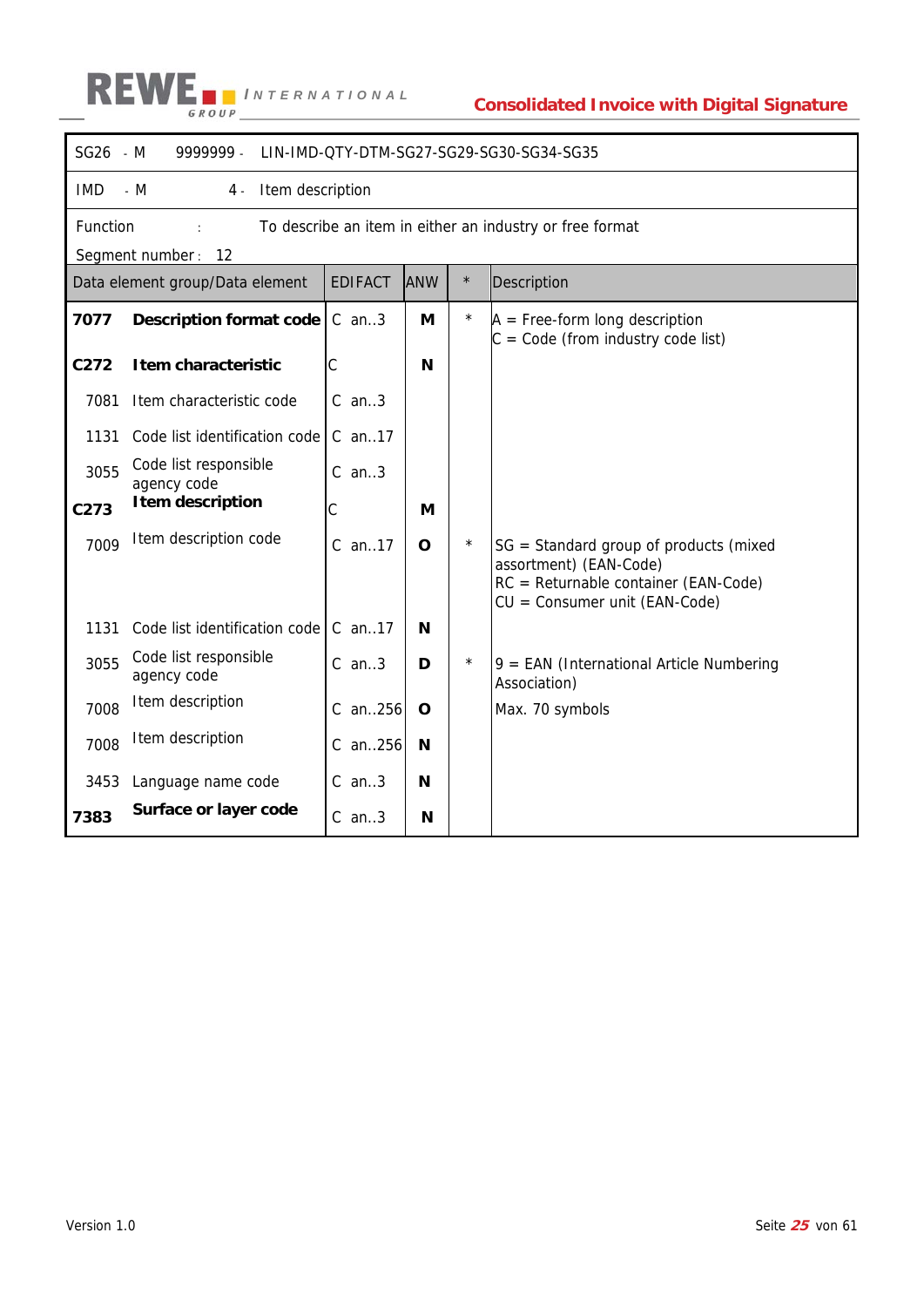

Segment Notes - Indicator for mixed assortment (DE7009=SG); Optional; A/N 3  $IMD+C++SG::9'$ - Article description (DE7008); Mandatory ; A/N 70 IMD+A++:::ARTIKELTEXT1' Representation of returnable containers in INVOIC: Basically there are 2 types of returnable containers to be differed: 1) bounded returnable container: the returnable container is sent together with content (full item) Approach: - Both content (full item) and returnable container should be represented as main positions - Returnable container is additionally identified by the qualifier RC - all returnable containers related to the full item should be sent immediate after the full item and not as a sum of all positions at the end 2) unbounded returnable container: the returnable container is sent without content (full item), e.g. by ordering of an "empty" Approach: - Returnable container is represented as a normal article - The qualifier RC is not sent - Identification of Returnable container / empties (DE7009=RC); Optional; A/N 3  $IMD+C++RC::9'$ - Identification of Consumer unit (DE7009=CU); Optional; A/N 3  $IMD+C++CU::9'$ 

case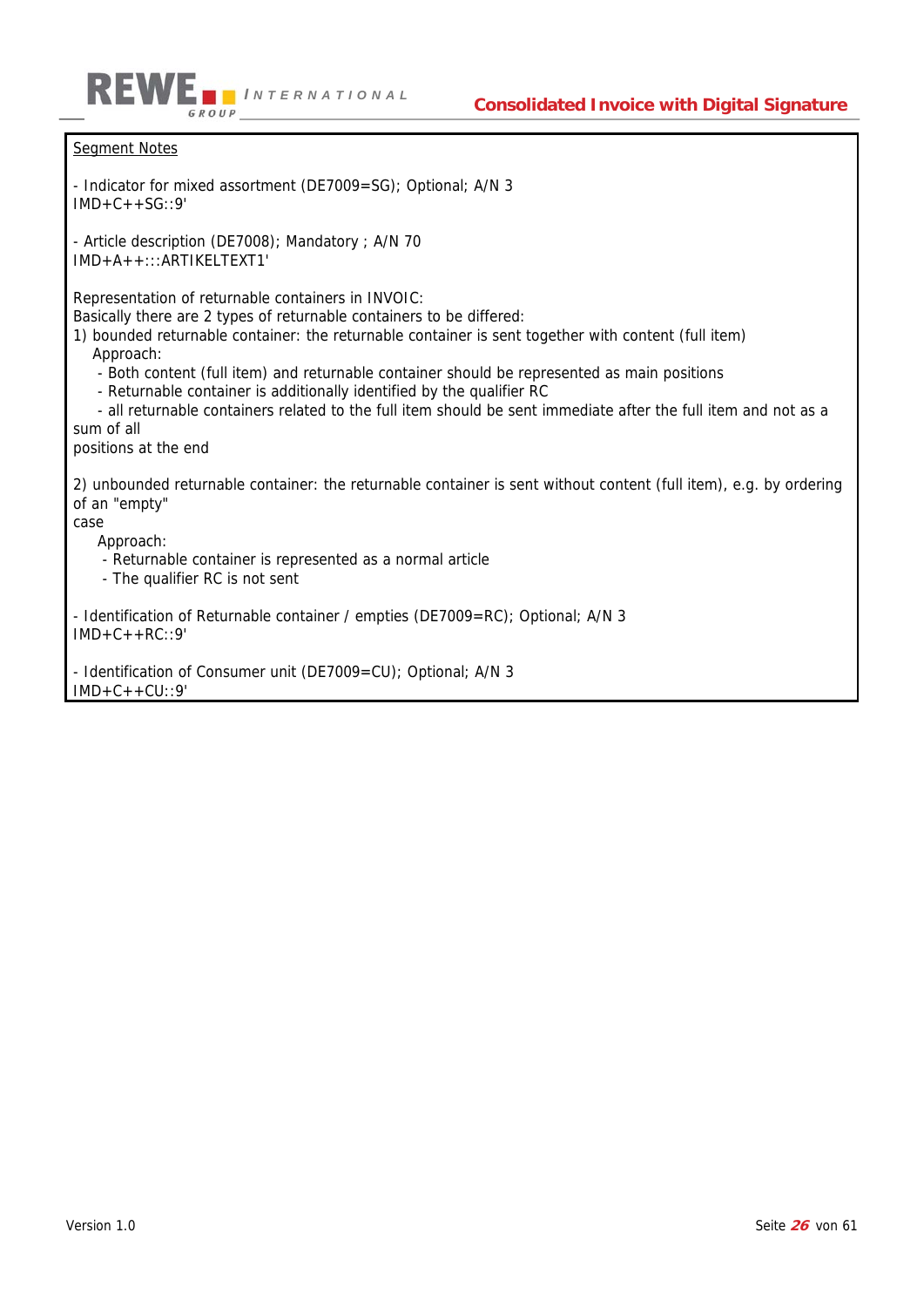

| SG26 - M<br>9999999.                                                                                                                                                              | LIN-IMD-OTY-DTM-SG27-SG29-SG30-SG34-SG35 |            |         |                                                                                                                                             |  |  |
|-----------------------------------------------------------------------------------------------------------------------------------------------------------------------------------|------------------------------------------|------------|---------|---------------------------------------------------------------------------------------------------------------------------------------------|--|--|
| QTY<br>Quantity<br>- M<br>$2 -$                                                                                                                                                   |                                          |            |         |                                                                                                                                             |  |  |
| Function                                                                                                                                                                          | To specify a pertinen quantity.          |            |         |                                                                                                                                             |  |  |
| Segment number: 13                                                                                                                                                                |                                          |            |         |                                                                                                                                             |  |  |
| Data element group/Data element                                                                                                                                                   | <b>EDIFACT</b>                           | <b>ANW</b> | $\star$ | Description                                                                                                                                 |  |  |
| C186<br><b>Quantity details</b>                                                                                                                                                   | M                                        | M          |         |                                                                                                                                             |  |  |
| Quantity type code qualifier   M an3<br>6063                                                                                                                                      |                                          | M          | $\star$ | $47$ = Invoiced quantity<br>$192$ = Free goods quantity<br>$45E$ = Number of units in higher packaging or<br>configuration level (EAN-Code) |  |  |
| 6060 Quantity                                                                                                                                                                     | M an35                                   | М          |         |                                                                                                                                             |  |  |
| Measurement unit code<br>6411                                                                                                                                                     | $C$ an3                                  | D          |         | $KGM = Kilogram$                                                                                                                            |  |  |
| <b>Segment Notes</b>                                                                                                                                                              |                                          |            |         |                                                                                                                                             |  |  |
| - Invoiced quantity (DE6063 = 47); Mandatory*); N 7+3<br>QTY+47:250'                                                                                                              |                                          |            |         |                                                                                                                                             |  |  |
| - Free goods quantity (DE6063 = 192); Mandatory*); N 7+3<br>QTY+192:100'                                                                                                          |                                          |            |         |                                                                                                                                             |  |  |
| *) One of these quantity types must be set, both can also appear at the same time.                                                                                                |                                          |            |         |                                                                                                                                             |  |  |
| - Number of units in hifher packaging or configuration level (mixed assortment); Optional; N 7+3<br>the sub-positions within the main position $=$ total quantity)<br>QTY+45E:10' |                                          |            |         | In the qualifier 45E must be displayed the total quantity of the sub positions (Quantity main position x number of                          |  |  |
|                                                                                                                                                                                   |                                          |            |         | DE 6411: Measurement unit for variable quantity products (unit not equal piece); for further codes see code list                            |  |  |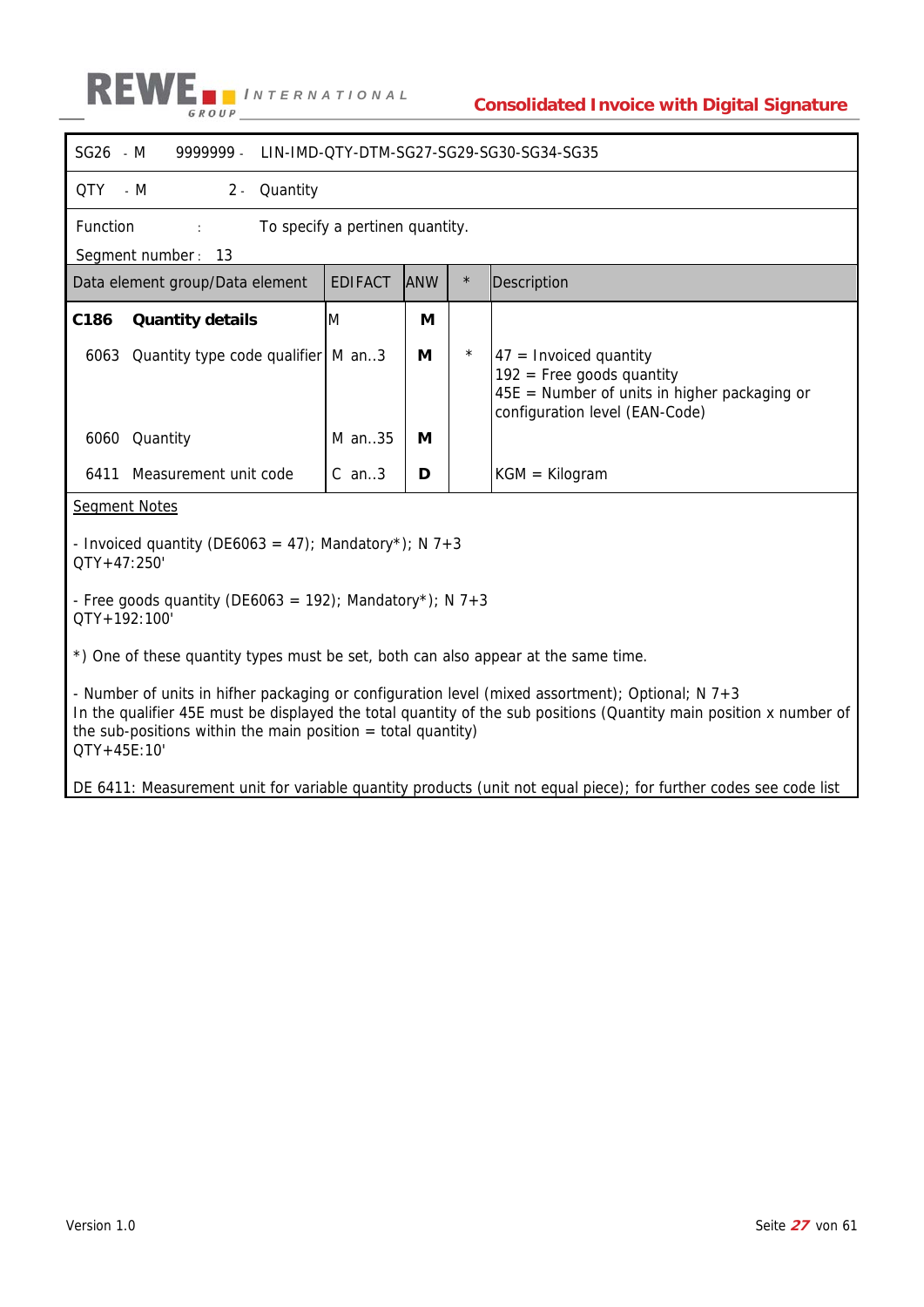

| SG26 - M                                                                           | 9999999<br>LIN-IMD-QTY-DTM-SG27-SG29-SG30-SG34-SG35 |                |            |          |                                   |  |  |
|------------------------------------------------------------------------------------|-----------------------------------------------------|----------------|------------|----------|-----------------------------------|--|--|
|                                                                                    | DTM - M<br>Date/time/period<br>$1 -$                |                |            |          |                                   |  |  |
| Function<br>To specify date and/or time or period<br>$\Delta \sim 10^{-11}$        |                                                     |                |            |          |                                   |  |  |
|                                                                                    | Segment number: 14                                  |                |            |          |                                   |  |  |
|                                                                                    | Data element group/Data element                     | <b>EDIFACT</b> | <b>ANW</b> | $\star$  | Description                       |  |  |
| C507                                                                               | Date/time/period                                    | M              | М          |          |                                   |  |  |
| 2005                                                                               | Date or time or period<br>function code qualifier   | $M$ an3        | М          | $^\star$ | $35$ = Delivery date/time, actual |  |  |
| 2380                                                                               | Date or time or period<br>value                     | C.<br>an35     | R          |          |                                   |  |  |
| 2379                                                                               | Date or time or period<br>format code               | $C$ an3        | R          | $^\star$ | $102 = CCYYMMDD$                  |  |  |
|                                                                                    | <b>Segment Notes</b>                                |                |            |          |                                   |  |  |
| - Delivery date/time, actual (DE2005 = 35); Mandatory; D 8<br>DTM+35:20060615:102' |                                                     |                |            |          |                                   |  |  |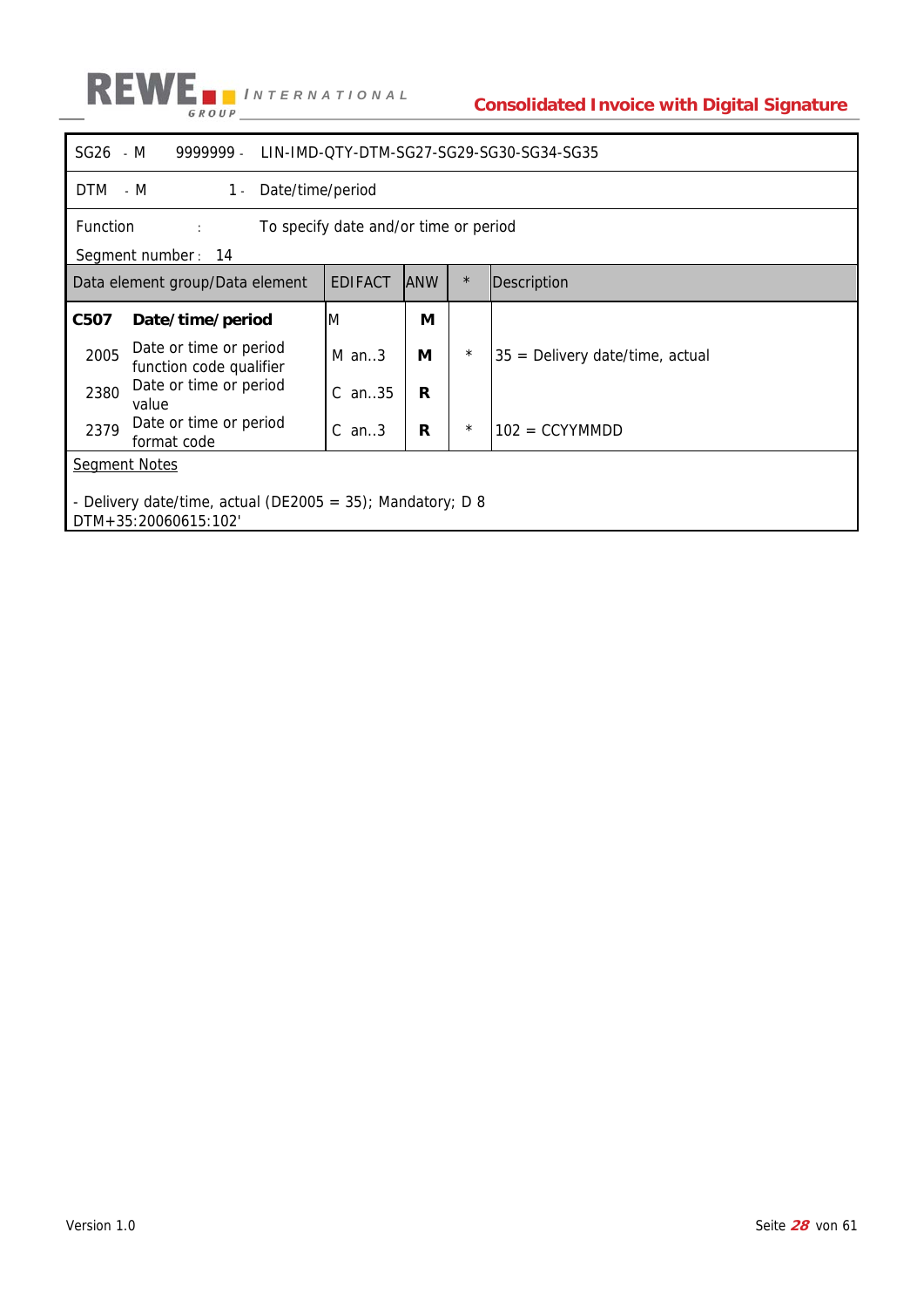

| SG26 - M   | 9999999.<br>LIN-IMD-OTY-DTM-SG27-SG29-SG30-SG34-SG35                                          |                |            |            |                          |  |  |
|------------|-----------------------------------------------------------------------------------------------|----------------|------------|------------|--------------------------|--|--|
| $SG27 - M$ | MOA<br>$1 -$                                                                                  |                |            |            |                          |  |  |
| MOA - M    | Monetary amount<br>$1 -$                                                                      |                |            |            |                          |  |  |
|            | Function<br>To specify a monetary amount.<br>$\mathcal{L}^{\text{max}}$<br>Segment number: 15 |                |            |            |                          |  |  |
|            | Data element group/Data element                                                               | <b>EDIFACT</b> | <b>ANW</b> | $\star$    | Description              |  |  |
| C516       | <b>Monetary amount</b>                                                                        | M              | М          |            |                          |  |  |
| 5025       | Monetary amount type<br>code qualifier                                                        | $M$ an3        | М          | $^{\star}$ | $203$ = Line item amount |  |  |
| 5004       | Monetary amount                                                                               | $C$ n.35       | R          |            |                          |  |  |
| 6345       | Currency identification code $\mathcal C$ an. 3                                               |                | N          |            |                          |  |  |
|            | 6343 Currency type code qualifier C an3                                                       |                | N          |            |                          |  |  |
| 4405       | Status description code                                                                       | $C$ an. $3$    | N          |            |                          |  |  |
|            | <b>Segment Notes</b>                                                                          |                |            |            |                          |  |  |
|            | - Line item amount; Mandatory ); $N$ 10+3<br>MOA+203:3500'                                    |                |            |            |                          |  |  |

**Note: The line item amount is calculated on the base of the net price(AAA), specified in the PRI-Segment X Quantity!**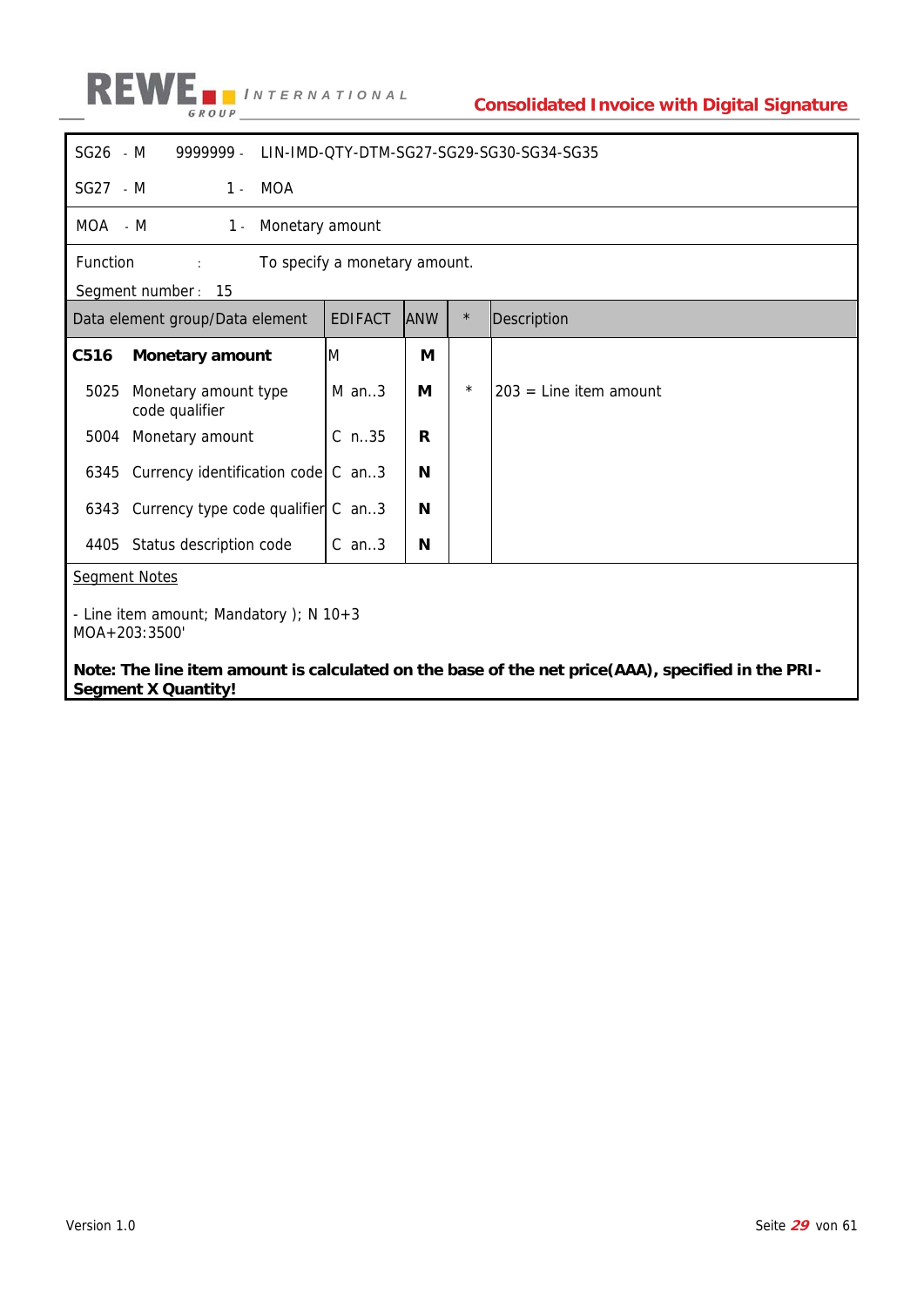

| SG26 - M                                                                                                                                                               | 9999999.                                          |                |              |         | LIN-IMD-QTY-DTM-SG27-SG29-SG30-SG34-SG35 |  |  |  |
|------------------------------------------------------------------------------------------------------------------------------------------------------------------------|---------------------------------------------------|----------------|--------------|---------|------------------------------------------|--|--|--|
| SG29 - M                                                                                                                                                               | PRI<br>$1 -$                                      |                |              |         |                                          |  |  |  |
| <b>PRI</b>                                                                                                                                                             | - M<br>Price details<br>$1 -$                     |                |              |         |                                          |  |  |  |
|                                                                                                                                                                        | Function<br>To specify price information<br>$\pm$ |                |              |         |                                          |  |  |  |
|                                                                                                                                                                        | Segment number: 16                                |                |              |         |                                          |  |  |  |
|                                                                                                                                                                        | Data element group/Data element                   | <b>EDIFACT</b> | <b>ANW</b>   | $\star$ | Description                              |  |  |  |
| C509                                                                                                                                                                   | <b>Price information</b>                          | C              | $\mathsf{R}$ |         |                                          |  |  |  |
| 5125                                                                                                                                                                   | Price code qualifier                              | $M$ an3        | М            | $\star$ | $AAA =$ Calculation net                  |  |  |  |
| 5118                                                                                                                                                                   | Price amount                                      | $C$ n. 15      | R            |         |                                          |  |  |  |
| 5375                                                                                                                                                                   | Price type code                                   | $C$ an3        | N            |         |                                          |  |  |  |
| 5387                                                                                                                                                                   | Price specification code                          | $C$ an3        | N            |         |                                          |  |  |  |
| 5284                                                                                                                                                                   | Unit price basis value                            | $C_n$ n.g      | O            |         |                                          |  |  |  |
| 6411                                                                                                                                                                   | Measurement unit code                             | $C$ an3        | O            |         |                                          |  |  |  |
| 5213                                                                                                                                                                   | Sub-line item price<br>change operation code      | $C$ an3        | N            |         |                                          |  |  |  |
|                                                                                                                                                                        | <b>Segment Notes</b>                              |                |              |         |                                          |  |  |  |
| - Net price (DE5125 = AAA); Mandatory; N $7+3$<br>PRI+AAA:55'<br>The net price ist he price information without taxes and within all discounts valid for this article. |                                                   |                |              |         |                                          |  |  |  |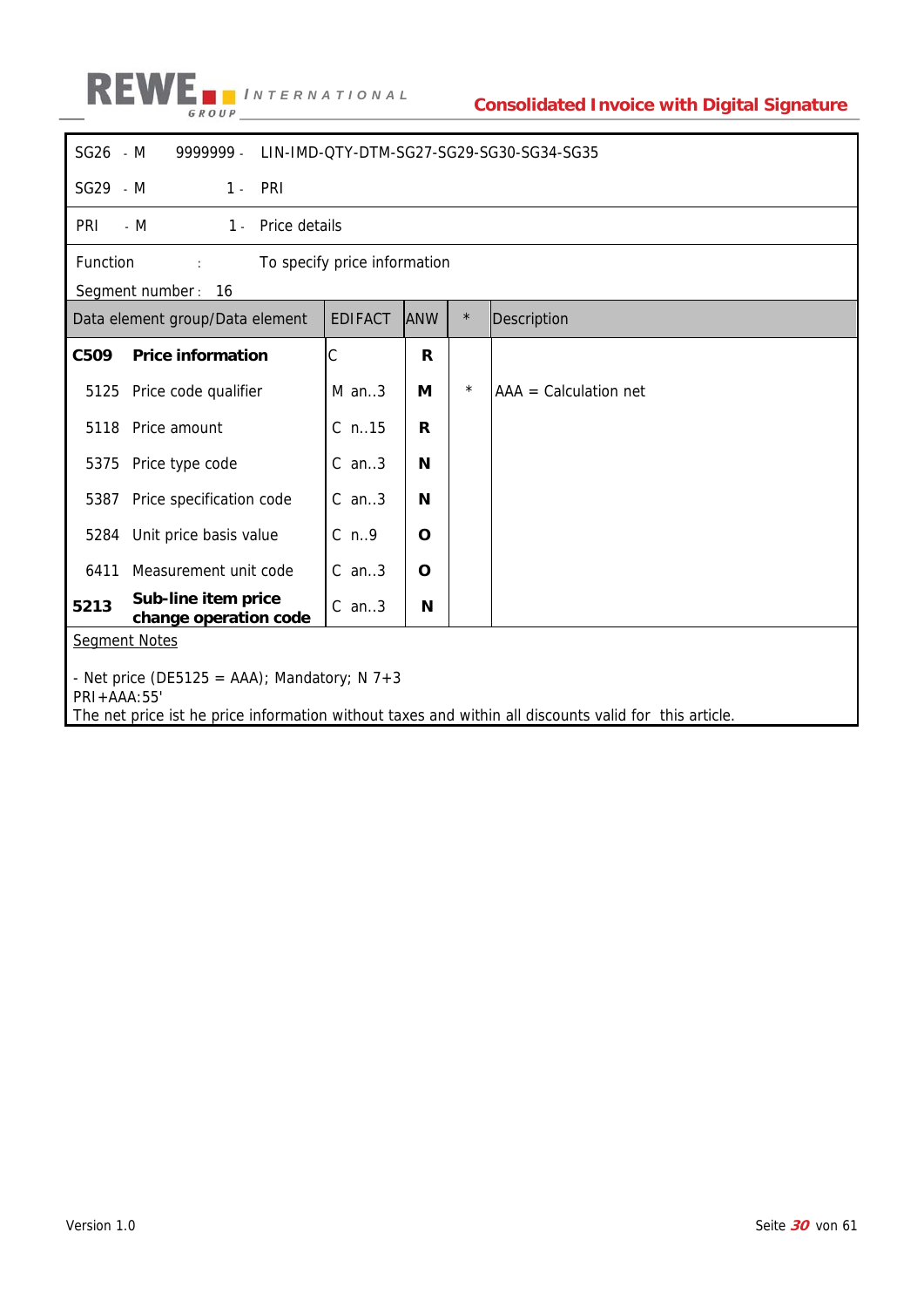

| SG26 - M<br>9999999.                                                    |                                                                   |            |         | LIN-IMD-QTY-DTM-SG27-SG29-SG30-SG34-SG35                                                                           |  |  |  |
|-------------------------------------------------------------------------|-------------------------------------------------------------------|------------|---------|--------------------------------------------------------------------------------------------------------------------|--|--|--|
| SG30 - M<br>$5 -$                                                       | RFF-DTM                                                           |            |         |                                                                                                                    |  |  |  |
| <b>RFF</b><br>$-M$<br>Reference<br>$1 -$                                |                                                                   |            |         |                                                                                                                    |  |  |  |
| Function<br>$\mathbb{C}^{\times}$                                       | To specify a reference                                            |            |         |                                                                                                                    |  |  |  |
| Segment number: 17                                                      |                                                                   |            |         |                                                                                                                    |  |  |  |
| Data element group/Data element                                         | <b>EDIFACT</b>                                                    | <b>ANW</b> | $\star$ | Description                                                                                                        |  |  |  |
| C506<br>Referenz                                                        | M                                                                 | M          |         |                                                                                                                    |  |  |  |
| 1153 Reference code qualifier                                           | $M$ an3                                                           | M          | $\star$ | $ON = Order number (buyer)$<br>$DQ =$ Delivery note number<br>$IRN = Instruction$ for returns number<br>(EAN-Code) |  |  |  |
| 1154 Reference identifier                                               | C an70                                                            | R          |         |                                                                                                                    |  |  |  |
| Document line identifier<br>1156                                        | $C$ an $6$                                                        | N          |         |                                                                                                                    |  |  |  |
| Reference version identifier<br>4000                                    | C an35                                                            | N          |         |                                                                                                                    |  |  |  |
| 1060 Revision identifier                                                | $C$ an $6$                                                        | N          |         |                                                                                                                    |  |  |  |
| <b>Segment Notes</b>                                                    |                                                                   |            |         |                                                                                                                    |  |  |  |
| - Order number (DE1153 = ON); Mandatory; $A/N$ 16<br>RFF+ON:4711'       |                                                                   |            |         |                                                                                                                    |  |  |  |
| - Delivery note number (DE1153 = DQ); Mandatory; A/N 16<br>RFF+DQ:1234' |                                                                   |            |         |                                                                                                                    |  |  |  |
| RFF+IRN:5664'                                                           | - Instruction for returns number (DE1153 = IRN); Optional; A/N 16 |            |         |                                                                                                                    |  |  |  |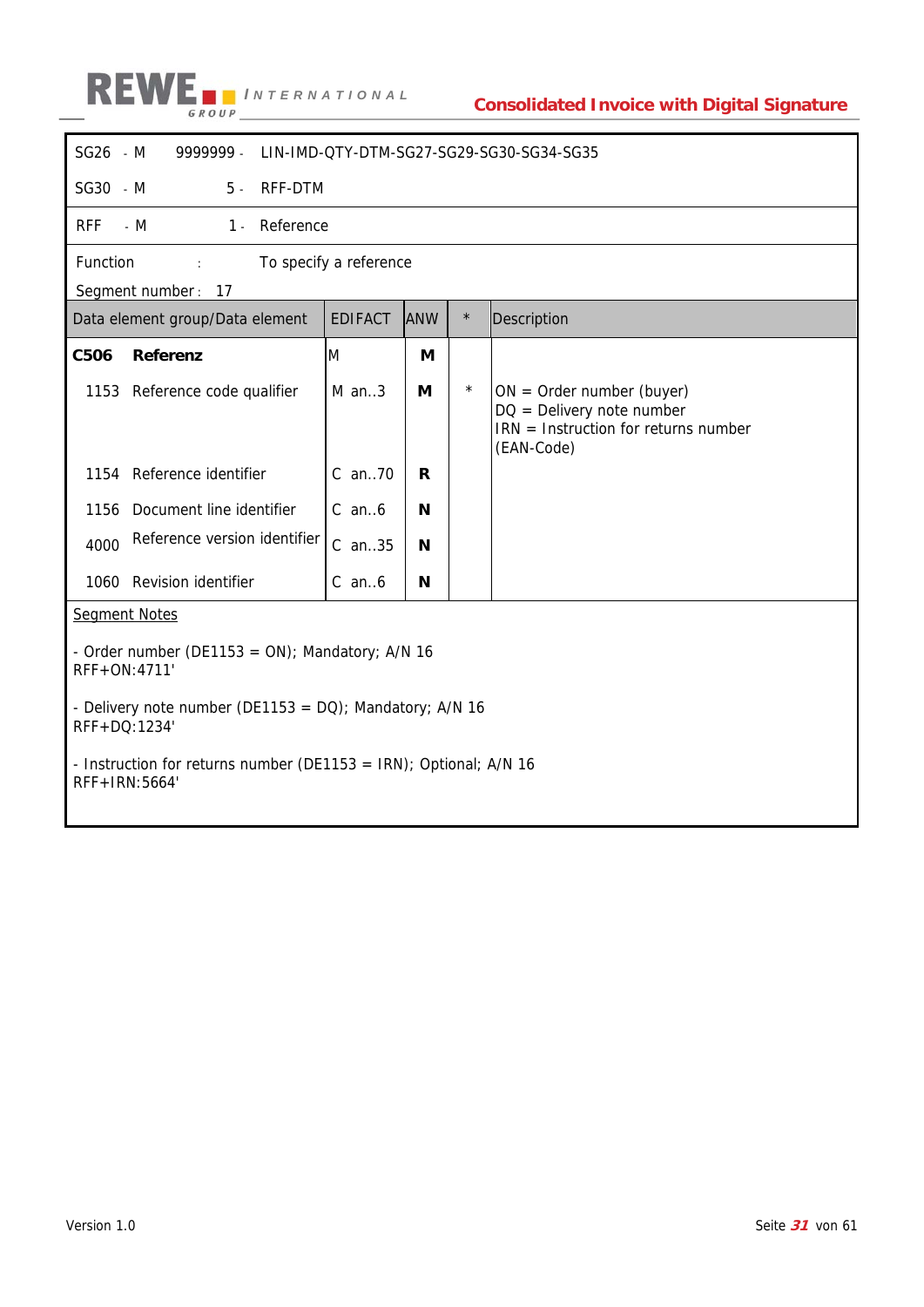

| SG26 - M                                                                  | 9999999.<br>LIN-IMD-QTY-DTM-SG27-SG29-SG30-SG34-SG35 |         |                |             |          |                             |  |
|---------------------------------------------------------------------------|------------------------------------------------------|---------|----------------|-------------|----------|-----------------------------|--|
| SG30 - M                                                                  | $5 -$                                                | RFF-DTM |                |             |          |                             |  |
|                                                                           | DTM - C<br>Date/time/period<br>$1 -$                 |         |                |             |          |                             |  |
| Function<br>To specify date and/or time or period<br>$\ddot{\phantom{a}}$ |                                                      |         |                |             |          |                             |  |
|                                                                           | Segment number: 18                                   |         |                |             |          |                             |  |
|                                                                           | Data element group/Data element                      |         | <b>EDIFACT</b> | <b>JANW</b> | $\star$  | Description                 |  |
| C507                                                                      | Date/time/period                                     |         | M              | М           |          |                             |  |
| 2005                                                                      | Date or time or period<br>function code qualifier    |         | $M$ an3        | М           | $^\star$ | $171$ = Reference date/time |  |
| 2380                                                                      | Date or time or period<br>value                      |         | $C$ an. $35$   | R           |          |                             |  |
| 2379                                                                      | Date or time or period<br>format code                |         | $C$ an3        | R           | $\star$  | $102 = CCYYMMDD$            |  |
| <b>Segment Notes</b>                                                      |                                                      |         |                |             |          |                             |  |
|                                                                           |                                                      |         |                |             |          |                             |  |
| - Reference date; Optional; D 8                                           |                                                      |         |                |             |          |                             |  |
|                                                                           | DTM+171:20060602:102'                                |         |                |             |          |                             |  |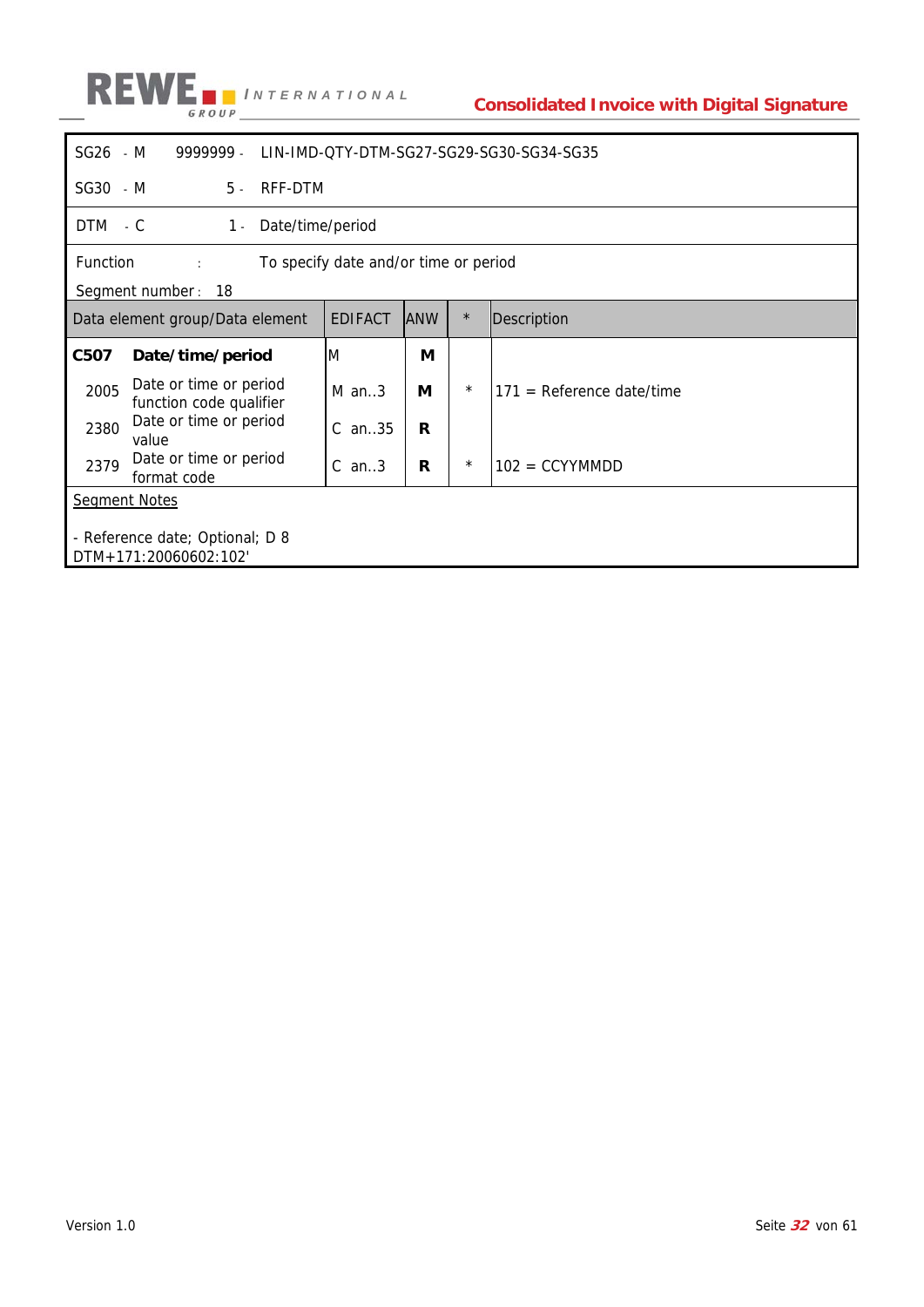

| SG26 - M         | 9999999 -<br>LIN-IMD-QTY-DTM-SG27-SG29-SG30-SG34-SG35 |                                              |             |         |                                                                  |  |  |  |
|------------------|-------------------------------------------------------|----------------------------------------------|-------------|---------|------------------------------------------------------------------|--|--|--|
| $SG34 - M$       | TAX-MOA<br>$3 -$                                      |                                              |             |         |                                                                  |  |  |  |
| <b>TAX</b>       | $-M$<br>Duty/tax/fee details<br>$1 -$                 |                                              |             |         |                                                                  |  |  |  |
| Function         |                                                       | To specify relevant duty/tax/fee information |             |         |                                                                  |  |  |  |
|                  | Segment number:<br>19                                 |                                              |             |         |                                                                  |  |  |  |
|                  | Data element group/Data element                       | <b>EDIFACT</b>                               | <b>ANW</b>  | $\star$ | Description                                                      |  |  |  |
| 5283             | Duty or tax or fee<br>function code qualifier         | $M$ an3                                      | M           | $\star$ | $7 = Tax$<br>$6 = Fee$                                           |  |  |  |
| C241             | Duty/tax/fee type                                     | $\mathsf C$                                  | D           |         |                                                                  |  |  |  |
| 5153             | Duty tax or fee type name<br>code                     | $C$ an3                                      | R           | $\star$ | $VAT = Value added tax$<br>$GST = Goods$ and services tax        |  |  |  |
| 1131             | Code list identification code                         | $C$ an. 17                                   | N           |         |                                                                  |  |  |  |
| 3055             | Code list responsible<br>agency code                  | $C$ an3                                      | N           |         |                                                                  |  |  |  |
| 5152             | Duty or tax or fee type<br>name                       | C an35                                       | N           |         |                                                                  |  |  |  |
| C533             | Duty/tay/fee account<br>detail                        | C                                            | D           |         |                                                                  |  |  |  |
| 5289             | Duty or tax or fee account<br>code                    | $M$ an $6$                                   | M           |         | $BIE = Beer fees$<br>$TAB = Tabacco fees$<br>$BRA =$ Brandy fees |  |  |  |
|                  |                                                       |                                              |             |         | $GLA = Gambling fees$                                            |  |  |  |
| 1131             | Code list identification code                         | $C$ an. 17                                   | N           |         |                                                                  |  |  |  |
| 3055             | Code list responsible<br>agency                       | $C$ an3                                      | N           |         |                                                                  |  |  |  |
| 5286             | Duty or tax or fee<br>assessment basis value          | $C$ an. 15                                   | N           |         |                                                                  |  |  |  |
| C <sub>243</sub> | Duty/tax/fee detail                                   | $\mathcal{C}$                                | D           |         |                                                                  |  |  |  |
| 5279             | Duty or tax or fee rate code                          | $C$ an7                                      | N           |         |                                                                  |  |  |  |
| 1131             | Code list identification code                         | C an17                                       | N           |         |                                                                  |  |  |  |
| 3055             | Code list responsible<br>agenca code                  | $C$ an3                                      | N           |         |                                                                  |  |  |  |
| 5278             | Duty or tax or fee rate                               | C an17                                       | R           |         | Actual tax rate                                                  |  |  |  |
| 5273             | Duty or tax or fee rate<br>basis code                 | C an12                                       | N           |         |                                                                  |  |  |  |
| 1131             | Code list identification code                         | C an17                                       | N           |         |                                                                  |  |  |  |
| 3055             | Code list responsible<br>agency code                  | $C$ an3                                      | N           |         |                                                                  |  |  |  |
| 5305             | Duty or tax or fee<br>category code                   | $C$ an3                                      | $\mathbf O$ |         | $E = Steuerbefreit$<br>$S =$ Einheitssatz                        |  |  |  |
| 3446             | Party tax identifier                                  | C an20                                       | N           |         |                                                                  |  |  |  |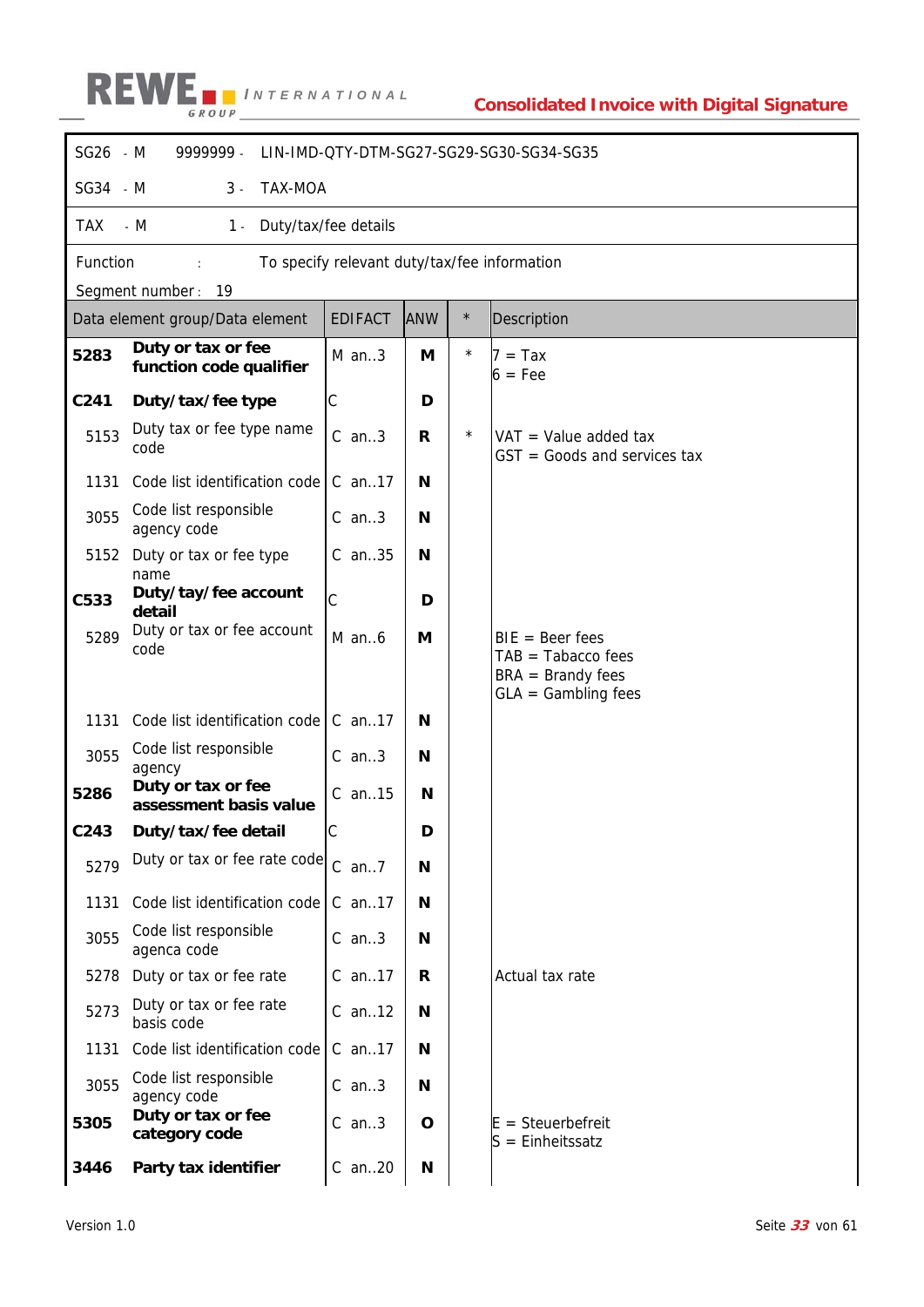

| 1227 | <b>Calculation sequence</b><br>code                                                                                                                  | $C$ an $3$ | N |  |  |  |  |  |  |  |
|------|------------------------------------------------------------------------------------------------------------------------------------------------------|------------|---|--|--|--|--|--|--|--|
|      | Segment Notes                                                                                                                                        |            |   |  |  |  |  |  |  |  |
|      | Value added tax for the actual position; Mandatory $\star$ ); N 2+2<br>$TAX+7+VAT++$ ::20+S'                                                         |            |   |  |  |  |  |  |  |  |
|      | - Producer fees (beer) as percentage; Optional; N $2+2$ ; (the respective amounts are displayed in the following<br>MOA-segment)<br>$TAX+6+GST+BIE'$ |            |   |  |  |  |  |  |  |  |
|      | Remark to DE 5278 and 5305:<br>By exempt from tax amounts or tax free amounts DE 5278 must always be filled with value 0 (Zero).                     |            |   |  |  |  |  |  |  |  |
|      | Lt is allowed to set one VAT rate and two fees for one article                                                                                       |            |   |  |  |  |  |  |  |  |

It is allowed to set one VAT rate and two fees for one article.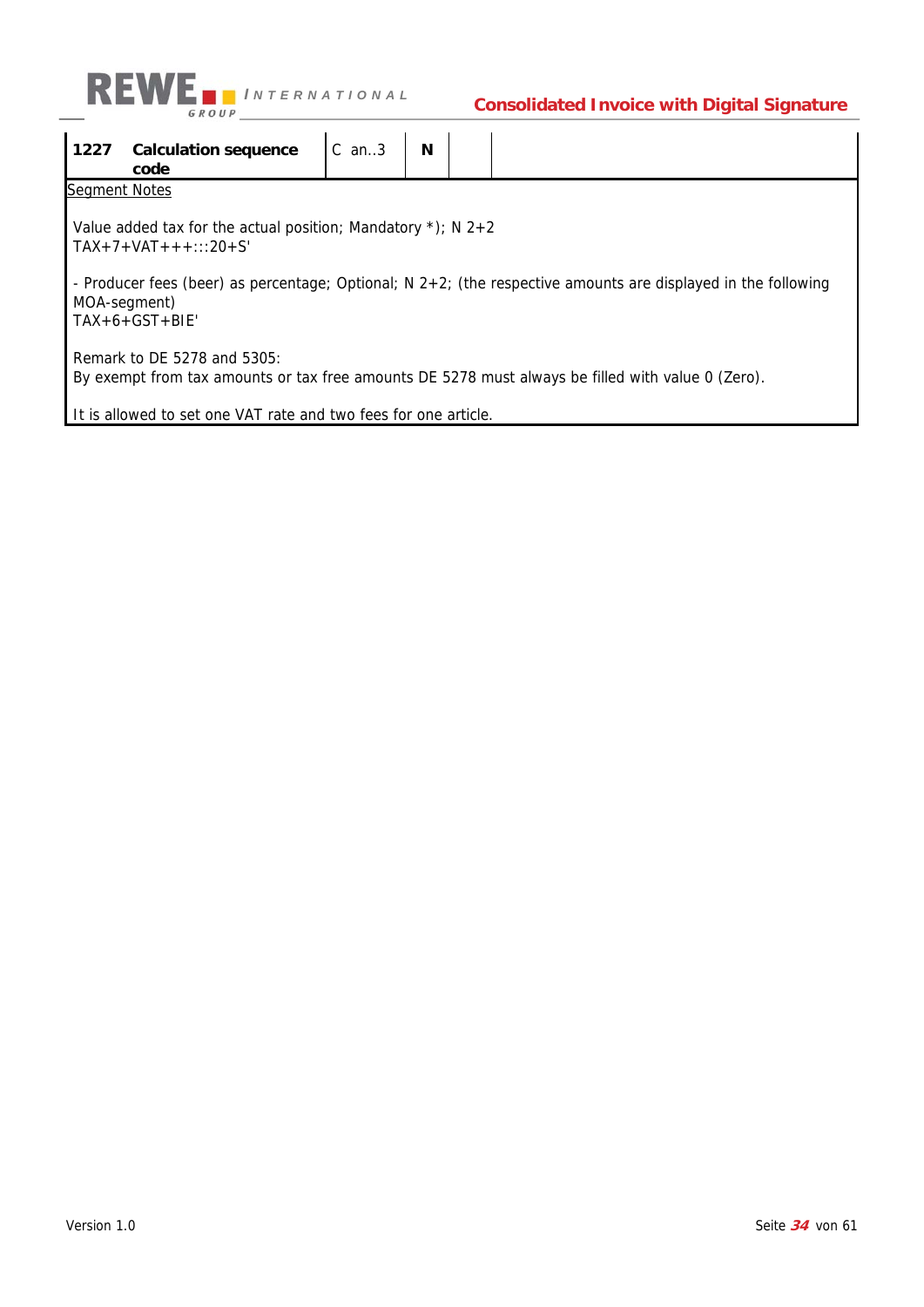

| SG26 - M | 9999999.<br>LIN-IMD-QTY-DTM-SG27-SG29-SG30-SG34-SG35                                                          |                |            |         |                    |  |  |
|----------|---------------------------------------------------------------------------------------------------------------|----------------|------------|---------|--------------------|--|--|
| SG34 - M | TAX-MOA<br>$3 -$                                                                                              |                |            |         |                    |  |  |
| MOA - C  | Monetary amount<br>$1 -$                                                                                      |                |            |         |                    |  |  |
|          | Function<br>To specify a monetary amount                                                                      |                |            |         |                    |  |  |
|          | Segment number: 20                                                                                            |                |            |         |                    |  |  |
|          | Data element group/Data element                                                                               | <b>EDIFACT</b> | <b>ANW</b> | $\star$ | Description        |  |  |
| C516     | <b>Monetary amount</b>                                                                                        | M              | М          |         |                    |  |  |
| 5025     | Monetary amount type<br>code qualifier                                                                        | $M$ an3        | М          | $\star$ | $124 = Tax amount$ |  |  |
| 5004     | Monetary amount                                                                                               | $C$ n.35       | R          |         |                    |  |  |
| 6345     | Currency identification code $\mathcal C$ an. 3                                                               |                | N          |         |                    |  |  |
|          | 6343 Currency type code qualifier C an3                                                                       |                | N          |         |                    |  |  |
| 4405     | Status description code<br>$C$ an3<br>N                                                                       |                |            |         |                    |  |  |
|          | <b>Segment Notes</b>                                                                                          |                |            |         |                    |  |  |
|          |                                                                                                               |                |            |         |                    |  |  |
|          | This segment is exclusively used to specify in monetary terms the amount of tax due on the current line item, |                |            |         |                    |  |  |

except VAT! VAT is not to be displayed as a monetary amount!

- Tax amount; Optional; N 7+3 MOA+124:250'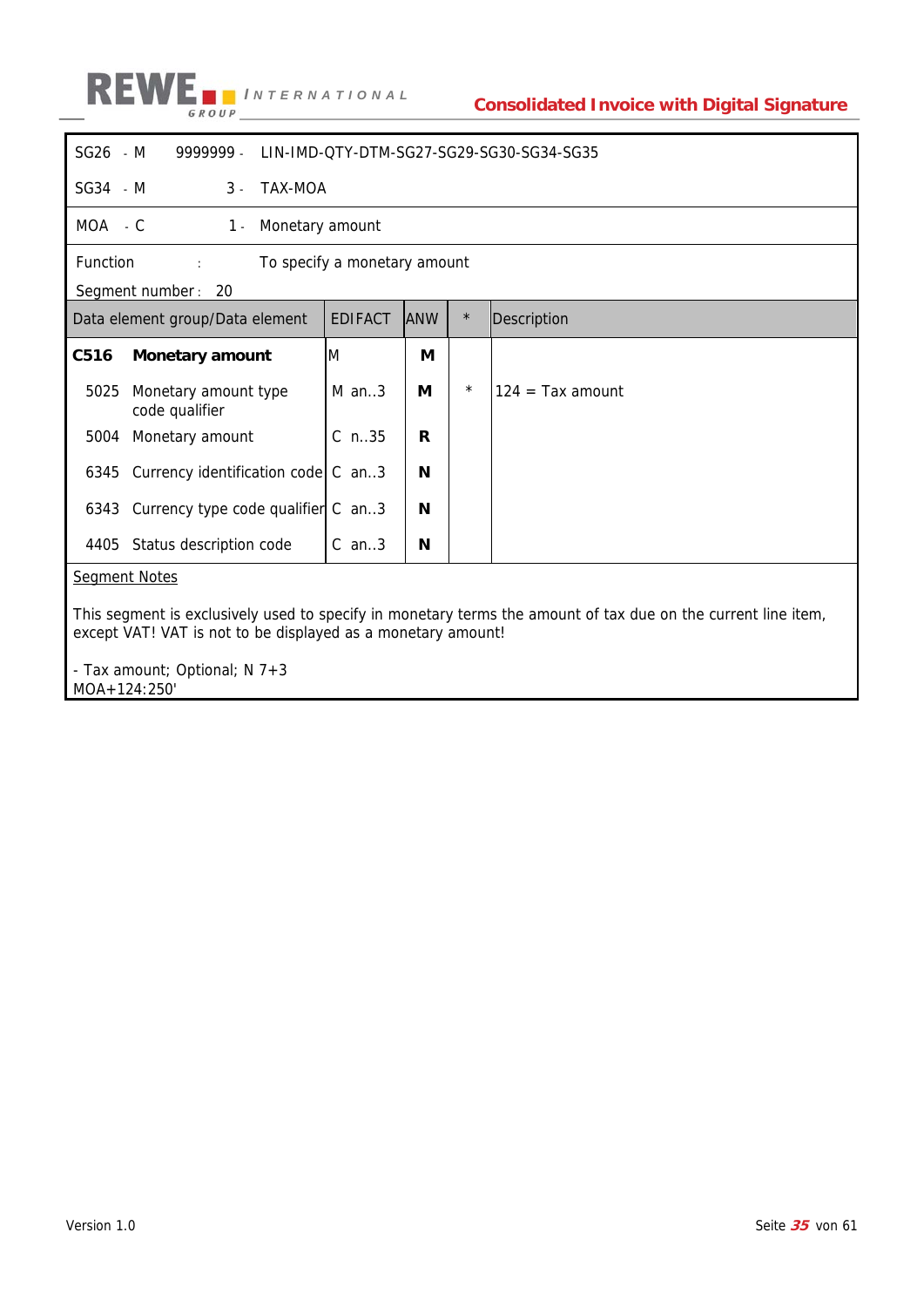

| SG26 - M    | 9999999 -                                      |                |              |         | LIN-IMD-QTY-DTM-SG27-SG29-SG30-SG34-SG35                                                                                                   |
|-------------|------------------------------------------------|----------------|--------------|---------|--------------------------------------------------------------------------------------------------------------------------------------------|
| SG35 - M    | $3 -$<br><b>NAD</b>                            |                |              |         |                                                                                                                                            |
| NAD         | $-M$<br>$1 -$<br>Name and address              |                |              |         |                                                                                                                                            |
| Function    |                                                |                |              |         | To specify the name/address and their related function either by C082 only and/or<br>unstructured by C058 or structured by C080 thru 3207. |
|             | Segment number: 21                             |                |              |         |                                                                                                                                            |
|             | Data element group/Data element                | <b>EDIFACT</b> | <b>ANW</b>   | $\star$ | Description                                                                                                                                |
| 3035        | <b>Party function code</b><br>qualifier        | $M$ an3        | M            | $\star$ | $DP = Delivery party$<br>UC = Ultimate consignee<br>$OB = Ordered by$                                                                      |
| C082        | Party identification<br>details                | C              | $\mathsf{R}$ |         |                                                                                                                                            |
| 3039        | Party identifier                               | M an35         | M            |         | GLN - Format n13                                                                                                                           |
| 1131        | Code list identification code                  | $C$ an. 17     | N            |         |                                                                                                                                            |
| 3055        | Code list responsible<br>agency code           | $C$ an3        | R            | $\star$ | $9 = EAN$ (International Article Numbering<br>Association)                                                                                 |
| <b>CO58</b> | <b>Name and address</b>                        | С              | N            |         |                                                                                                                                            |
| 3124        | Name and address<br>description                | M an35         |              |         |                                                                                                                                            |
| 3124        | Name and address<br>description                | C an35         |              |         |                                                                                                                                            |
| 3124        | Name and address<br>description                | C an35         |              |         |                                                                                                                                            |
| 3124        | Name and address<br>description                | $C$ an. $35$   |              |         |                                                                                                                                            |
| 3124        | Name and address<br>description                | $C$ an35       |              |         |                                                                                                                                            |
| <b>CO80</b> | Party name                                     | C              | N            |         |                                                                                                                                            |
|             | 3036 Party name                                | M an35         |              |         |                                                                                                                                            |
|             | 3036 Party name                                | $C$ an35       |              |         |                                                                                                                                            |
|             | 3036 Party name                                | C an35         |              |         |                                                                                                                                            |
|             | 3036 Party name                                | C an35         |              |         |                                                                                                                                            |
| 3036        | Party name                                     | $C$ an35       |              |         |                                                                                                                                            |
| 3045        | Party name format code                         | $C$ an3        |              |         |                                                                                                                                            |
| C059        | <b>Street</b>                                  | С              | N            |         |                                                                                                                                            |
| 3042        | Street number or post<br>office box identifier | M an35         |              |         |                                                                                                                                            |
| 3042        | Street number or post<br>office box identifier | $C$ an35       |              |         |                                                                                                                                            |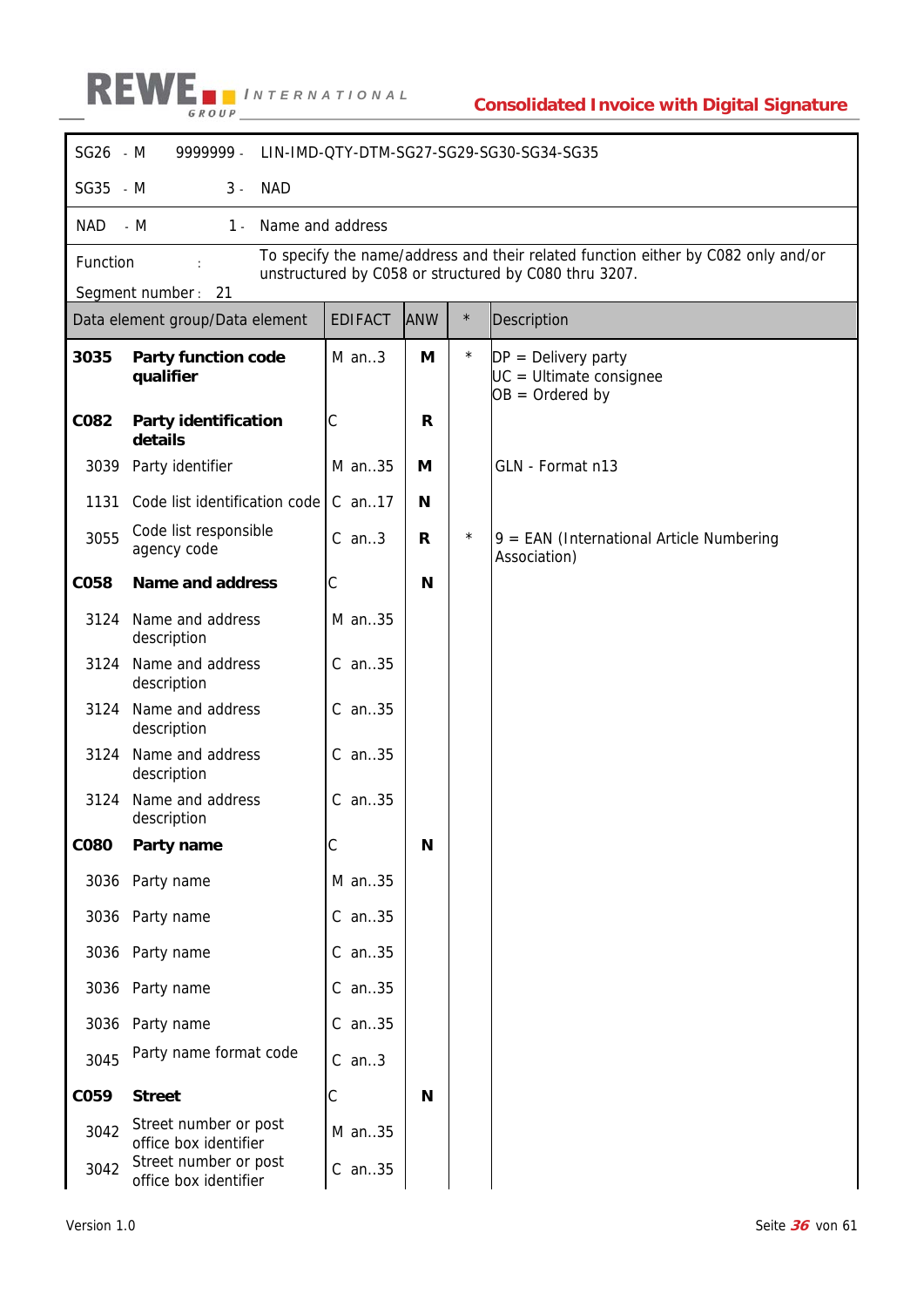

| 3042 | Street number or post<br>office box identifier | $C$ an. $35$ |   |
|------|------------------------------------------------|--------------|---|
| 3042 | Street number or post<br>office box identifier | $C$ an. 35   |   |
| 3164 | City name                                      | $C$ an35     | N |
| C819 | Country sub-entity<br>details                  | С            | N |
| 3229 | Country sub-entity name<br>code                | $C$ an. 9    |   |
| 1131 | Code list identification code                  | $C$ an. 17   |   |
| 3055 | Code list responsible<br>agency code           | $C$ an. $3$  |   |
| 3228 | Country sub-entity name                        | $C$ an70     |   |
| 3251 | <b>Postal identification</b><br>code           | $C$ an. 17   | N |
| 3207 | Country name code                              | C<br>an $3$  | N |

Segment Notes

- Delivery Party (DE3035 = DP); Mandatory\*); N 13 NAD+DP+9012345000028::9'

**\*) For invoices with digital signature the delivery address is identified with GLN and optional address in structured form.** 

- Ultimate consignee (DE3035 = UC); Optional; N 13 NAD+UC+9012345000035::9'

- Ordered by  $(DE3035 = OB)$ ; Optional; N 13 NAD+OB+9012345000042::9'

Remark for Cross-Docking: The field for delivery party (DE3035 = DP) should contain the Cross-Docking-Point. The data field Ultimate consignee (DE3035 =UC) is used to identify the address for which the goods are picked.

DE3039: For partner identification use exclusively the GLN.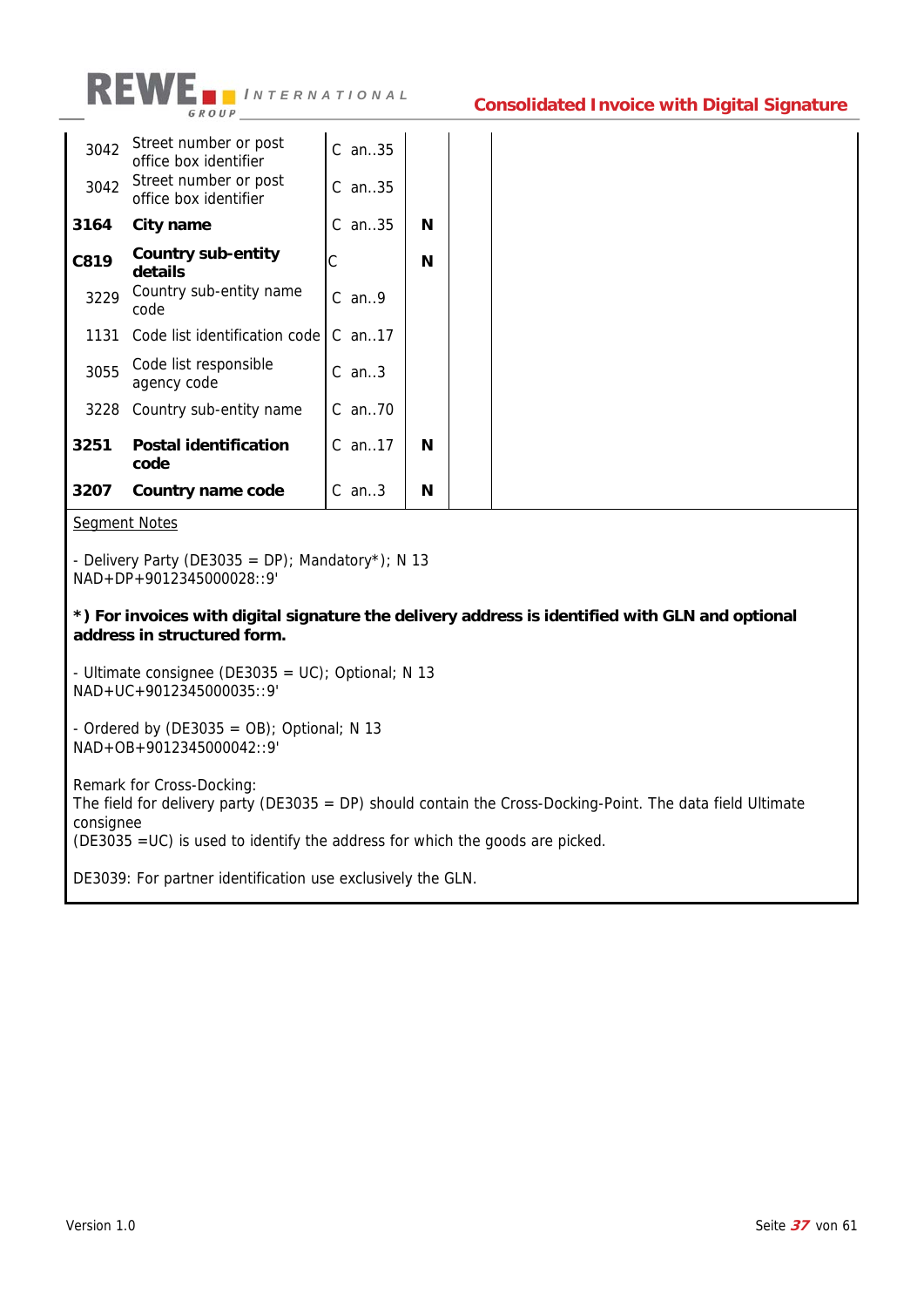

| Section control<br>UNS.<br>$-M$<br>$1 -$                                         |                                                               |            |         |                                            |  |  |  |
|----------------------------------------------------------------------------------|---------------------------------------------------------------|------------|---------|--------------------------------------------|--|--|--|
| <b>Function</b>                                                                  | To seperate header, detail and summary sections of a message. |            |         |                                            |  |  |  |
| Segment number: 22                                                               |                                                               |            |         |                                            |  |  |  |
| Data element group/Data element                                                  | <b>EDIFACT</b>                                                | <b>ANW</b> | $\star$ | Description                                |  |  |  |
| Section identification<br>0081                                                   | M a1                                                          | М          |         | $=$ Detail/summary section separation<br>S |  |  |  |
| <b>Segment Notes</b>                                                             |                                                               |            |         |                                            |  |  |  |
| This segment is used to separate the detail and summary sections of the message. |                                                               |            |         |                                            |  |  |  |
|                                                                                  |                                                               |            |         |                                            |  |  |  |
| Example:<br>$UNS + S'$                                                           |                                                               |            |         |                                            |  |  |  |
|                                                                                  |                                                               |            |         |                                            |  |  |  |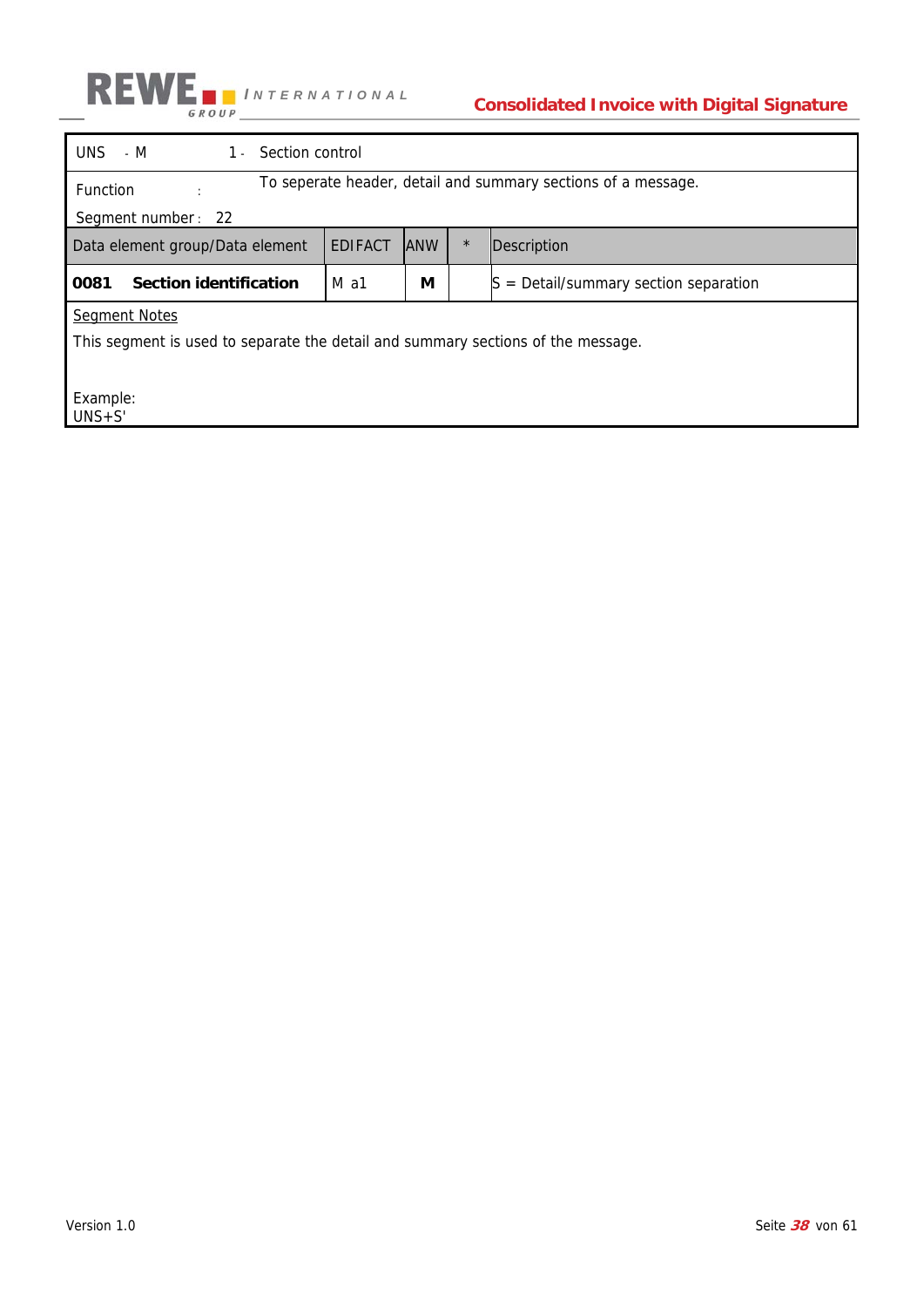| SG50 - M                                                                                                                                                               | MOA<br>5 -                                                                                 |                              |            |         |                                                                                                                                                                                                                      |  |  |  |
|------------------------------------------------------------------------------------------------------------------------------------------------------------------------|--------------------------------------------------------------------------------------------|------------------------------|------------|---------|----------------------------------------------------------------------------------------------------------------------------------------------------------------------------------------------------------------------|--|--|--|
| MOA - M                                                                                                                                                                | Monetary amount<br>1 -                                                                     |                              |            |         |                                                                                                                                                                                                                      |  |  |  |
| Function                                                                                                                                                               |                                                                                            | To specify a monetary amount |            |         |                                                                                                                                                                                                                      |  |  |  |
|                                                                                                                                                                        | Segment number: 23                                                                         |                              |            |         |                                                                                                                                                                                                                      |  |  |  |
|                                                                                                                                                                        | Data element group/Data element                                                            | <b>EDIFACT</b>               | <b>ANW</b> | $\star$ | Description                                                                                                                                                                                                          |  |  |  |
| C516                                                                                                                                                                   | <b>Monetary amount</b>                                                                     | M                            | М          |         |                                                                                                                                                                                                                      |  |  |  |
| 5025                                                                                                                                                                   | Monetary amount type<br>code qualifier                                                     | $M$ an3                      | M          | $\star$ | $36E$ = Goods and services total amount (EAN Code)<br>35E = Total returnable items deposit amount (EAN<br>Code)<br>$79$ = Total line item amount<br>176 = Message total duty/tax/fee amount<br>$77 =$ Invoice amount |  |  |  |
| 5004                                                                                                                                                                   | Monetary amount                                                                            | $C_n$ .35                    | R          |         |                                                                                                                                                                                                                      |  |  |  |
|                                                                                                                                                                        | 6345 Currency identification code   C an3                                                  |                              | N          |         |                                                                                                                                                                                                                      |  |  |  |
|                                                                                                                                                                        | 6343 Currency type code qualifier C an3                                                    |                              | N          |         |                                                                                                                                                                                                                      |  |  |  |
|                                                                                                                                                                        | 4405 Status description code                                                               | $C$ an3                      | N          |         |                                                                                                                                                                                                                      |  |  |  |
| <b>Segment Notes</b><br>Einzustellende Datenfelder:<br>- Total line items amount, the sum of goods and services total amount and total returnable items deposit amount |                                                                                            |                              |            |         |                                                                                                                                                                                                                      |  |  |  |
| MOA+79:4000'                                                                                                                                                           | (DE5025 = 79); Mandatory *); N 11+2:                                                       |                              |            |         |                                                                                                                                                                                                                      |  |  |  |
|                                                                                                                                                                        | - Goods and services total amount (DE5025 = $36E$ ); Mandatory *); N 11+2<br>MOA+36E:3500' |                              |            |         |                                                                                                                                                                                                                      |  |  |  |
| MOA+35E:500'                                                                                                                                                           | - Total returnable items deposit amount (DE5025 = 35E); Mandatory $\star$ ); N 11+2        |                              |            |         |                                                                                                                                                                                                                      |  |  |  |
| - Message total duty/tax/fee amount (DE5025 = 176); Optional; N 11+2<br>MOA+176:4000'                                                                                  |                                                                                            |                              |            |         |                                                                                                                                                                                                                      |  |  |  |
| $N$ 11+2<br>MOA+77:4000'                                                                                                                                               |                                                                                            |                              |            |         | - Invoice amount (Total line items amount plus charges and VAT, minus allowances) (DE5025 = 77); Mandatory;                                                                                                          |  |  |  |
|                                                                                                                                                                        |                                                                                            |                              |            |         | *) The total line item amount is obligatory. Goods and services total amount and total returnable items deposit                                                                                                      |  |  |  |

amount should always displayed when the invoice contains returnable items. Otherwise they can be skipped.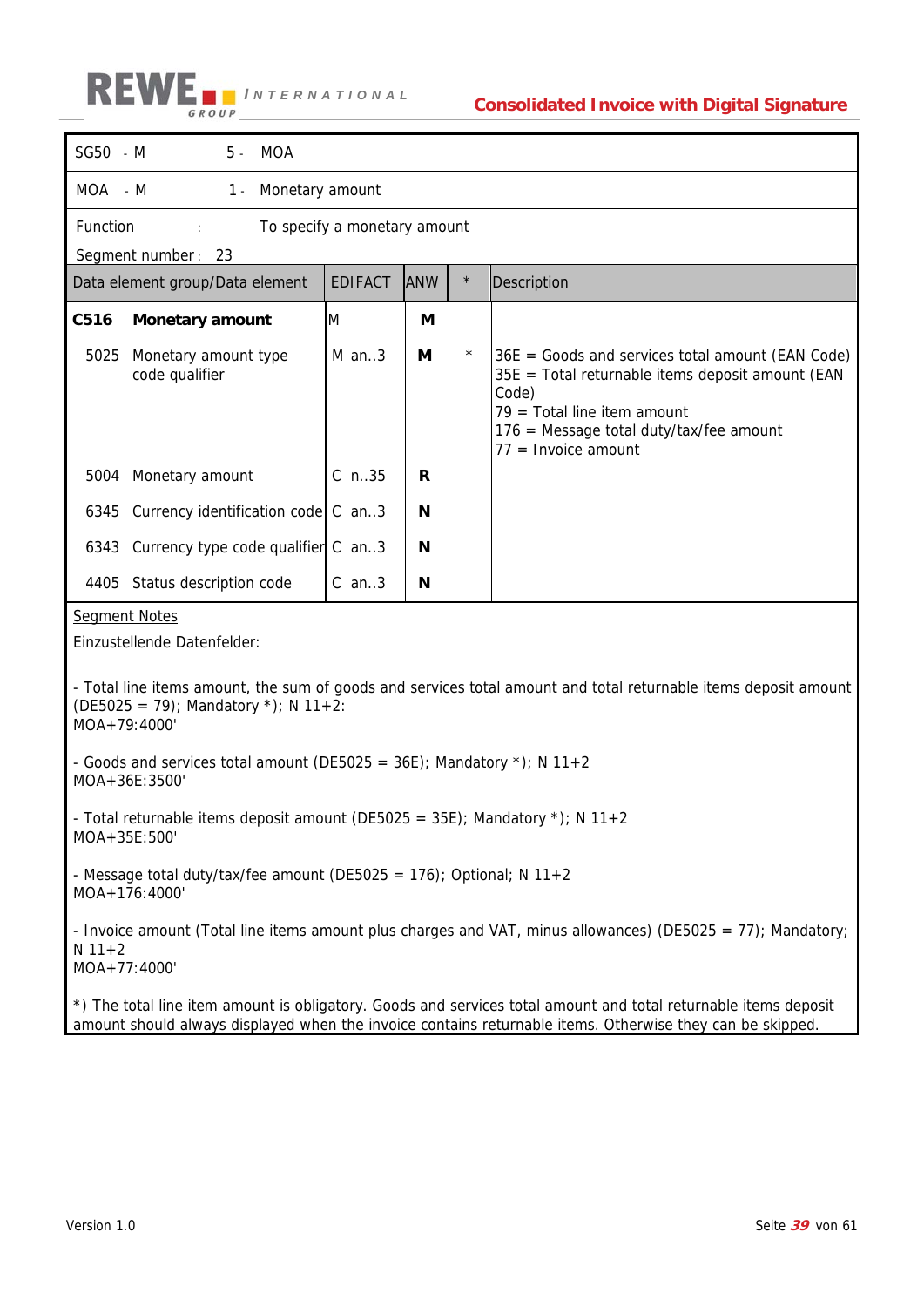| SG52 - M   | <b>TAX-MOA</b><br>$10 -$                                 |                      |            |         |                                                          |  |  |
|------------|----------------------------------------------------------|----------------------|------------|---------|----------------------------------------------------------|--|--|
| <b>TAX</b> | $- M$<br>$1 -$                                           | Duty/tax/fee details |            |         |                                                          |  |  |
|            | Function<br>To specify relevant duty/tax/fee information |                      |            |         |                                                          |  |  |
|            | Segment number: 24                                       |                      |            |         |                                                          |  |  |
|            | Data element group/Data element                          | <b>EDIFACT</b>       | <b>ANW</b> | $\star$ | Description                                              |  |  |
| 5283       | Duty or tax or fee<br>function code qualifier            | $M$ an3              | M          | $\star$ | $7 = Tax$<br>$6 = Fee$                                   |  |  |
| C241       | Duty/tax/fee type                                        | С                    | R          |         |                                                          |  |  |
| 5153       | Duty or tax or fee type<br>name coded                    | $C$ an3              | R          | $\star$ | $VAT = Value added tax$<br>$GST = Goods$ and service tax |  |  |
| 1131       | Code list identification code                            | $C$ an. 17           | N          |         |                                                          |  |  |
| 3055       | Code list responsible<br>agency code                     | $C$ an3              | N          |         |                                                          |  |  |
| 5152       | Duty or tax or fee type<br>name                          | $C$ an. 35           | N          |         |                                                          |  |  |
| C533       | Duty/tax/fee account<br>detail                           | C                    | D          |         |                                                          |  |  |
| 5289       | Duty or tax or fee account<br>code                       | $M$ an $6$           | M          |         | $BIE = Beer fees$<br>$TAB = Tobacco fees$                |  |  |
|            |                                                          |                      |            |         | $BRA =$ Brandy fees<br>$GLA = Gambling fees$             |  |  |
| 1131       | Code list identification code                            | $C$ an. 17           | N          |         |                                                          |  |  |
| 3055       | Code list responsible<br>agency code                     | $C$ an3              | N          |         |                                                          |  |  |
| 5286       | Duty or tax or fee<br>assessment basis value             | $C$ an. 15           | N          |         |                                                          |  |  |
| C243       | Duty/tax/fee detail                                      | $\mathsf C$          | D          |         |                                                          |  |  |
| 5279       | Duty or tax or fee rate code $\int_C$ an7                |                      | N          |         |                                                          |  |  |
| 1131       | Code list identification code                            | C an17               | N          |         |                                                          |  |  |
| 3055       | Code list responsible<br>agency code                     | $C$ an3              | N          |         |                                                          |  |  |
| 5278       | Duty or tax or fee rate                                  | C an17               | R          |         | <b>Aktueller Steuersatz</b>                              |  |  |
| 5273       | Duty or tay or fee rate<br>basis code                    | $C$ an. 12           | N          |         |                                                          |  |  |
| 1131       | Code list identification code                            | $C$ an. 17           | N          |         |                                                          |  |  |
| 3055       | Code list responsible<br>agency code                     | $C$ an3              | N          |         |                                                          |  |  |
| 5305       | Duty or tax or fee<br>category code                      | $C$ an3              | O          |         | $E = Steuerbefreit$<br>$S =$ Einheitssatz                |  |  |
| 3446       | Party tax identifier                                     | C an20               | N          |         |                                                          |  |  |
| 1227       | <b>Calculation sequence</b><br>code                      | $C$ an3              | N          |         |                                                          |  |  |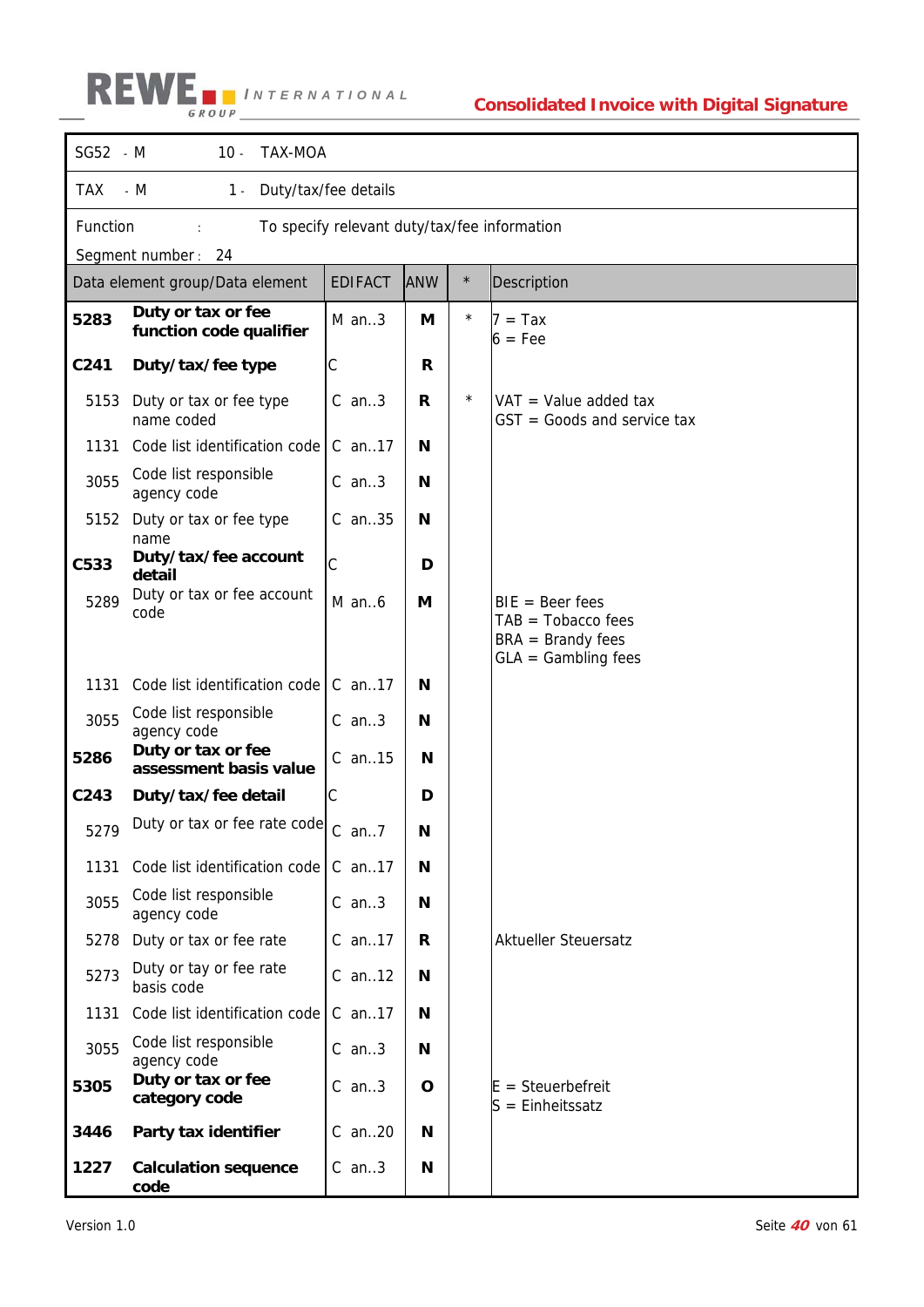

### Segment Notes

- VAT – tax rate; Mandatory; N 2+2 (to be repeated for each tax rate) TAX+7+VAT+++:::20'

- Producer fees (beer) as percentage; Mandatory – when fees are available; N 2+2; (to be repeated for each fee type)

TAX+6+GST+BIE'

Remark to DE 5278 and 5305: By exempt from tax amounts or tax free amounts DE 5278 must always be filled with value 0 (zero).

Tax rate, taxable amount and tax amount should be defined for each tax respectively fee type.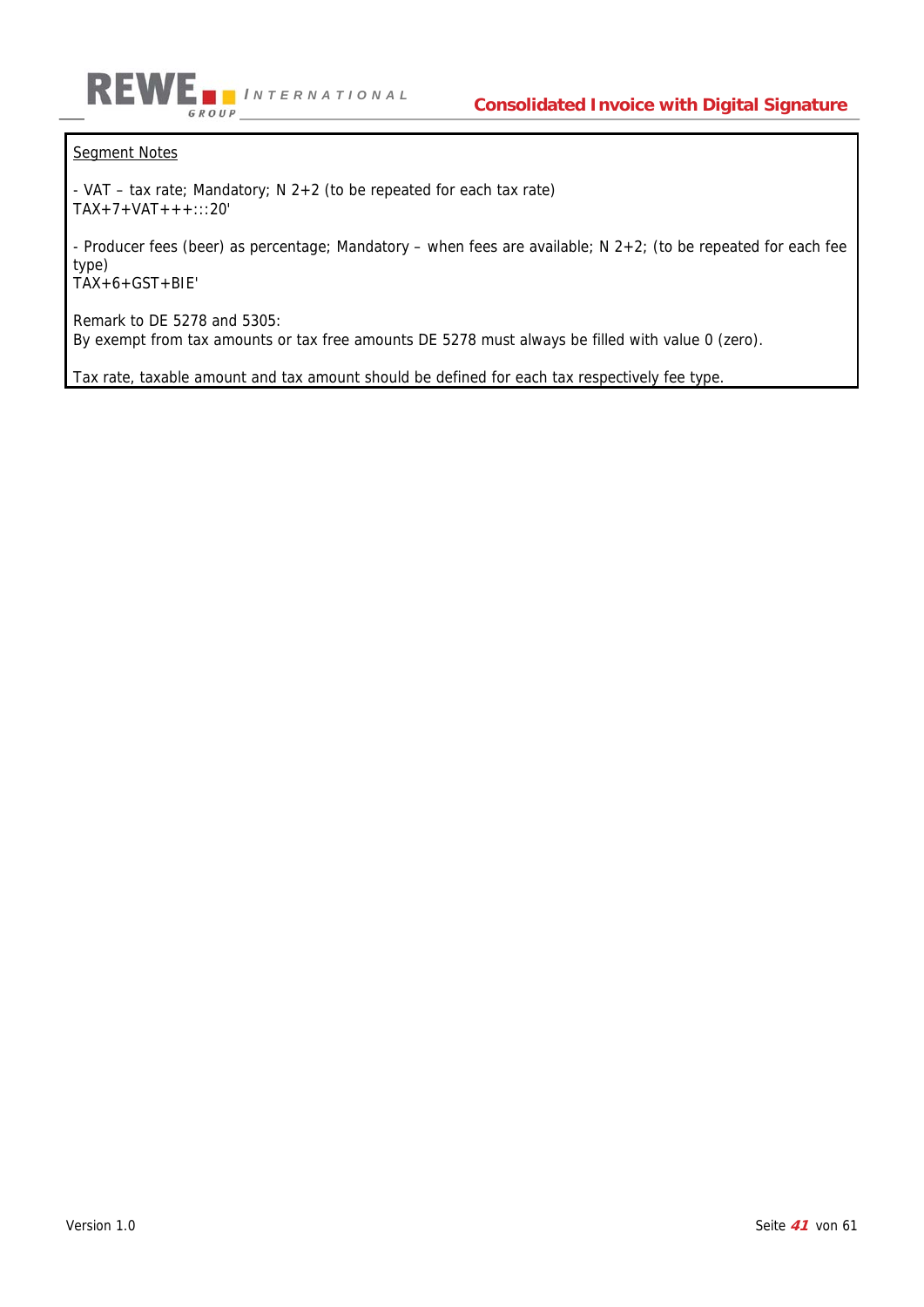

| $SG52 - M$                                                                                | 10 - TAX-MOA                  |   |         |                                              |  |  |  |  |
|-------------------------------------------------------------------------------------------|-------------------------------|---|---------|----------------------------------------------|--|--|--|--|
| MOA - M<br>9.<br>Monetary amount                                                          |                               |   |         |                                              |  |  |  |  |
| Function                                                                                  | To specify a monetary amount. |   |         |                                              |  |  |  |  |
| Segment number: 25                                                                        |                               |   |         |                                              |  |  |  |  |
| $\star$<br><b>EDIFACT</b><br><b>ANW</b><br>Description<br>Data element group/Data element |                               |   |         |                                              |  |  |  |  |
| C516<br><b>Monetary amount</b>                                                            | M                             | M |         |                                              |  |  |  |  |
| 5025<br>Monetary amount type<br>code qualifier                                            | $M$ an. 3                     | М | $\star$ | $125 =$ Taxable amount<br>$124 = Tax amount$ |  |  |  |  |
| Monetary amount<br>5004                                                                   | $C_{n.35}$                    | R |         | Amount                                       |  |  |  |  |
| 6345 Currency identification code $\begin{bmatrix} C & a n \end{bmatrix}$ .3              |                               | N |         |                                              |  |  |  |  |
| 6343 Currency type code qualifier C an3                                                   |                               | N |         |                                              |  |  |  |  |
| 4405 Status description code                                                              | $C$ an3                       | N |         |                                              |  |  |  |  |
| <b>Segment Notes</b>                                                                      |                               |   |         |                                              |  |  |  |  |
| - Taxable amount (DE5025 = 125); Mandatory; N 11+2<br>MOA+125:8000'                       |                               |   |         |                                              |  |  |  |  |
| - Tax amount (DE5025 = 124); Mandatory; N 11+2<br>MOA+124:800'                            |                               |   |         |                                              |  |  |  |  |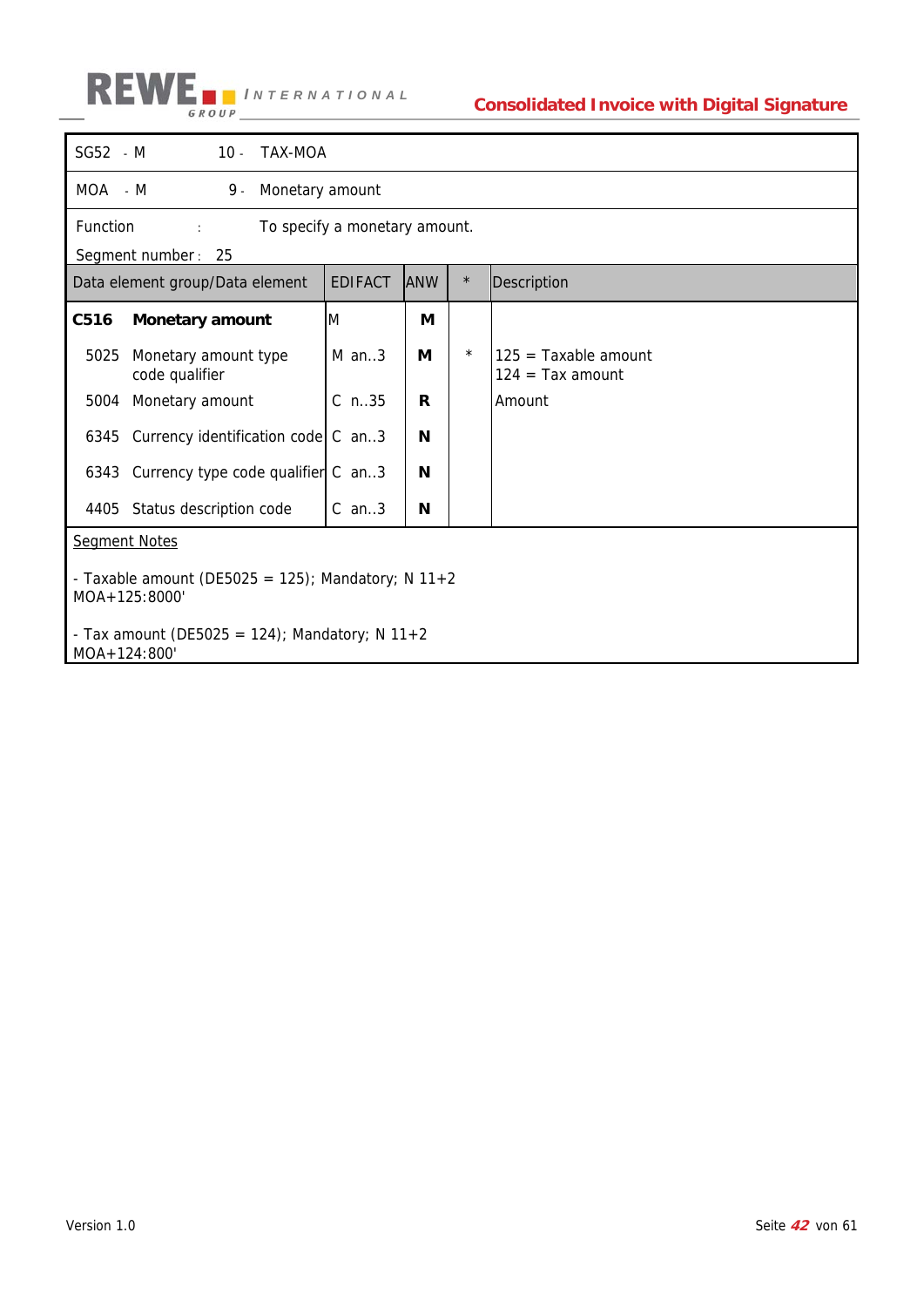

### **Consolidated Invoice with Digital Signature**

| Function<br>To end and check the completeness of a message<br>distances in<br>Segment number: 26<br>$\star$<br><b>EDIFACT</b><br>Data element group/Data element<br><b>JANW</b><br>Description<br>Number of segments in<br>M n10<br>М<br>Sum of all segments<br>a message<br>Message reference<br>М<br>M an. $14$<br>Repetition of the reference number from the UNH-<br>number<br>segment<br><b>Segment Notes</b><br>This segment is a mandatory UN/EDIFACT segment<br>Example:<br>$UNT + 35 + ME000001'$ | UNT - M<br>Message trailer<br>$1 -$ |  |  |  |  |  |  |
|------------------------------------------------------------------------------------------------------------------------------------------------------------------------------------------------------------------------------------------------------------------------------------------------------------------------------------------------------------------------------------------------------------------------------------------------------------------------------------------------------------|-------------------------------------|--|--|--|--|--|--|
|                                                                                                                                                                                                                                                                                                                                                                                                                                                                                                            |                                     |  |  |  |  |  |  |
|                                                                                                                                                                                                                                                                                                                                                                                                                                                                                                            |                                     |  |  |  |  |  |  |
|                                                                                                                                                                                                                                                                                                                                                                                                                                                                                                            |                                     |  |  |  |  |  |  |
|                                                                                                                                                                                                                                                                                                                                                                                                                                                                                                            | 0074                                |  |  |  |  |  |  |
|                                                                                                                                                                                                                                                                                                                                                                                                                                                                                                            | 0062                                |  |  |  |  |  |  |
|                                                                                                                                                                                                                                                                                                                                                                                                                                                                                                            |                                     |  |  |  |  |  |  |
|                                                                                                                                                                                                                                                                                                                                                                                                                                                                                                            |                                     |  |  |  |  |  |  |
|                                                                                                                                                                                                                                                                                                                                                                                                                                                                                                            |                                     |  |  |  |  |  |  |
|                                                                                                                                                                                                                                                                                                                                                                                                                                                                                                            |                                     |  |  |  |  |  |  |
|                                                                                                                                                                                                                                                                                                                                                                                                                                                                                                            |                                     |  |  |  |  |  |  |
|                                                                                                                                                                                                                                                                                                                                                                                                                                                                                                            |                                     |  |  |  |  |  |  |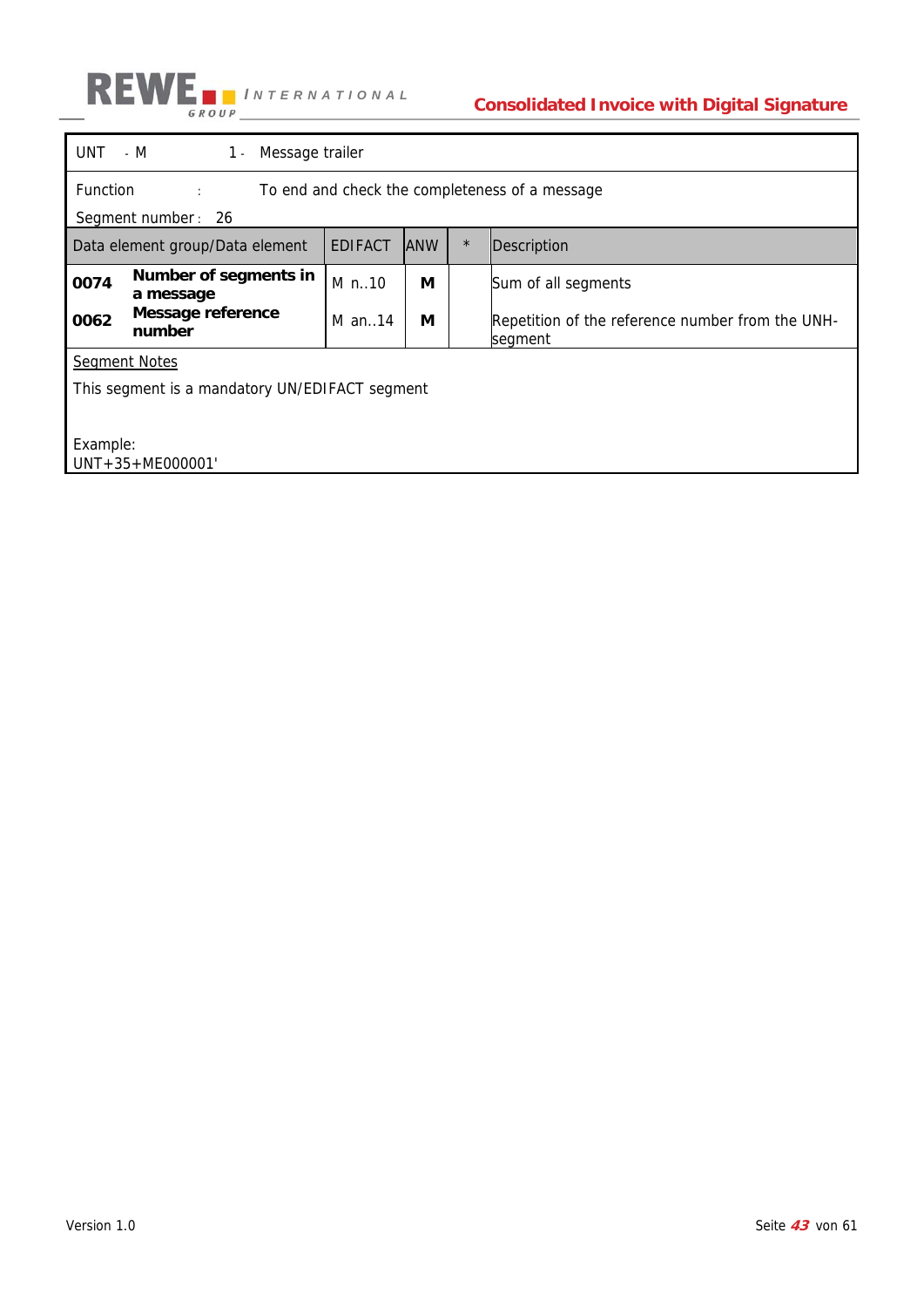

|                                                                                                                                                                                                      | $UNZ - M$<br>1 - Interchange trailer                                   |                |            |         |                                                             |  |  |  |
|------------------------------------------------------------------------------------------------------------------------------------------------------------------------------------------------------|------------------------------------------------------------------------|----------------|------------|---------|-------------------------------------------------------------|--|--|--|
|                                                                                                                                                                                                      | <b>Function</b><br>To end and check the completeness of an interchange |                |            |         |                                                             |  |  |  |
|                                                                                                                                                                                                      | Segment number: 27                                                     |                |            |         |                                                             |  |  |  |
|                                                                                                                                                                                                      | Data element group/Data element                                        | <b>EDIFACT</b> | <b>ANW</b> | $\star$ | <b>Description</b>                                          |  |  |  |
| 0036                                                                                                                                                                                                 | Interchange control<br>count                                           | $M$ n6         | М          |         | Sum of all segments                                         |  |  |  |
| 0020                                                                                                                                                                                                 | Interchange control<br>reference                                       | M an. $14$     | М          |         | Reference number from the UNH-segment is to<br>be repeated. |  |  |  |
|                                                                                                                                                                                                      | <b>Segment Notes</b>                                                   |                |            |         |                                                             |  |  |  |
|                                                                                                                                                                                                      | This segment is used to provide the trailer of an interchange.         |                |            |         |                                                             |  |  |  |
| DE 0036: If functional groups are used, this ist he number of functional groups within the interchange. If<br>functional groups are not used, this is the number of messages within the interchange. |                                                                        |                |            |         |                                                             |  |  |  |
| Example:<br>$UNZ + 5 + 12345555'$                                                                                                                                                                    |                                                                        |                |            |         |                                                             |  |  |  |

# **5. Example INVOIC**

| $UNA:+.?$ *'                                                                                  | Service string information     |
|-----------------------------------------------------------------------------------------------|--------------------------------|
| $UNB+UNOC: 4+9099999300476: 14+9099999300414:$<br>$14+20060629:0801+234++++FFANCOM-DISI'$     | Interchange Header             |
| $IINH+1+INVOIC:D:01B:UN:FANO10'$                                                              | Message header                 |
| $BGM + 385 + 2789 + 9'$                                                                       | Invoice number                 |
| DTM+137:20100112:102'                                                                         | Invoice date                   |
| DTM+263:2010010820100112:718'                                                                 | Invoicing period               |
| $NAD + BY + 9004108000000::9++Name1:Name2+Stra$<br>$sse 9+Wien++2355+AT'$                     | Buyer, GLN and address text    |
| RFF+VA:ATU1111111111                                                                          | VAT reg. number buyer          |
| $NAD + SU + 9099999300476$ : 9 + + Name1: Name2 + Mus<br>tergasse $3+$ Salzburg + +2800 + AT' | Supplier, GLN and address text |
| RFF+VA:1234567890123'                                                                         | VAT reg. number supplier       |
| $CUX+2:EUR:4'$                                                                                | Currency                       |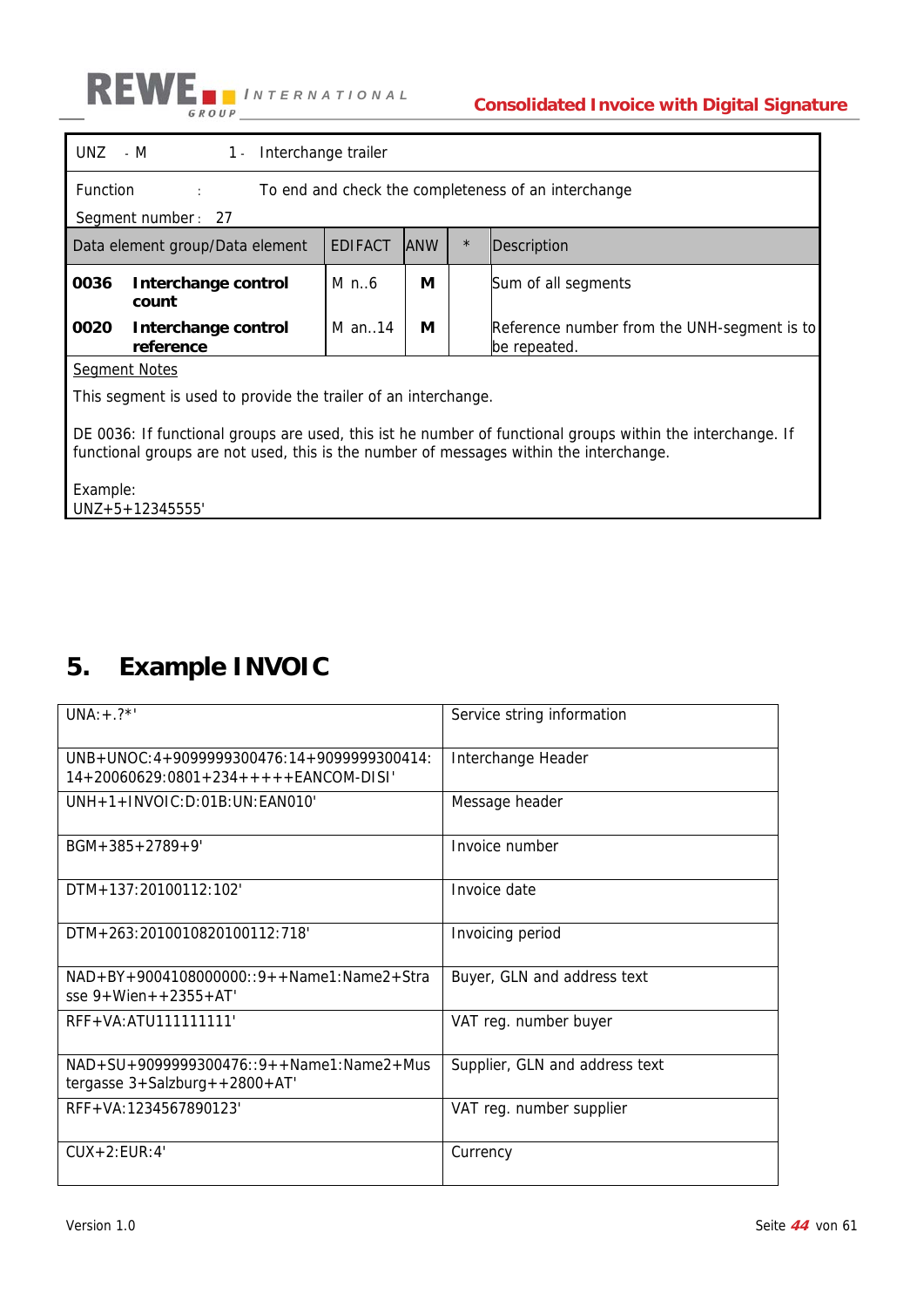

### **Consolidated Invoice with Digital Signature**

| $LIN+1++9099999026543:SRV'$ | 1. product                                        |
|-----------------------------|---------------------------------------------------|
| $IMD+A++:::LIMO 1L'$        | Product description                               |
| $QTY + 47:50'$              | Quantity                                          |
| DTM+35:20100111:102'        | Delivery date                                     |
| MOA+203:300'                | Line item amount                                  |
| $PRI + AAA:6'$              | Net price                                         |
| RFF+ON:6544'                | Order reference                                   |
| DTM+171:20100110:102'       | Order date                                        |
| RFF+DQ:58772'               | Delivery note reference                           |
| $TAX+7+VAT+++:::20+S'$      | VAT                                               |
| NAD+DP+9002233000043::9'    | Delivery address                                  |
| NAD+OB+9004108000000::9'    | Ordered by                                        |
| $UNS + S'$                  | Segment to seperate detail and summary<br>section |
| MOA+79:450'                 | Total line items amount                           |
| MOA+176:90'                 | Message total duty/tax/fee amount                 |
| MOA+77:540'                 | Invoice amount                                    |
| $TAX+7+VAT++$ :::20+S'      | <b>VAT</b>                                        |
| MOA+125:450'                | Taxable amount                                    |
| MOA+124:90'                 | Tax amount                                        |
| $UNT+29+1'$                 | Message trailer                                   |
| $UNZ + 1 + 234'$            | Interchange Trailer                               |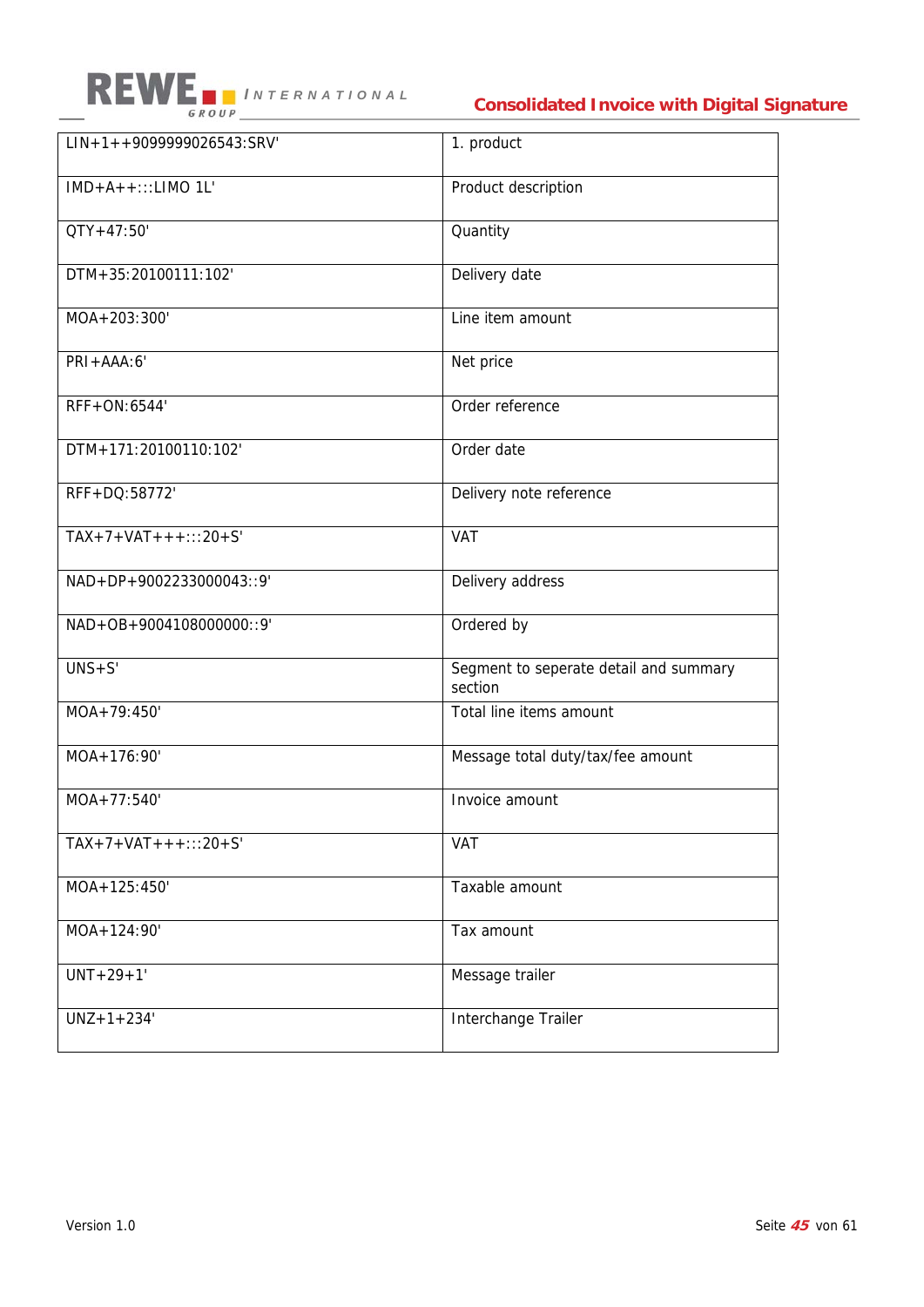

# **6. Message structure Security segments**

| SG1        |               | М | 99            | USH-USA-SG2        |
|------------|---------------|---|---------------|--------------------|
| <b>USH</b> | $\mathcal{P}$ | М | 1             | Security header    |
| <b>USA</b> | 3             | М | 3             | Security algorithm |
| SG2        |               | М | $\mathcal{P}$ | USC-USA            |
| <b>USC</b> | 4             | М | 1             | Certificate        |
| USA        | 5             | М | 3             | Security algorithm |
| SG4        |               | М | 99            | UST                |
| UST        | 6             | М | 1             | Security trailer   |
| SG4        |               | М | 99            | UST                |
| USR        |               | м |               | Security result    |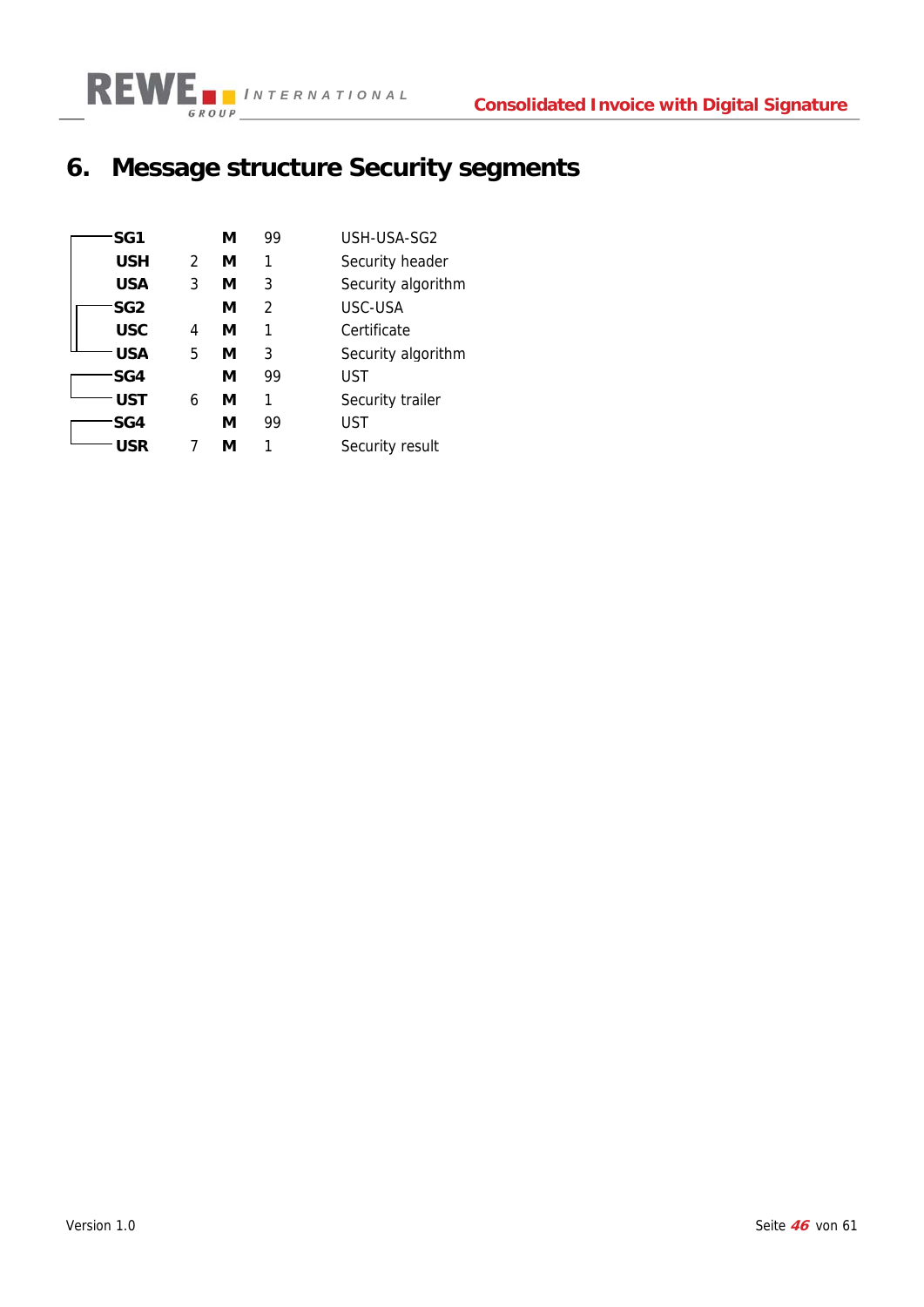

### 7. BUSINESS TERMS Security Segments

| <b>Business term</b>                  | Description | <b>Status</b> | Format           | Segment         |            | Data element |      |                                        |
|---------------------------------------|-------------|---------------|------------------|-----------------|------------|--------------|------|----------------------------------------|
| Security reference<br>number          |             | M             | A/N 14           | SG1             | <b>USH</b> |              | 0534 | Security reference number              |
| Filter function                       |             | M             | A/N <sub>3</sub> | SG1             | <b>USH</b> |              | 0505 | Filter function, coded                 |
| Original character set<br>encoding    |             | M             | A/N <sub>3</sub> | SG1             | <b>USH</b> |              | 0507 | Original character set encoding, coded |
| <b>Creation date</b>                  |             | M             | D 8              | SG1             | <b>USH</b> | S501         | 0517 | Date and time qualifier                |
| <b>Creation time</b>                  |             | M             | T 6              | SG1             | <b>USH</b> | S501         | 0338 | Event date                             |
| Hash-Algorithm                        |             | M             | A/N <sub>3</sub> | SG1             | <b>USA</b> | S502         | 0527 | Algorithm, coded                       |
| Certificate serial number             |             | M             | A/N 35           | SG <sub>2</sub> | <b>USC</b> |              | 0536 | Certificate reference                  |
| Security party<br>identification, GLN |             | M             | N 13             | SG <sub>2</sub> | <b>USC</b> | S500         | 0511 | Security party identification          |
| Certificate-Syntax                    |             | M             | A/N <sub>3</sub> | SG <sub>2</sub> | <b>USC</b> |              | 0545 | Certificate syntax and version, coded  |
| Signature-Algorithm                   |             | M             | A/N <sub>3</sub> | SG <sub>2</sub> | <b>USA</b> | S502         | 0527 | Algorithm, coded                       |
| Padding mechanism                     |             | M             | A/N <sub>3</sub> | SG <sub>2</sub> | <b>USA</b> | S502         | 0591 | Padding mechanism, coded               |
| Security reference<br>number (End)    |             | M             | A/N 14           | SG4             | <b>UST</b> |              | 0534 | Security reference number              |
| Signature value                       |             | M             | A/N 512   SG4    |                 | <b>USR</b> | S508         | 0560 | Number of security segments            |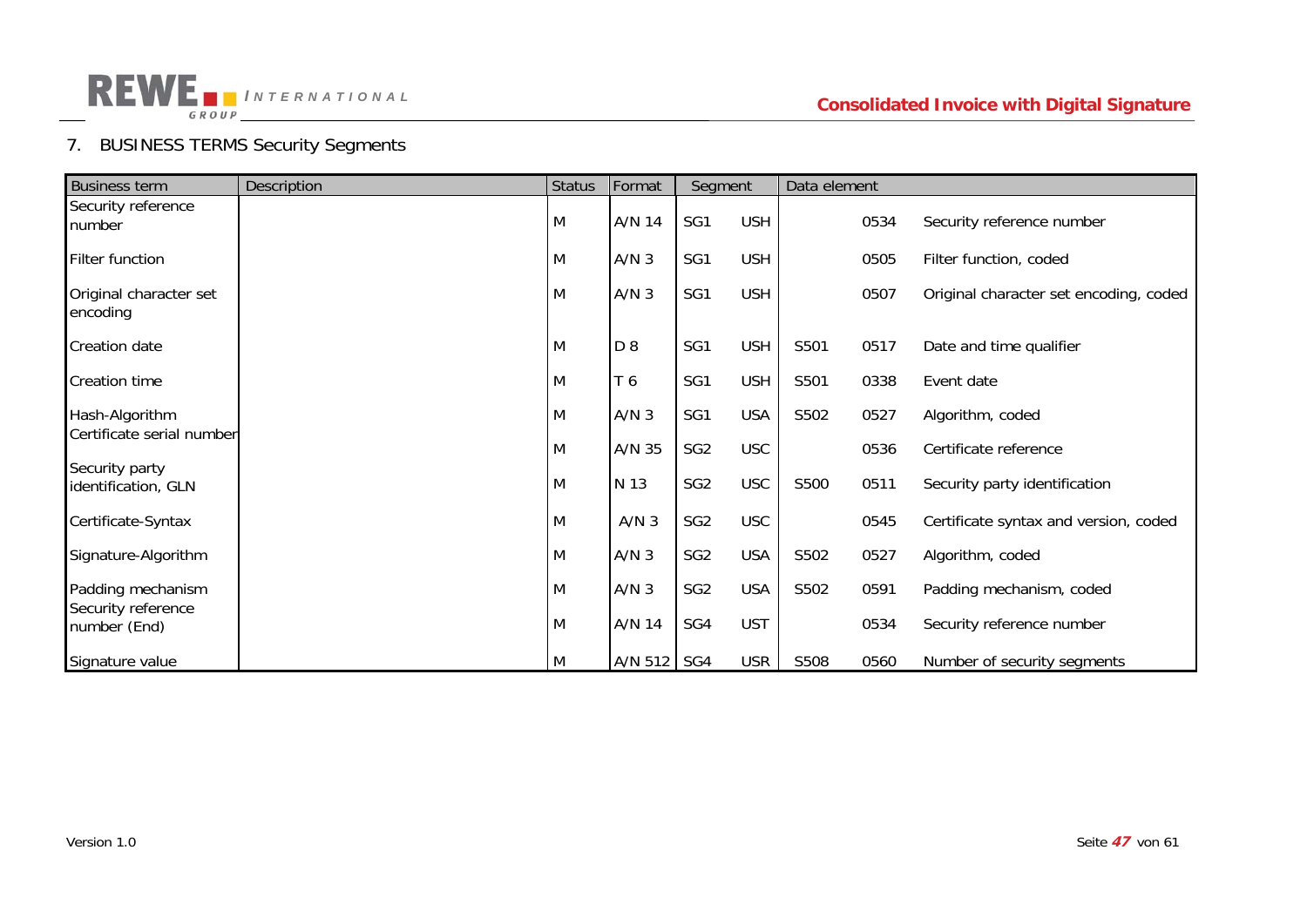

# **8. Segment description Security Segments**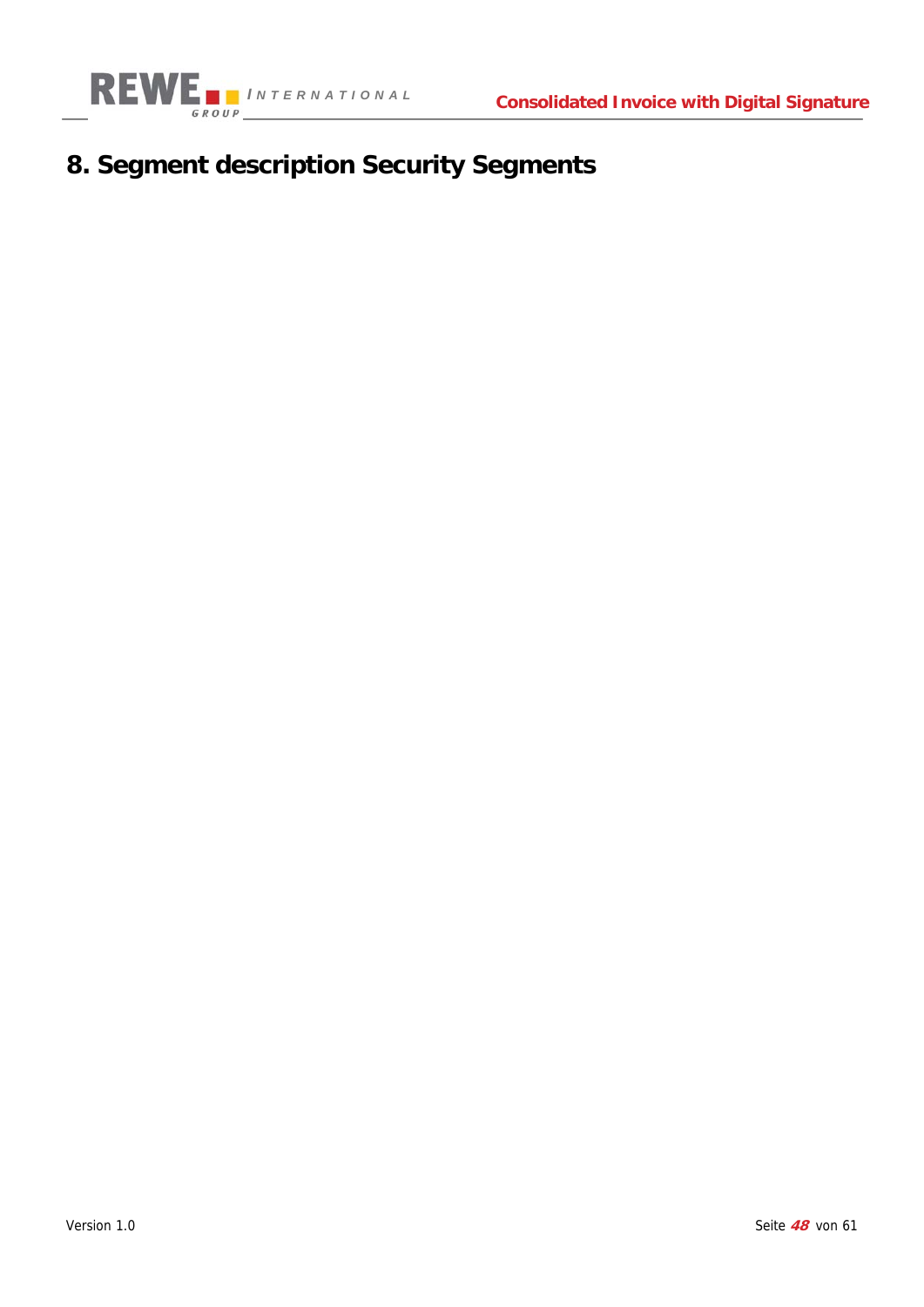| SG1               | $-M$<br>99 -<br>USH-USA-SG2                                                                                                        |                |            |            |                                                                                                                           |  |  |  |
|-------------------|------------------------------------------------------------------------------------------------------------------------------------|----------------|------------|------------|---------------------------------------------------------------------------------------------------------------------------|--|--|--|
| <b>USH</b>        | $-M$<br>1 - Security header                                                                                                        |                |            |            |                                                                                                                           |  |  |  |
|                   | To specify a security mechanism applied to a EDIFACT structure (i.e.: either message<br>Function<br>package, group or interchange) |                |            |            |                                                                                                                           |  |  |  |
| Segment number: 2 |                                                                                                                                    |                |            |            |                                                                                                                           |  |  |  |
|                   | Data element group/Data element                                                                                                    | <b>EDIFACT</b> | <b>ANW</b> | $\star$    | Description                                                                                                               |  |  |  |
| 0501              | Security service, coded                                                                                                            | $M$ an3        | M          | $\star$    | $1 =$ Non repudiation of origin                                                                                           |  |  |  |
| 0534              | <b>Security reference</b><br>number                                                                                                | M an14         | М          |            | Unique reference number assigned by the security<br>originator to the security header group and security<br>trailer group |  |  |  |
| 0541              | <b>Scope of security</b><br>application, coded                                                                                     | $C$ an3        | R          | $^{\star}$ | $1 =$ Security header and Message body                                                                                    |  |  |  |
| 0503              | Response type, coded                                                                                                               | $C$ an3        | N          |            |                                                                                                                           |  |  |  |
| 0505              | Filter function, coded                                                                                                             | $C$ an3        | R          | $\star$    | $=$ Base64                                                                                                                |  |  |  |
| 0507              | Original character set<br>encoding, coded                                                                                          | $C$ an3        | R          | $\star$    | $2 = ASCII 8 bit$                                                                                                         |  |  |  |
| 0509              | Role of security<br>provicer, coded                                                                                                | $C$ an3        | N          |            |                                                                                                                           |  |  |  |
| <b>S500</b>       | <b>Security identification</b><br>details                                                                                          | C              | N          |            |                                                                                                                           |  |  |  |
| 0577              | Security party qualifier                                                                                                           | $M$ an3        |            |            |                                                                                                                           |  |  |  |
| 0538              | Key name                                                                                                                           | $C$ an. $35$   |            |            |                                                                                                                           |  |  |  |
| 0511              | Security party identification                                                                                                      | $C$ an. 512    |            |            |                                                                                                                           |  |  |  |
| 0513              | Security party code list<br>qualifier                                                                                              | $C$ an3        |            |            |                                                                                                                           |  |  |  |
| 0515              | Security party code list<br>responsible agency, coded                                                                              | $C$ an3        |            |            |                                                                                                                           |  |  |  |
| 0586              | Security party name                                                                                                                | $C$ an35       |            |            |                                                                                                                           |  |  |  |
| 0586              | Security party name                                                                                                                | $C$ an35       |            |            |                                                                                                                           |  |  |  |
| 0586              | Security party name                                                                                                                | $C$ an35       |            |            |                                                                                                                           |  |  |  |
| 0520              | <b>Security sequence</b><br>number                                                                                                 | $C$ an35       | N          |            |                                                                                                                           |  |  |  |
| <b>S501</b>       | Security date and time                                                                                                             | $\mathsf C$    | R          |            |                                                                                                                           |  |  |  |
| 0517              | Date and time qualifier                                                                                                            | $M$ an3        | М          | $^\star$   | $1 =$ Security Timestamp<br>$5 = EDIFACT-structure$ , creation date and time                                              |  |  |  |
|                   | 0338 Event date                                                                                                                    | $C$ n8         | R          |            | Creation date, CCYYMMTT                                                                                                   |  |  |  |
|                   | 0314 Event time                                                                                                                    | $C$ an. $15$   | R          |            | Creation time, HHMMSS                                                                                                     |  |  |  |
| 0336              | Time offset                                                                                                                        | $C$ n4         | N          |            |                                                                                                                           |  |  |  |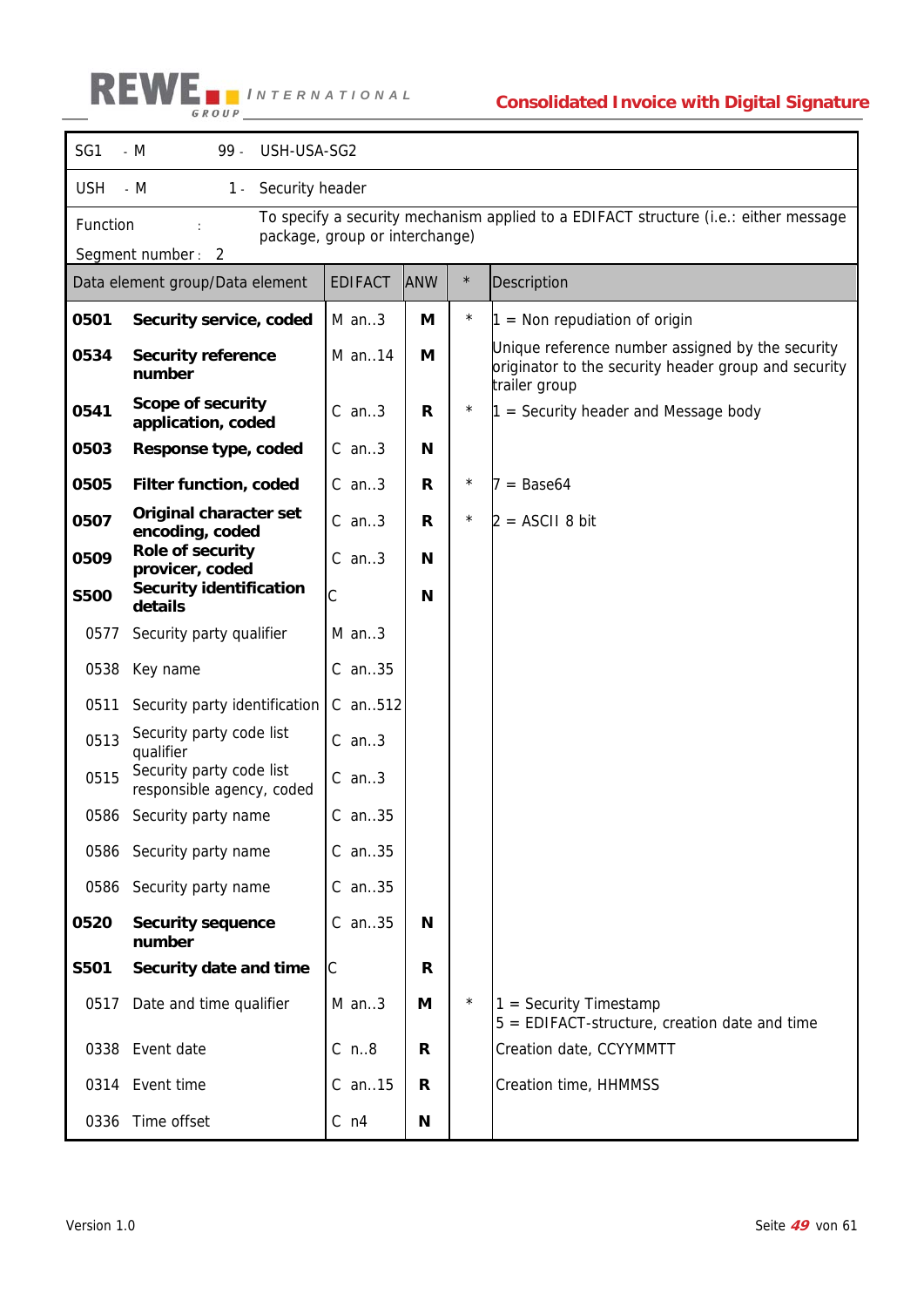

### Segment Notes

A segment specifying a security service applied to the referenced EDIFACT structure.

- Security reference number (DE0534);Mandatory; A/N 14
- Filter Function (DE0505 = 7); Mandatory; A/N  $3$
- Original character set encoding (DE0507); Mandatory; A/N 3
- Signature creation date (DE0338); Mandatory; D 8
- Signature creation time (DE0314); Mandatory; D 6

USH+1+323+1++7+2++++5:20060831:105531'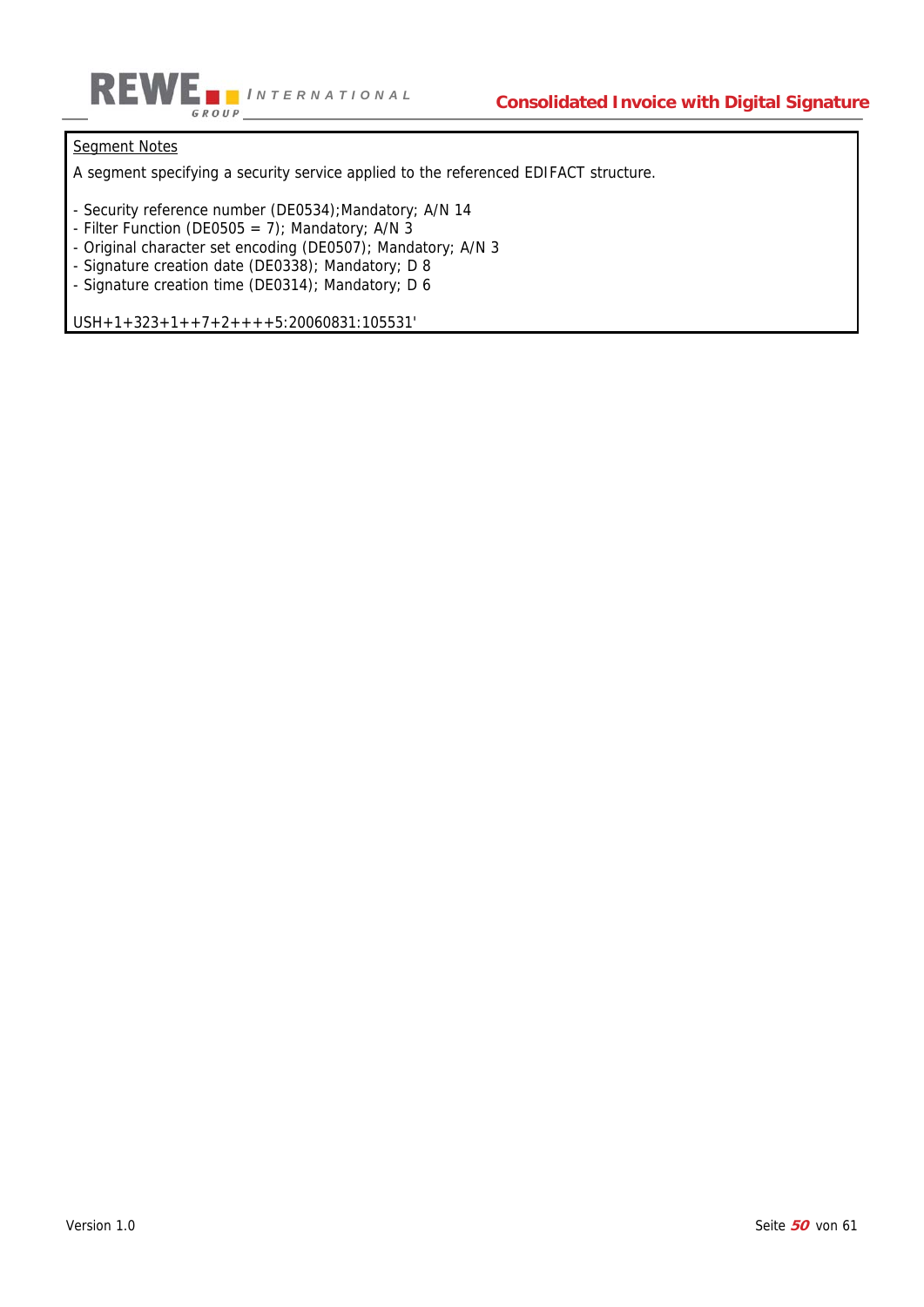#### RE *I NTERNATIONAL* GROUP

| SG1         | $- M$<br>USH-USA-SG2<br>99.                                                                                                                            |                |            |         |                     |  |  |  |
|-------------|--------------------------------------------------------------------------------------------------------------------------------------------------------|----------------|------------|---------|---------------------|--|--|--|
| <b>USA</b>  | $- M$<br>Security algorithm<br>$3 -$                                                                                                                   |                |            |         |                     |  |  |  |
|             | To identify a security algorithm, the technical usage made of it, and to contain the<br>Function<br>technical parameters required<br>Segment number: 3 |                |            |         |                     |  |  |  |
|             | Data element group/Data element                                                                                                                        | <b>EDIFACT</b> | <b>ANW</b> | $\star$ | Description         |  |  |  |
| <b>S502</b> | Security algorithm                                                                                                                                     | M              | М          |         |                     |  |  |  |
| 0523        | Use of algorithm, coded                                                                                                                                | $M$ an3        | М          | $\star$ | $1 =$ Owner hashing |  |  |  |
| 0525        | Cryptografic mode of<br>operation, coded                                                                                                               | $C$ an3        | N          |         |                     |  |  |  |
| 0533        | Mode of operation code list,<br>identifier                                                                                                             | $C$ an3        |            |         |                     |  |  |  |
| 0527        | Algorithm, coded                                                                                                                                       | $C$ an3        | R          | $\star$ | $16 = SHA1$         |  |  |  |
| 0529        | Algorithm code list identifier C an3                                                                                                                   |                | R          | $\star$ | $1 = UN/CEFACT$     |  |  |  |
| 0591        | Padding mechanism, coded                                                                                                                               | $C$ an3        | N          |         |                     |  |  |  |
| 0601        | Padding mechanism code<br>list identifier                                                                                                              | $C$ an3        | N          |         |                     |  |  |  |
| <b>S503</b> | <b>Algorithm parameter</b>                                                                                                                             | С              | N          |         |                     |  |  |  |
| 0531        | Algorithm parameter<br>qualifier                                                                                                                       | M an3          |            |         |                     |  |  |  |
| 0554        | Algorithm parameter value                                                                                                                              | M an512        |            |         |                     |  |  |  |

### Segment Notes

This segment is used to identify a security algorithm, the technical usage made of it, and contains the technical parameters required in order to generate the hash value.

- Hash Algorithm (DE0527); Mandatory; A/N 3

USA+1:::16:1'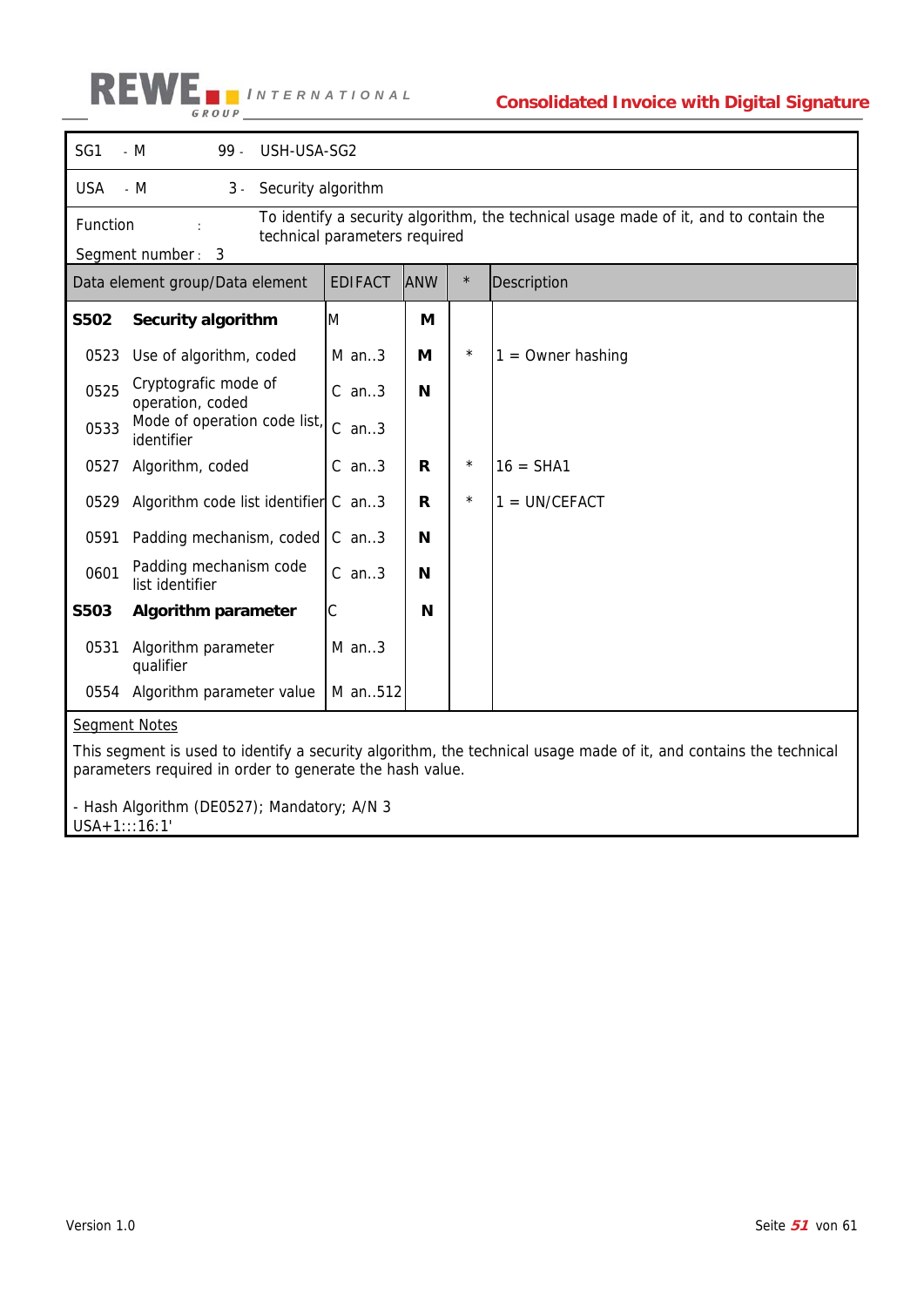

| SG1             | $- M$<br>$99 -$<br>USH-USA-SG2                                    |                |            |          |                                                                         |  |  |  |
|-----------------|-------------------------------------------------------------------|----------------|------------|----------|-------------------------------------------------------------------------|--|--|--|
| SG <sub>2</sub> | $-M$<br>USC-USA<br>$2 -$                                          |                |            |          |                                                                         |  |  |  |
| <b>USC</b>      | $- M$<br>Certificate<br>$1 -$                                     |                |            |          |                                                                         |  |  |  |
| Function        |                                                                   |                |            |          | To convey the public key and the credentials of its owner               |  |  |  |
|                 | Segment number: 4                                                 |                |            |          |                                                                         |  |  |  |
|                 | Data element group/Data element                                   | <b>EDIFACT</b> | <b>ANW</b> | $\star$  | Description                                                             |  |  |  |
| 0536            | Certificate reference                                             | $C$ an. $35$   | R          |          | Certificate serial number                                               |  |  |  |
| <b>S500</b>     | <b>Security identification</b><br>details                         | $\mathsf C$    | R          |          |                                                                         |  |  |  |
| 0577            | Security party qualifier                                          | $M$ an3        | М          | $\star$  | $4 =$ Authenticating party                                              |  |  |  |
| 0538            | Key name                                                          | $C$ an35       | N          |          |                                                                         |  |  |  |
| 0511            | Security party identification                                     | C an512        | R          |          | Coded (see USH/DE5050) Distinguished Name (DN)<br>of the security party |  |  |  |
| 0513            | Security party code list<br>qualifier                             | $C$ an3        | R          | $^\star$ | $ZZZ =$ mutually agreed                                                 |  |  |  |
| 0515            | Security party code list<br>responsible agency, coded             | $C$ an3        | N          |          |                                                                         |  |  |  |
| 0586            | Security party name                                               | $C$ an35       | N          |          |                                                                         |  |  |  |
| 0586            | Security party name                                               | $C$ an35       | N          |          |                                                                         |  |  |  |
| 0586            | Security party name                                               | $C$ an35       | N          |          |                                                                         |  |  |  |
| 0545            | Certificate syntax and<br>version, coded                          | $C$ an3        | М          |          | $3 = X.509$                                                             |  |  |  |
| 0505            | Filter function, coded                                            | $C$ an3        | N          |          |                                                                         |  |  |  |
| 0507            | <b>Original character set</b><br>encoding, coded                  | $C$ an3        | N          |          |                                                                         |  |  |  |
| 0543            | <b>Certificate original</b><br>character set repertoire,<br>coded | $C$ an3        | N          |          |                                                                         |  |  |  |
| 0546            | User authorisation level                                          | C an35         | N          |          |                                                                         |  |  |  |
| <b>S505</b>     | Service character for<br>signature                                | C              | N          |          |                                                                         |  |  |  |
| 0551            | Service character for<br>signature qualifier                      | $M$ an3        |            |          |                                                                         |  |  |  |
| 0548            | Service character for<br>signature                                | $M$ an4        |            |          |                                                                         |  |  |  |
| <b>S501</b>     | Security date and time                                            | C              | N          |          |                                                                         |  |  |  |
| 0517            | Date and time qualifier                                           | $M$ an3        |            |          |                                                                         |  |  |  |
|                 | 0338 Event date                                                   | $C$ n8         |            |          |                                                                         |  |  |  |
|                 | 0314 Event time                                                   | $C$ an. 15     |            |          |                                                                         |  |  |  |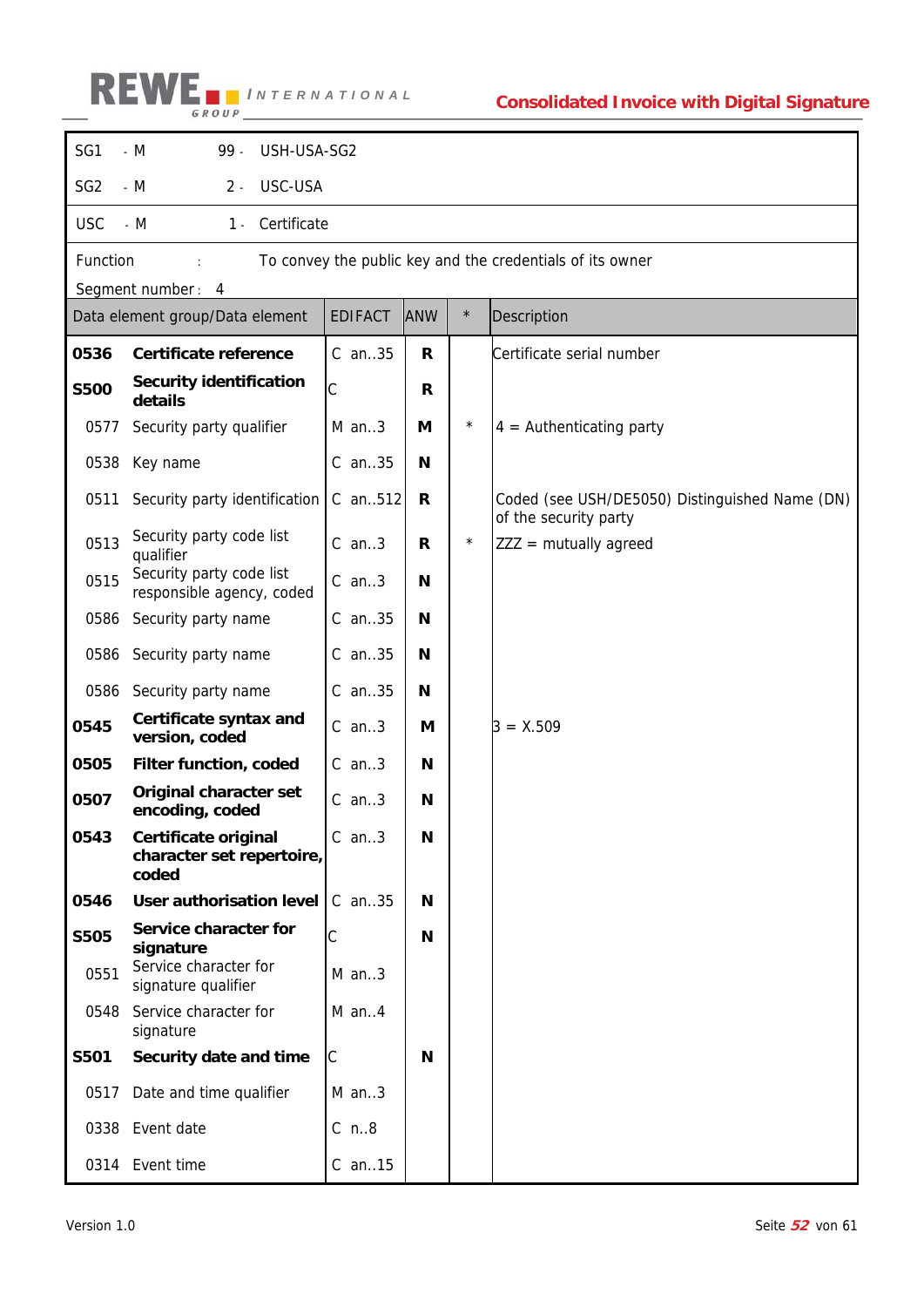

|      | 0336 Time offset                    | $C_{n4}$ |          |  |
|------|-------------------------------------|----------|----------|--|
|      | 0567 Security status, coded   C an3 |          | <b>N</b> |  |
| 0569 | Revocation reason,<br>coded         | $C$ an3  | <b>N</b> |  |

Segment Notes

This segment identifies the security party, certificate serial number and certificate syntax.

Certificate serial number (DE0536); Mandatory; A/N 35 Coded distinguished name (DN) of Certification authority (CA) (DE0511); Mandatory; A/N 512 - Certificate syntax (DE0545); Mandatory; A/N 3

**In this example the serial number is denoted hexadecimal and the distinguished name of the CA is denoted in Base64 as defined in the filter function of the USH segment.** 

USC+3053E29993FB+4::MIGpMQswCQYDVQQGEwJBVDFIMEYGA1UECgw/QS1UcnVzdCBHZXMuIGYuIFNpY2hlc mhlaXRzc3lzdGVtZSBpbSBlbGVrdHIuIERhdGVudmVya2VociBHbWJIMScwJQYDVQQLDB5hLXNpZ24tY29ycG9yY XRlLUxpZ2h0LVRlc3QtMDIxJzAlBgNVBAMMHmEtc2lnbi1jb3Jwb3JhdGUtTGlnaHQtVGVzdC0wMg==:ZZZ+3'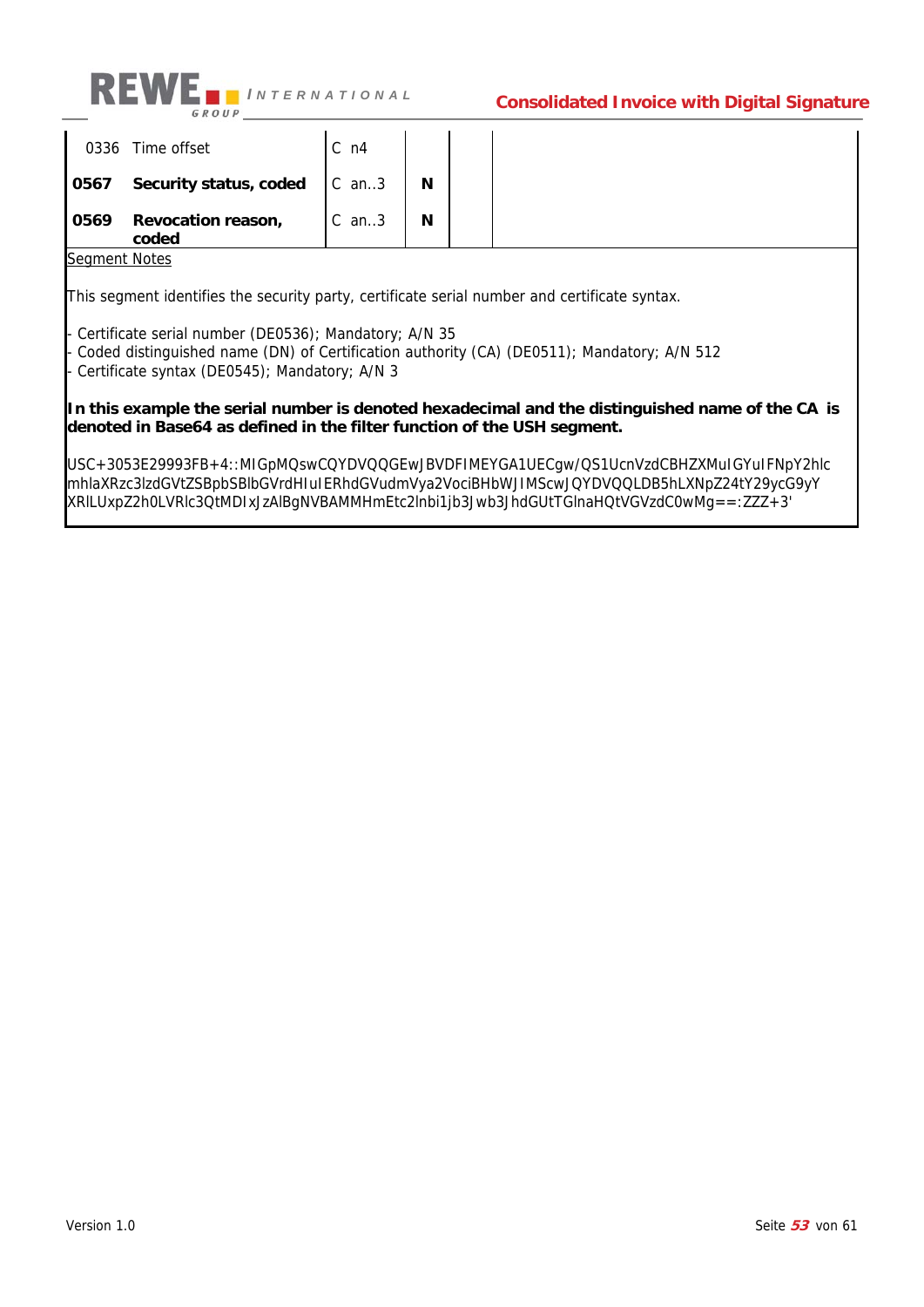

| SG1             | $- M$<br>99.<br>USH-USA-SG2                       |                               |              |          |                                                                                                |  |  |  |
|-----------------|---------------------------------------------------|-------------------------------|--------------|----------|------------------------------------------------------------------------------------------------|--|--|--|
| SG <sub>2</sub> | USC-USA<br>$- M$<br>$2 -$                         |                               |              |          |                                                                                                |  |  |  |
| <b>USA</b>      | $-M$<br>Security algorithm<br>$3 -$               |                               |              |          |                                                                                                |  |  |  |
| Function        |                                                   | technical parameters required |              |          | To identify a security algorithm, the technical usage made of it and to contain the            |  |  |  |
|                 | Segment number: 5                                 |                               |              |          |                                                                                                |  |  |  |
|                 | Data element group/Data element                   | <b>EDIFACT</b>                | ANW          | $\star$  | Description                                                                                    |  |  |  |
| <b>S502</b>     | Security algorithm                                | M                             | M            |          |                                                                                                |  |  |  |
| 0523            | Use of algorithm, coded                           | $M$ an3                       | М            | $^\star$ | $6 =$ Owner signing                                                                            |  |  |  |
| 0525            | Cryptografic mode of<br>operation, coded          | $C$ an3                       | R            | $\star$  | $16 =$ DSMR                                                                                    |  |  |  |
| 0533            | Mode of operation code list<br>identifier         | $C$ an3                       | R            | $^\star$ | $1 = UN/CEFACT$                                                                                |  |  |  |
| 0527            | Algorithm, coded                                  | $C$ an3                       | R            | $\star$  | $10 = RSA$                                                                                     |  |  |  |
| 0529            | Algorithm code list identifier $\mathcal C$ an. 3 |                               | $\mathsf{R}$ | $^\star$ | $1 = UN/CEFACT$                                                                                |  |  |  |
| 0591            | Padding mechanism, coded                          | $C$ an3                       | $\mathsf{R}$ | $\star$  | 11 = PKCS $#1$ signature padding<br>$16 = RSASA-PKCS-v1_5$<br>17 = Encryption Block Formatting |  |  |  |
| 0601            | Padding mechanism code<br>list identifier         | $C$ an3                       | R            | $\star$  | $1 = UN/CEFACT$                                                                                |  |  |  |
| <b>S503</b>     | <b>Algorithm parameter</b>                        | $\mathsf C$                   | O            |          |                                                                                                |  |  |  |
| 0531            | Algorithm parameter<br>qualifier                  | $M$ an3                       | M            |          | 14 = Modulus Länge                                                                             |  |  |  |
| 0554            | Algorithm parameter value                         | M an512                       | M            |          |                                                                                                |  |  |  |
| S503            | <b>Algorithm parameter</b>                        | C                             | $\mathbf{o}$ |          |                                                                                                |  |  |  |
| 0531            | Algorithm parameter<br>qualifier                  | $M$ an3                       | M            |          | $12 = Modulus$                                                                                 |  |  |  |
| 0554            | Algorithm parameter value                         | M an512                       | M            |          |                                                                                                |  |  |  |
| <b>S503</b>     | <b>Algorithm parameter</b>                        | $\mathsf C$                   | O            |          |                                                                                                |  |  |  |
| 0531            | Algorithm parameter<br>qualifier                  | $M$ an3                       | M            |          | $13 =$ Exponent                                                                                |  |  |  |
| 0554            | Algorithm parameter value                         | M an512                       | M            |          |                                                                                                |  |  |  |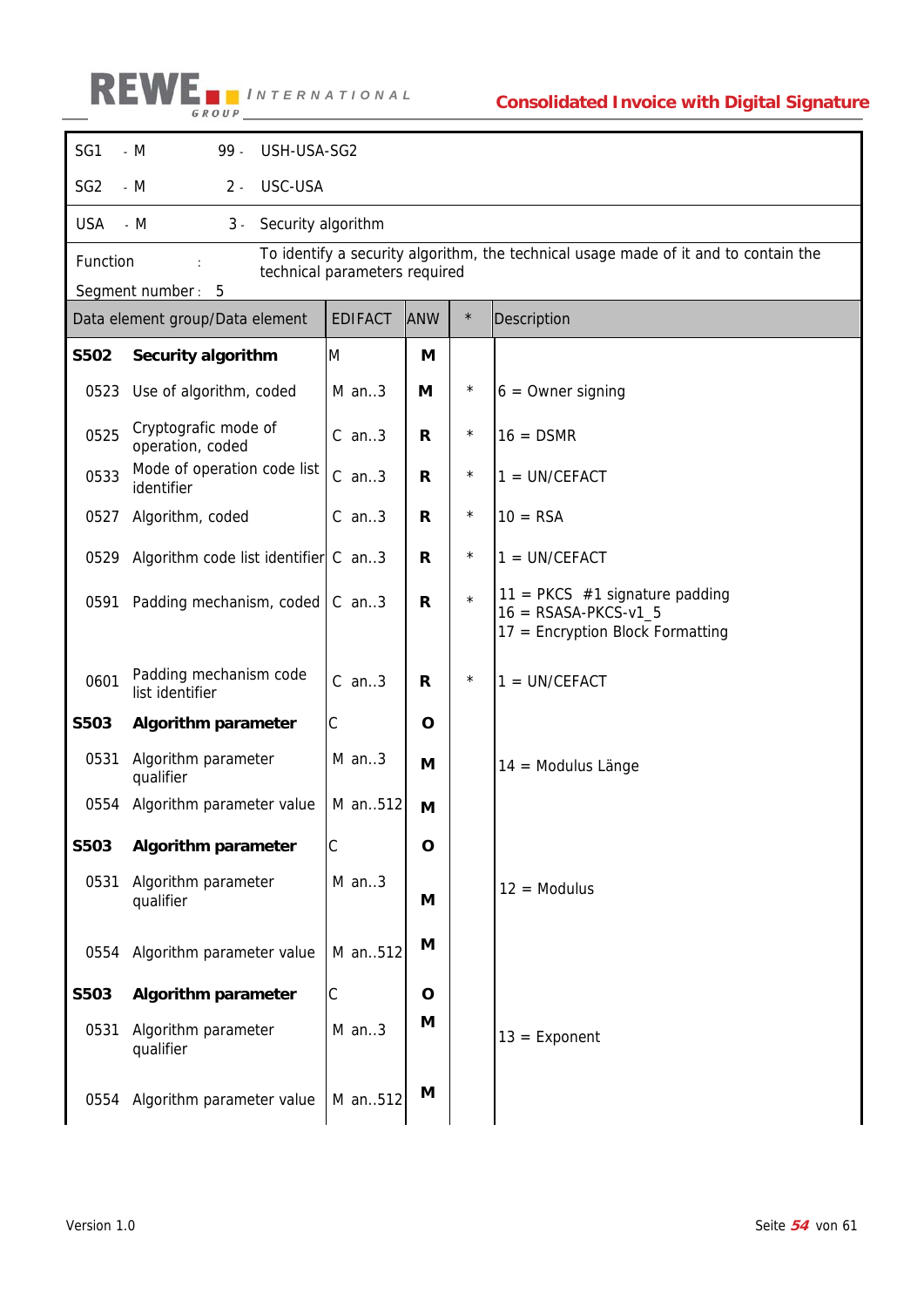

### Segment Notes

This segment is used to identify a security algorithm and its specifications.

- Signature algorithm (DE0527); Mandatory; A/N 3
- Padding mechanism (DE=591); Mandatory; A/N 3

It is possible to send optionally also the public key:

- Modulus length (public key length DE0554); Optional, A/N 512
- Modulus (Parameter value of the algorithm as public key modulus, DE0554); Optional; A/N 512
- Exponent (Parameter value of the algorithm as public key exponent, DE0554); Optional; A/N 512

USA+6:16:1:10:1:16:1+14:1024\*12: CF8516555\*13:7E7406D7'

As the component data element group S503 appears 3 times, it must be separated by the repetition separator (\*)!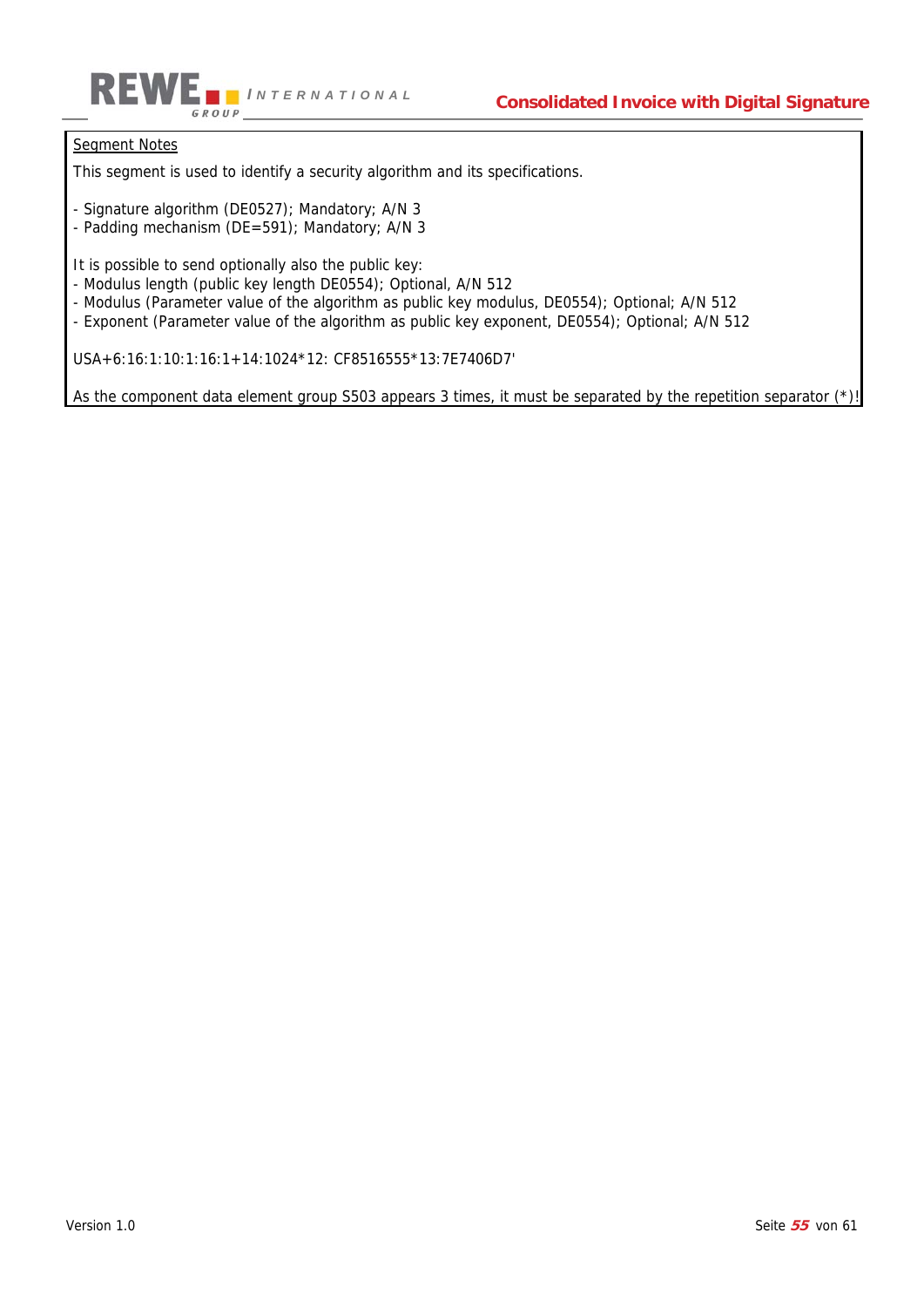

| SG4                                                                                       | - M                                                                                                                                | 99 - UST |                |             |                                                                             |                                            |  |  |
|-------------------------------------------------------------------------------------------|------------------------------------------------------------------------------------------------------------------------------------|----------|----------------|-------------|-----------------------------------------------------------------------------|--------------------------------------------|--|--|
| UST                                                                                       | - M<br>$1 -$<br>Security trailer                                                                                                   |          |                |             |                                                                             |                                            |  |  |
|                                                                                           | <b>Function</b><br>To establish a link between security header and securit trailer segment groups.<br>diam'r.<br>Segment number: 6 |          |                |             |                                                                             |                                            |  |  |
|                                                                                           | Data element group/Data element                                                                                                    |          | <b>EDIFACT</b> | <b>JANW</b> | $\star$                                                                     | Description                                |  |  |
| 0534                                                                                      | <b>Security reference</b><br>number                                                                                                |          | M an14         | М           |                                                                             | Security reference number from USH segment |  |  |
| Number of security<br>0588<br>segments                                                    |                                                                                                                                    | M n10    | М              |             | The number of security segments in a security<br>header/trailer group pair. |                                            |  |  |
| <b>Segment Notes</b>                                                                      |                                                                                                                                    |          |                |             |                                                                             |                                            |  |  |
| A segment establishing a link between security header and security trailer segment group. |                                                                                                                                    |          |                |             |                                                                             |                                            |  |  |
| $UST + 323 + 6'$                                                                          |                                                                                                                                    |          |                |             |                                                                             |                                            |  |  |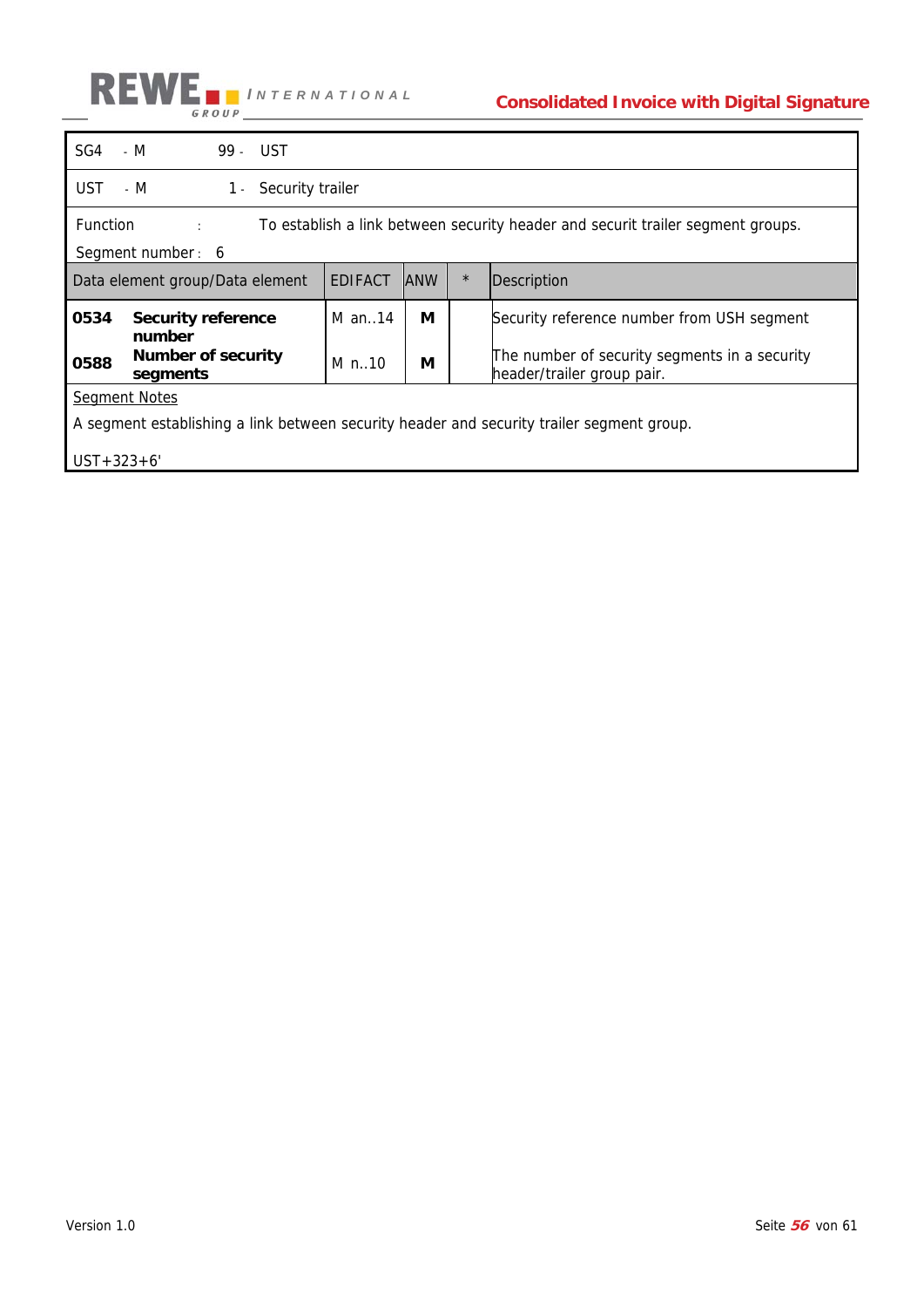

| SG4                                                                                                                                                                             | - M<br>99 - UST             |  |                |            |          |                                                                          |
|---------------------------------------------------------------------------------------------------------------------------------------------------------------------------------|-----------------------------|--|----------------|------------|----------|--------------------------------------------------------------------------|
| <b>USR</b>                                                                                                                                                                      | 1 - Security result<br>- M  |  |                |            |          |                                                                          |
| <b>Function</b><br>Identification of the security result.<br>$\mathcal{L}^{\text{max}}$ .                                                                                       |                             |  |                |            |          |                                                                          |
|                                                                                                                                                                                 | Segment number: 7           |  |                |            |          |                                                                          |
| Data element group/Data element                                                                                                                                                 |                             |  | <b>EDIFACT</b> | <b>ANW</b> | $\star$  | Description                                                              |
| <b>S508</b>                                                                                                                                                                     | <b>Inspection value</b>     |  | C              | М          |          |                                                                          |
| 0563                                                                                                                                                                            | Inspection value, qualifier |  | $M$ an3        | М          | $^\star$ | $=$ Unique inspection value                                              |
| 0560                                                                                                                                                                            | Inspection value            |  | $C$ an. $512$  | R          |          | Value determined by the hash value and the<br>private key of the sender. |
| <b>Segment Notes</b>                                                                                                                                                            |                             |  |                |            |          |                                                                          |
|                                                                                                                                                                                 |                             |  |                |            |          |                                                                          |
| This segment contains the digital signature respectively the result from the applied hash and signature<br>algorithm in the referred interchange (USH, USA, USC, USA, BGM MOA). |                             |  |                |            |          |                                                                          |
| - Signature value (DE0560); Mandatory; A/N 512<br>$USR + 1: C7DIF W6655'$                                                                                                       |                             |  |                |            |          |                                                                          |

USR+1:C7DIEW6655'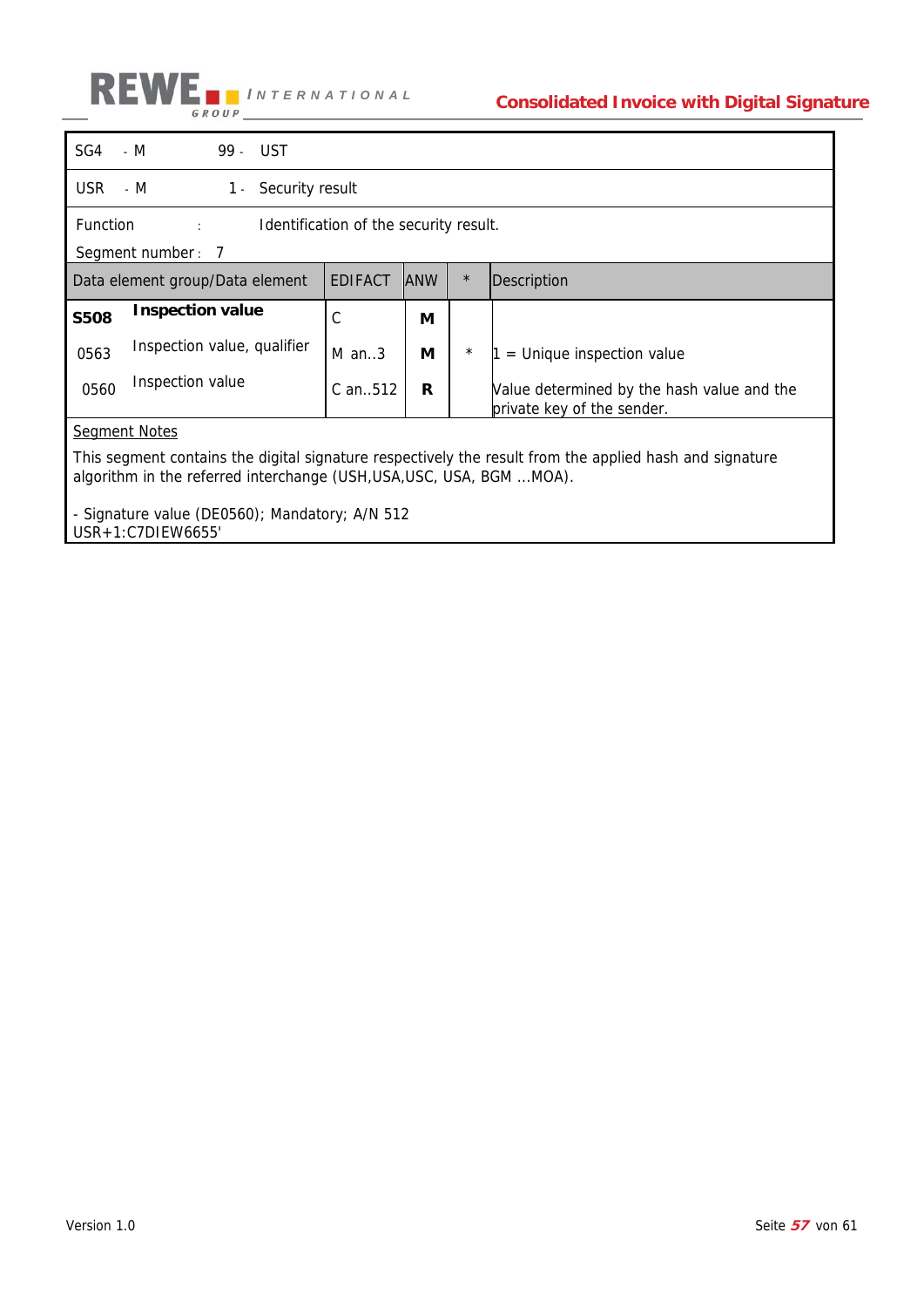

# **9. Example Security Segmente**

| $USH + 1 + 323 + 1 + + 7 + 2 + + + + 5:20060831:105531'$ | Filter, Date/Time                              |
|----------------------------------------------------------|------------------------------------------------|
| $USA + 1:::16:1'$                                        | Hash algorithm                                 |
| USC+3053E29993FB+4::MIGpMQswCQYDVQQGEwJB                 | Certificate serial number, coded distinguished |
| VDFIMEYGA1UECgw/QS1UcnVzdCBHZXMuIGYuIFNpY                | name of certification authority (CA)           |
| 2hlcmhlaXRzc3lzdGVtZSBpbSBlbGVrdHIuIERhdGVud             |                                                |
| mVya2VociBHbWJIMScwJQYDVQQLDB5hLXNpZ24tY2                |                                                |
| 9ycG9yYXRILUxpZ2h0LVRIc3QtMDIxJzAlBgNVBAMMH              |                                                |
| mEtc2lnbi1jb3Jwb3JhdGUtTGlnaHQtVGVzdC0wMg==              |                                                |
| $:ZZZ+3'$                                                |                                                |
| USA+6:16:1:10:1:16:1'                                    | Signature algorithm                            |
| $UST + 323 + 6'$                                         | Segment counter                                |
| USR+1:N3L7Ss5SLpQkrXt6gTny5V24lviWO0                     | Signature value                                |
| WeQu0bYcj1WOQBSeMyo5dthuDzTTU5i2TWsFSdMkb                |                                                |
| 9gBkOChyN8AnzCpIVdKTONQ?+xu?+BMPVDnkzbMW                 |                                                |
| Ef84nnSgSoIp3w?+N3gpSEdq3ULiZSB6YylPRjgkkNMp             |                                                |
| C?+xEtLUpkopunVa/5bnZSjveXry0iT3oh?+ZMix1gj/T            |                                                |
| Prv4Nq13 To1cim9XGuM1Xb4w?+S7g?+5VSOC6cuxP               |                                                |
| zcqoaLSh3ni8XfTN1Up?+XFWgpSfgeqOgM1                      |                                                |
| zCl13lp6vxR0diI3mnJ6YYp7jG2fxvwUsCS5r                    |                                                |
| DPpX52fUb?+efX7jv/pvqaALaM4zSoNX/5JKG                    |                                                |
| Q0ni7pY57T4Dk?+xtQvVsQ8S?+KjFD8pFneFXceLD7g              |                                                |
| ZTtsD/4oYHBvSleYFDRmtIfHRMXLpzeJ3reqQDI0bRZ2             |                                                |
| 7XIEx?+Ai8ThLwlwzMpqnP5an2pxhW3sm3nQ6pk9nc               |                                                |
| YTsnyOmnZBNASBYx6SkU?+O1uYT8?+r9L4fNQ1DTj                |                                                |
| gH8a/Hp3RrUAT2fW31K8qo2iNRVYsBxD2NnyHYFzffw              |                                                |
| g03TOAT0sir2nZAPk2rOiazuVOXnvXB8G3ytQfGh0OVg             |                                                |
| P8jp7?+TWaMDDc7rpyZghX6VDAPm8X1L9P3MH/yjO                |                                                |
| TKC/jD84e71xgrBBnV/?+KiNao8gkUsvQt7XhzY4iL8q6            |                                                |
| 4TUJLU='                                                 |                                                |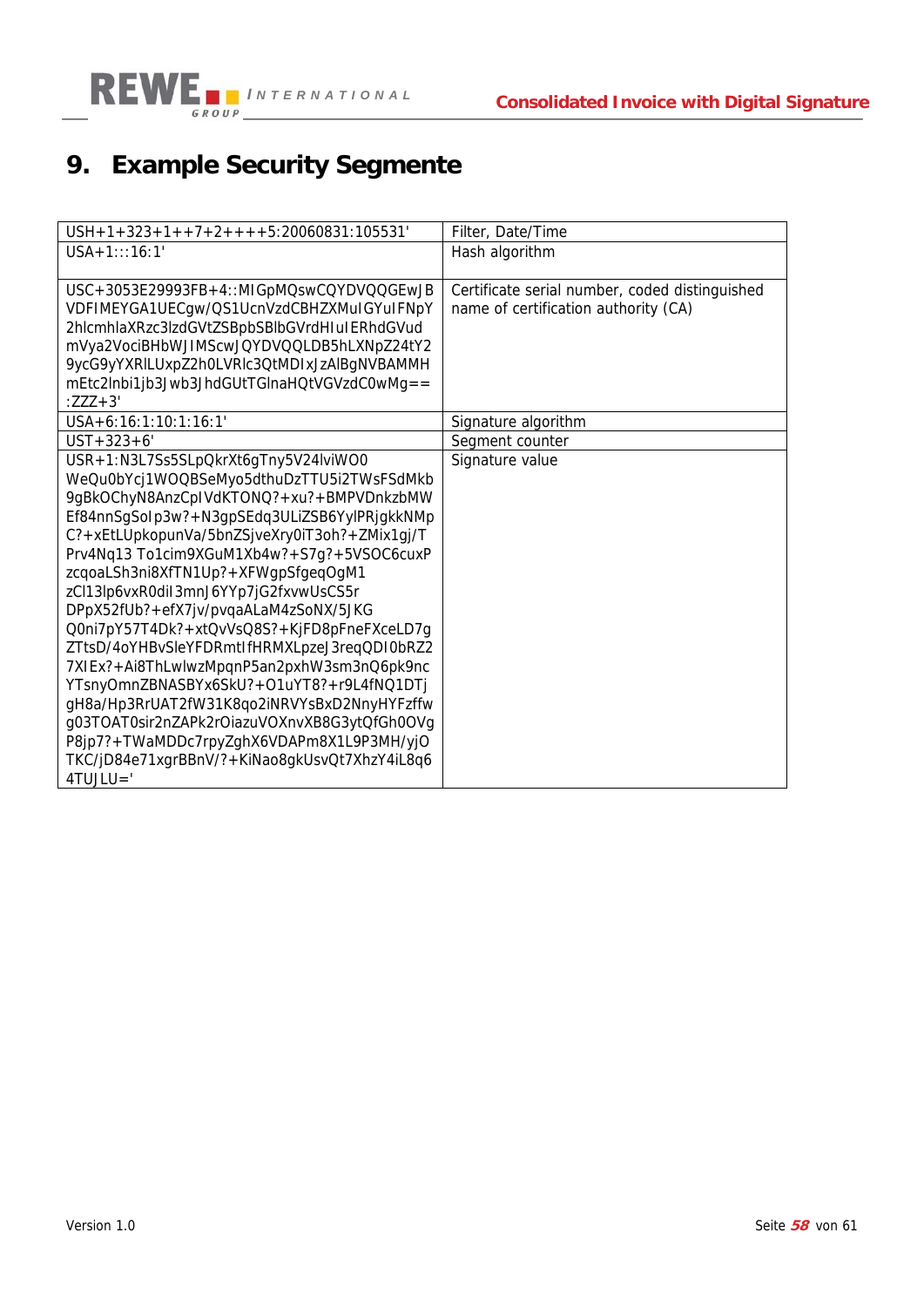

### **10. Entire example Interchange (INVOIC and security segments)**

After the INVOIC is created in the converter, the security segments are added and the signature value is generated, after which the INVOIC is sent to the business partner together with the security segments!

Signature value calculation (hash value calculation and application of the private key) is executed by the following segments:



| $UNA: + ?$                                                                                                                                                                                                                        | Service string information                |
|-----------------------------------------------------------------------------------------------------------------------------------------------------------------------------------------------------------------------------------|-------------------------------------------|
| $UNB+UNOC: 4+9099999300476: 14+9099999300414:$<br>$14+20060629:0801+234++++EANCOM-DISI'$                                                                                                                                          | Interchange Header                        |
| $UNH + 1 + INVOIC: D:01B: UN: EANO10'$                                                                                                                                                                                            | Message Header                            |
| $USH + 1 + 323 + 1 + 7 + 2 + 1 + 5:20060831:105531'$                                                                                                                                                                              | Filter, Date/Time                         |
| $USA + 1::: 16:1'$                                                                                                                                                                                                                | Hash algorithm                            |
| USC+3053E29993FB+4::MIGpMQswCQYDVQQGEwJB<br>VDFIMEYGA1UECgw/QS1UcnVzdCBHZXMuIGYuIFNpY<br>2hlcmhlaXRzc3lzdGVtZSBpbSBlbGVrdHIuIERhdGVud<br>mVya2VociBHbWJIMScwJQYDVQQLDB5hLXNpZ24tY2<br>9ycG9yYXRILUxpZ2h0LVRIc3QtMDIxJzAlBqNVBAMMH | Security party, Certifiacte serial number |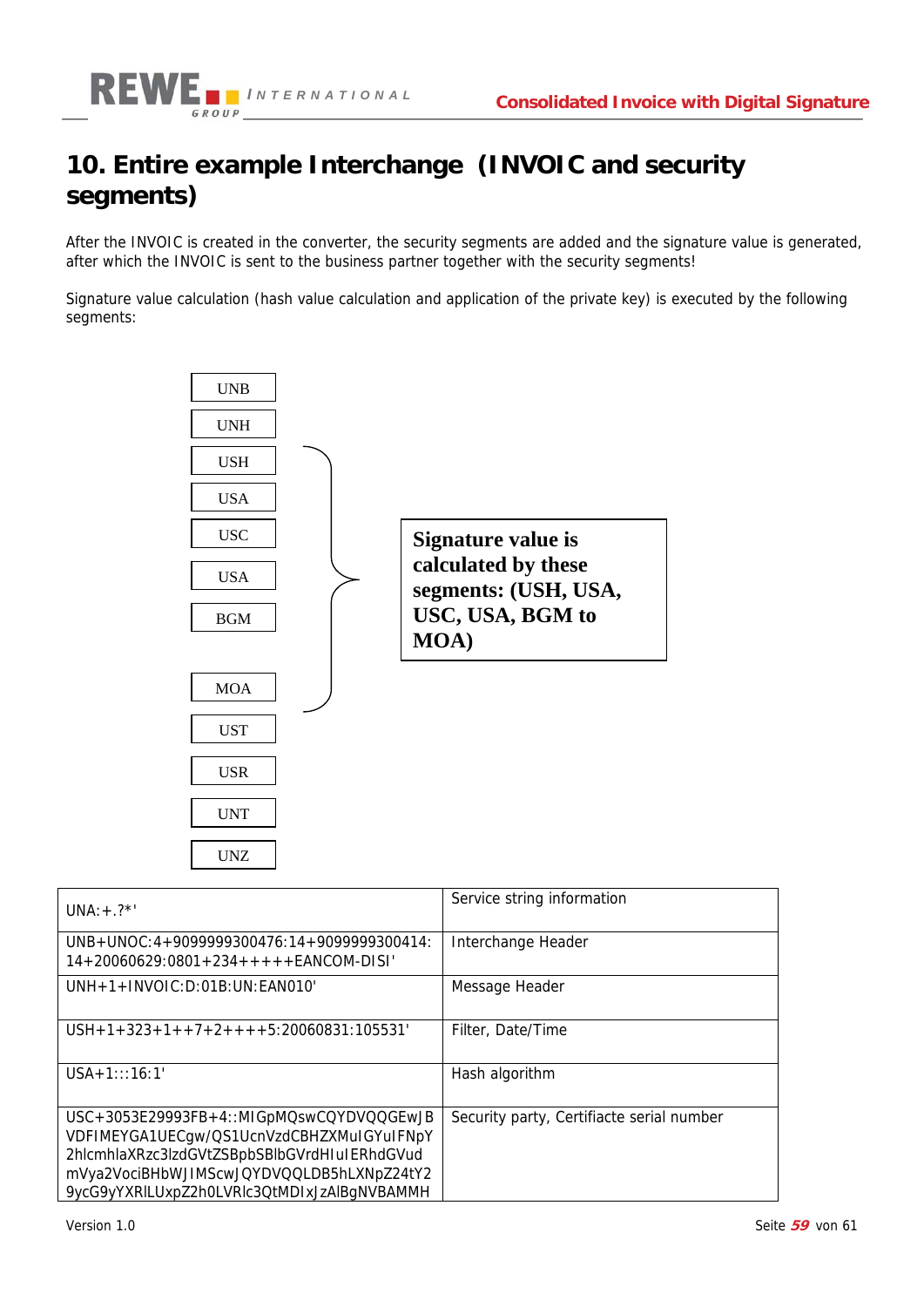

| mEtc2lnbi1jb3Jwb3JhdGUtTGlnaHQtVGVzdC0wMg==<br>$:ZZZ+3'$                               |                                    |
|----------------------------------------------------------------------------------------|------------------------------------|
| USA+6:16:1:10:1:16:1+14:1024*12:<br>CF8516555*13:7E7406D7'                             | Signature algorithm                |
| $BGM + 385 + 2789 + 9'$                                                                | Invoice number                     |
| DTM+137:20100112:102'                                                                  | Document date                      |
| DTM+263:2010010820100112:718'                                                          | Invoicing period                   |
| $NAD + BY + 9004108000000::9++Name1:Name2+Stra$<br>sse $9 + Wien + 2355 + AT'$         | Buyer, GLN and text address        |
| RFF+VA: ATU1111111111'                                                                 | Buyer's VAT registration number    |
| $NAD + SU + 9099999300476::9++Name1:Name2+Mus$<br>tergasse $3+$ Salzburg + +2800 + AT' | Supplier, GLN and text address     |
| RFF+VA:1234567890123'                                                                  | Supplier's VAT registration number |
| $CUX+2:EUR:4'$                                                                         | Invoice currency                   |
| $LIN+1++9099999026543:SRV'$                                                            | 1. Article                         |
| $IMD+A++::LIMO 1L'$                                                                    | Article description                |
| $QTY + 47:50'$                                                                         | Quantity                           |
| DTM+35:20100111:102'                                                                   | Delivery date                      |
| MOA+203:300'                                                                           | Line item amount                   |
| PRI+AAA:6'                                                                             | Net price                          |
| RFF+ON:6544'                                                                           | Order reference                    |
| DTM+171:20100110:102'                                                                  | Order date                         |
| RFF+DQ:58772'                                                                          | Delivery note reference            |
| $TAX+7+VAT+++:::20+S'$                                                                 | <b>VAT</b>                         |
| NAD+DP+9002233000043::9'                                                               | Delivery party                     |
| NAD+OB+9004108000000::9'                                                               | Ordered by                         |
| $UNS + S'$                                                                             | Begin of summary section           |
| $MOA + 79:450'$                                                                        | Total line items amount            |